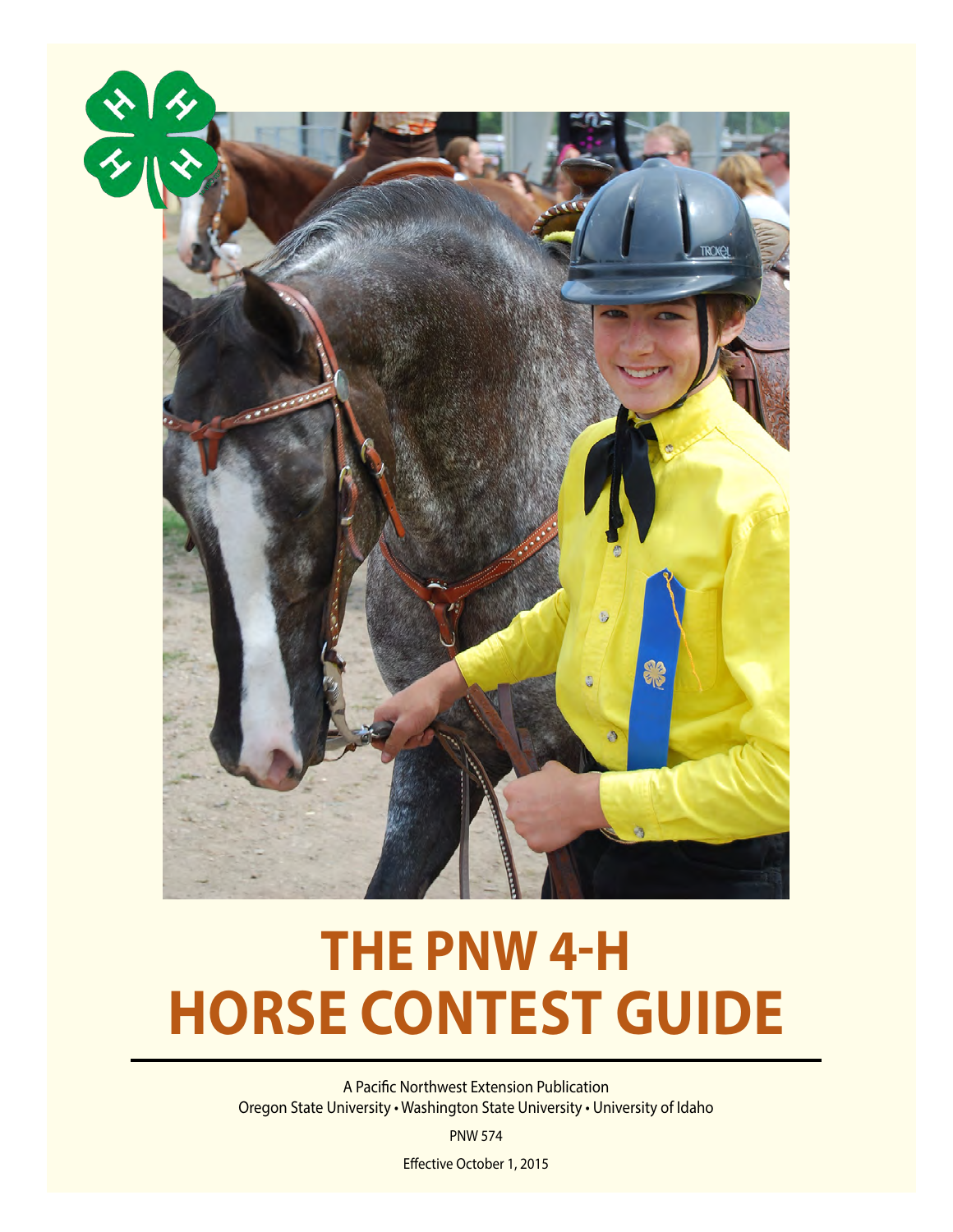# **THE PNW 4-H HORSE CONTEST GUIDE**

#### **Revised by the PNW 4-H Horse Management Team**

Oregon members are Roberta Lundeberg, Oregon State University 4-H State Program Coordinator; Peggy Ashford, PNW Judges' List Coordinator; and Candi Bothum, OSU Extension Deschutes County Program Coordinator.

Washington members are Jennifer Leach, Washington State University 4-H Equine Specialist; Doug Evenson, PNW Judge; Anne Garrett, PNW Judge; and Pat Pehling, 4-H volunteer.

Idaho members are Valdasue Steele, Extension Educator; and Jim Wilson, Area 4-H Youth Extension Educator; both of the University of Idaho.

Originally adapted (2005) from EB1974 by Candi Bothum, 4-H County Program Coordinator; Roberta Lundeberg, 4-H State Program Coordinator; Shirley Watson, 4-H Program Assistant (retired); and Peggy Ashford, 4-H volunteer, all of Oregon State University; and Jerry Newman, Extension 4-H Youth Development Specialist (retired); Marilyn Anderson, Anne Garrett, Doug Evenson, and Pat Pehling, all 4-H volunteers; all of Washington State University.

For corrections or changes to this publication, contact:

#### **In Idaho—**

University of Idaho, 4-H Youth Development 875 Perimeter Dr., MS 3015 Mary Forney Hall, Rm 206 Moscow, ID 83844-3015 Phone: 208-885-6321 FAX: 208-885-4637 <http://www.uidaho.edu/extension/4h/awardsscholarshipscontests/asc/statecontests>

#### **In Oregon—**

Oregon State University, 4-H Youth Development State Office 106 Ballard Extension Hall Corvallis, OR 97331-3608 Phone: 541-737-4444 FAX: 541-737-0999 <http://oregon.4h.oregonstate.edu/>

#### **In Washington—**

Washington State University, 4-H Youth Development State Equine Advisory Committee ATTN: Jennifer Leach, 4-H Equine Specialist 1946 3rd Ave. Longview, WA 98632 Phone: 360-577-3014 ext. 4 FAX: 360-423-9986 <http://4h.wsu.edu>

Any corrections or changes must be sent to and approved by the appropriate horse development or equine advisory committee. Approved changes will be forwarded to the PNW 4-H Horse Management Team for review and final decision.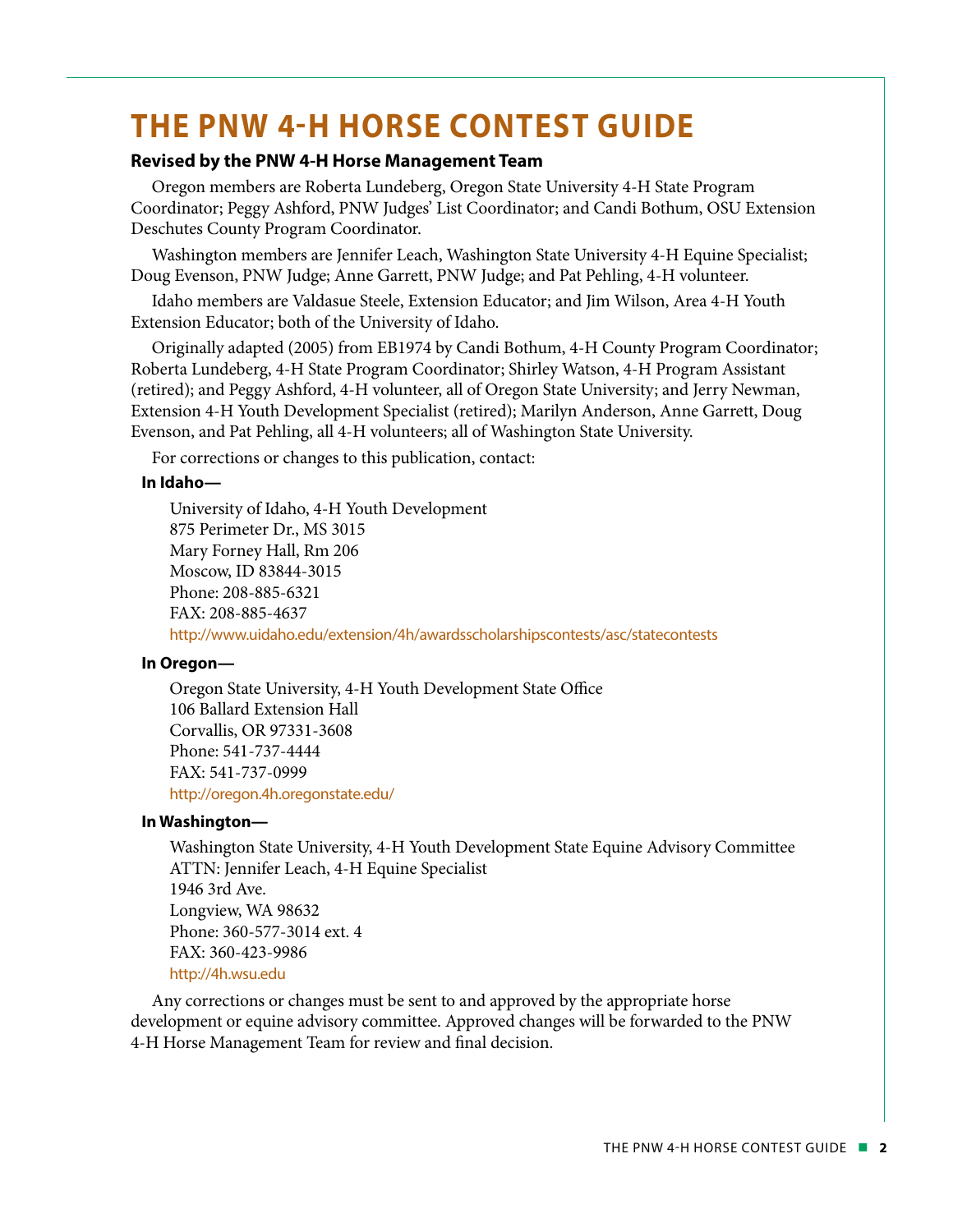# **THE PNW 4-H HORSE CONTEST GUIDE**

These contest rules are 4-H policy for Washington, Oregon, and Idaho 4-H Horse programs. 4-H events are provided for under the auspices of state land-grant universities. All members, leaders, parents, and judges should be aware of these rules when participating in 4-H activities, and it is expected that these rules will be observed.

This contest guide contains general rules and guidelines for competitive activities in the 4-H Horse program. Contests help youth measure progress in knowledge and skill in horsemanship. They also provide opportunities to learn social skills and have fun.

Counties are bound by state rules but may be more restrictive. Counties should create rules and criteria for "county only" classes not addressed in this guide. This makes it easier for leaders to teach and judges to evaluate a member's performance.

Failure to abide by rules in the *4-H Horse Contest Guide* may result in dismissal from the show, forfeiture of all awards, or both. In addition, any gross abuse of these rules could result in the removal of a 4-H member from the 4-H program.

In addition to this guide and information provided by local show committees, there are several support publications available. 4-H members, leaders, and parents are strongly encouraged to read the following 4-H horse manuals **before** using this contest guide to better understand the terminology and context for the information provided here. Additional resources are listed below for those interested in related activities and opportunities. If any discrepancies exist between sources, **this contest guide takes precedence over all other material**.

#### **PNW resources**

- *4-H Driving Manual* (PNW 229)
- *4-H Hunt Seat and Jumper Manual* (PNW 488)
- *4-H Horse Judging Manual* (PNW 575)
- *The 4-H Horse Project* (PNW 587)
- *4-H Dressage Manual* (PNW 608)

#### **Oregon resources**

• E.L. "Dad" Potter 4-H Horsemanship Award (4-H 751-11)

#### **Washington resources**

• *Beginning Horsemanship* (EM4842E)

#### **Idaho resources**

• Idaho Horsemanship Award <http://www.uidaho.edu/extension/4h/awardsscholarshipscontests/asc/stateawards>

Members who wish to participate in open or breed shows should check appropriate show rules for tack, dress, and performance requirements.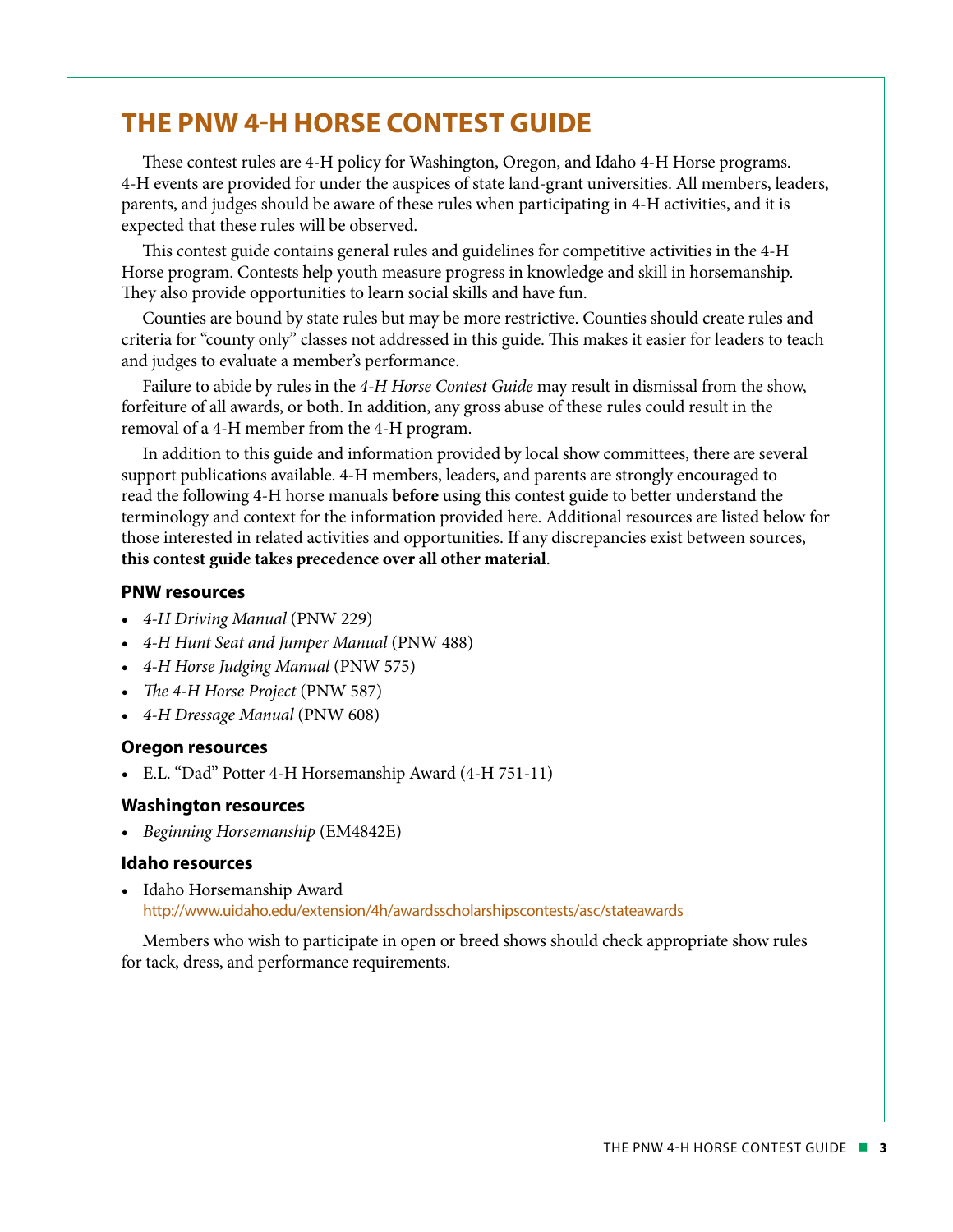# **CONTENTS**

| Volunteer Policy on Animal Disease Diagnosis and Treatment  8 |  |
|---------------------------------------------------------------|--|
|                                                               |  |
|                                                               |  |
|                                                               |  |
|                                                               |  |
|                                                               |  |
|                                                               |  |
|                                                               |  |
|                                                               |  |
|                                                               |  |
|                                                               |  |
|                                                               |  |
|                                                               |  |
|                                                               |  |
|                                                               |  |
|                                                               |  |
|                                                               |  |
|                                                               |  |
|                                                               |  |
|                                                               |  |
|                                                               |  |
|                                                               |  |
|                                                               |  |
|                                                               |  |
|                                                               |  |
|                                                               |  |
|                                                               |  |
|                                                               |  |
|                                                               |  |
|                                                               |  |
|                                                               |  |
|                                                               |  |
|                                                               |  |
|                                                               |  |
|                                                               |  |
|                                                               |  |
|                                                               |  |
|                                                               |  |
|                                                               |  |
|                                                               |  |
|                                                               |  |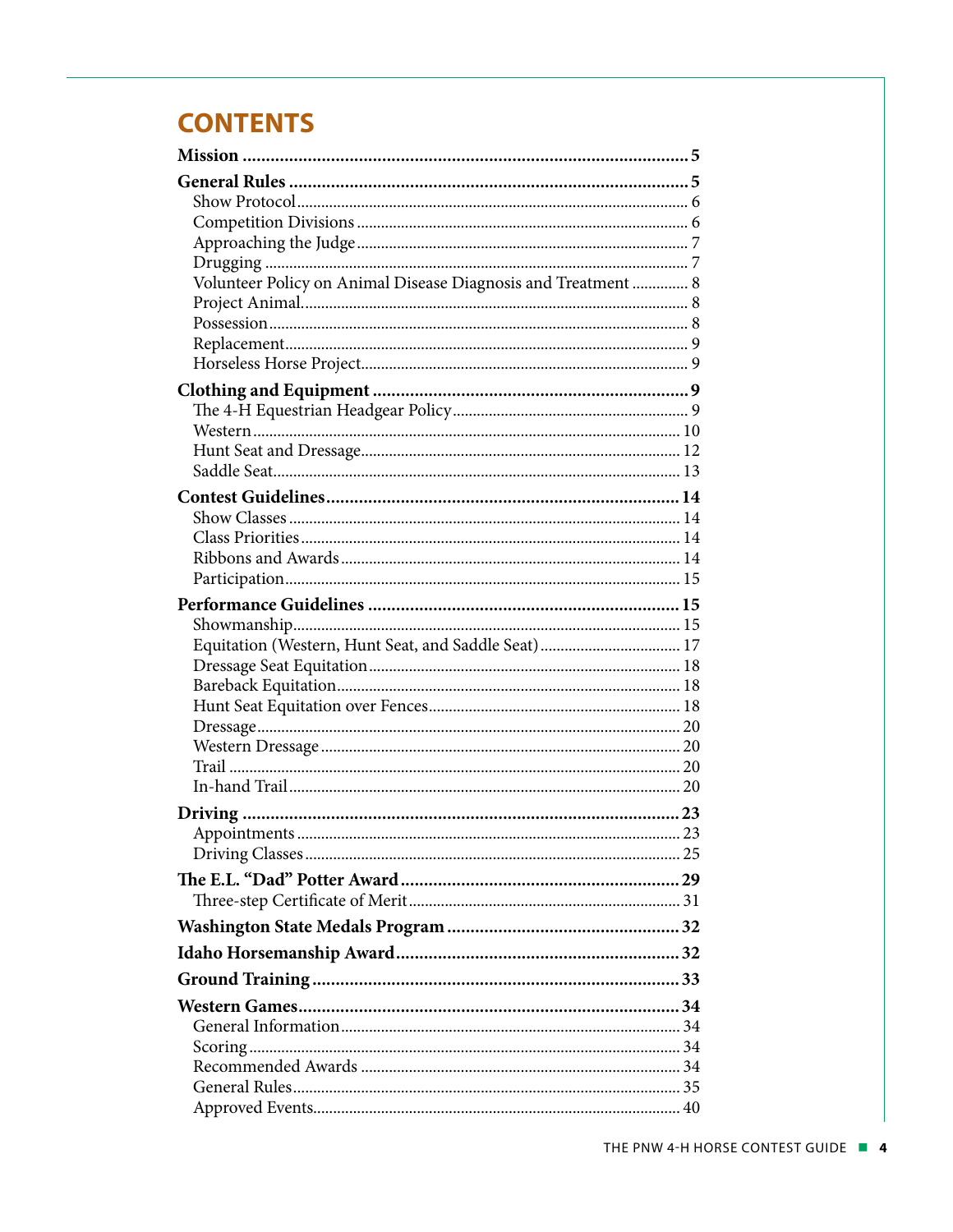# **MISSION**

As part of the 4-H Youth Development Program, our mission is to use the 4-H horse project as a vehicle for members to practice life skills while learning about the equine industry and how to safely handle, ride, and manage their horse.

#### **4-H Motto:**

**To Make the Best Better**

#### **4-H Pledge:**

**I pledge my HEAD to clearer thinking, My HEART to greater loyalty, My HANDS to larger service, And my HEALTH to better living For my club, my community, my country, and my world.**

# **GENERAL RULES**

- 1. 4-H members participating in any 4-H equestrian activity must wear an approved helmet whenever they are mounted on an equine or are in a vehicle (cart, wagon, buggy, etc.) being pulled by an equine. An approved helmet meets the minimum performance standards imposed by the American Society for Testing Materials (ASTM) F1163 and includes certification and labeling required by the Safety Equipment Institute (SEI). The helmet must be properly fitted with the harness engaged and properly fastened according to manufacturer's instructions. It is recommended that 4-H'ers wear their ASTM/SEI helmets any time they are around their horse.
- 2. Only 4-H members may ride, groom, school, or handle a horse while on the show grounds. Junior members may have assistance with saddling and bridling if needed. Anyone may have assistance for safety reasons.
- 3. No one is allowed to coach contestants while the contestants are in the show ring.
- 4. A horse not under control may be dismissed from the ring.
- 5. A visibly ill or unsound animal may be dismissed from participation by show personnel or at the judge's discretion.
- 6. Humane treatment of all animals is required. Exhibitors are expected to treat their animals with respect and provide for their continuous well-being through proper feeding, handling, disease prevention, sanitation, and attention to safety.
- 7. No one may ride a horse double at any time.
- 8. No one may ride a horse with a halter only.
- 9. The show arena is off-limits to everyone except working show personnel or during an emergency.
- 10. Judges' decisions are final.
- 11. Show management or the judge reserves the right to dismiss any youth or party from any 4-H class or show for any misconduct, lack of sportsmanship, or rule infraction. Exhibitors thus dismissed may forfeit all awards received in the class or at the show.
- 12. County committees may make accommodations for special circumstances at county 4-H events. State committees may decide if county accommodations are eligible for respective state 4-H events.
- 13. Silver will not be given preference by the judge.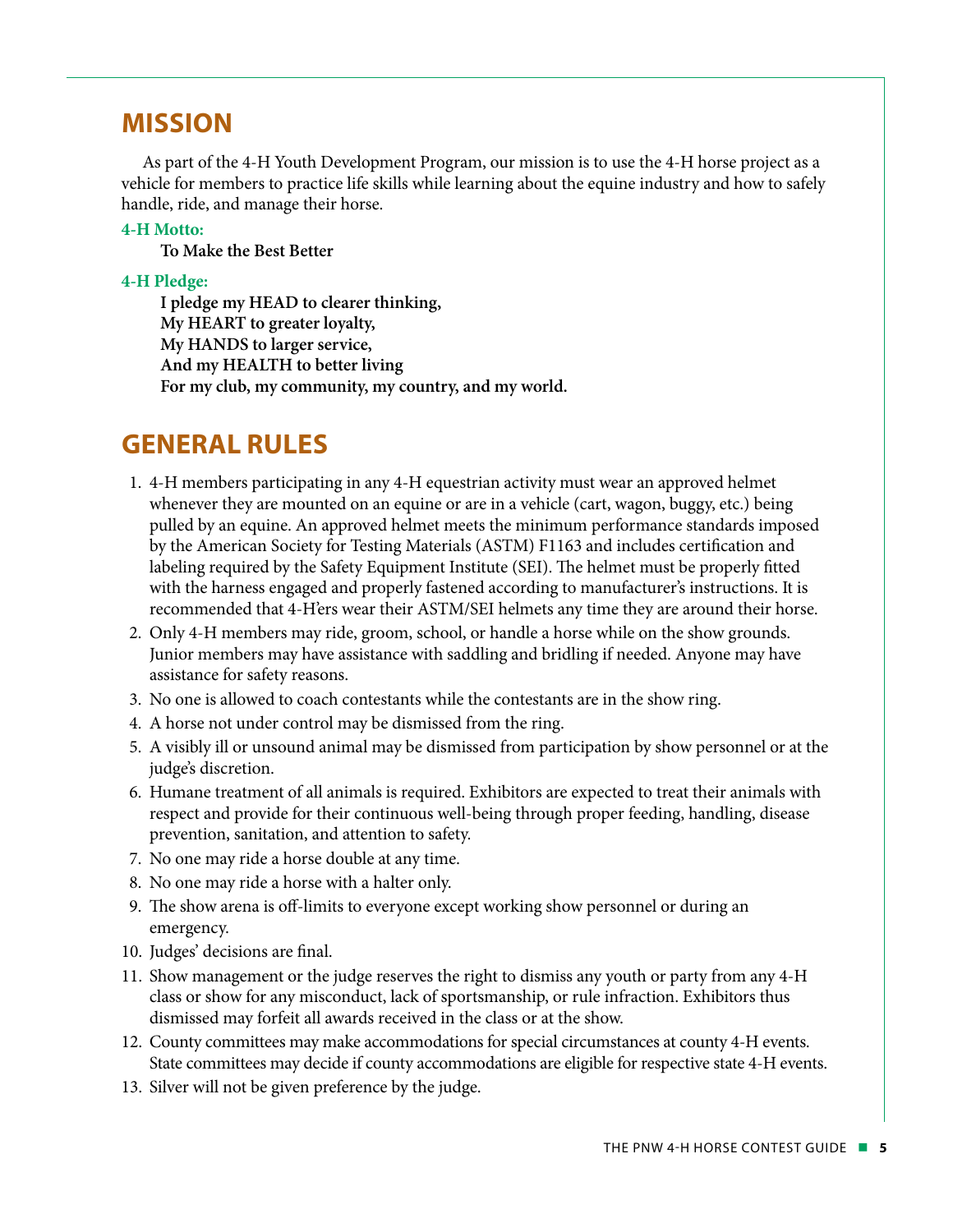14. Misrepresentation or falsification of a horse's age is grounds for an exhibitor's immediate disqualification from a 4-H event and subsequent disciplinary action by local Extension personnel, up to or including dismissal from the 4-H program.

### **Show Protocol**

- 1. Members should be courteous and alert and follow instructions given by the judge or ring steward, including entering promptly when a class is called.
- 2. Contestant numbers must be clearly visible either on the rider's back or on both sides of the saddle pad. (The exhibitor is responsible for supplying the second number.)
- 3. If an exhibitor needs a "gate hold" (delay of class) for equipment change, he or she must request this before the class is called to enter into the arena. Delays may be penalized at the judge's discretion.
- 4. A red ribbon on the tail marks a horse that may kick if crowded.
- 5. Attitude is scored. Exhibitors should show confidence and pride in themselves and their animals. They should be good sports. Contestants are judged at all times when in the ring.
- 6. Equipment or class rules may be modified or exceptions may be made by show management at their discretion, as needed for safety of special needs youth or youth needing extra assistance.
- 7. Equitation classes are judged on the skill of the rider. The horse is not judged on conformation.
- 8. When a judge requests a movement to the right (off-side) or left (near-side), this is to the horse's right or left.
- 9. Exhibitors should not pat their horse while being judged in the ring, except during a colt or ground training class.

### **Competition Divisions**

**Idaho** (ages as of January 1) Junior: 8 to 11 years Intermediate: 12 to 14 years Senior: 15 to 18 years, or still in high school

**Oregon** (ages as of September 1) Junior: 9 to 11 years Intermediate: 12 to 14 years Senior: 15 to 19 years (and still in high school)

#### **Washington**

Youth in the 3rd grade who have reached their 8th birthday by January 1 of the current 4-H year are eligible to enroll.

Junior: 3rd, 4th, and 5th grades

Intermediate: 6th, 7th, and 8th grades

Senior: 9th, 10th, 11th, and 12th grades

Youth who have reached their 19th birthday before January 1 of the current 4-H year are no longer eligible for membership. For further clarification on age and grade requirements for competition, refer to the Washington State 4-H Program Policy publication (EM0758E).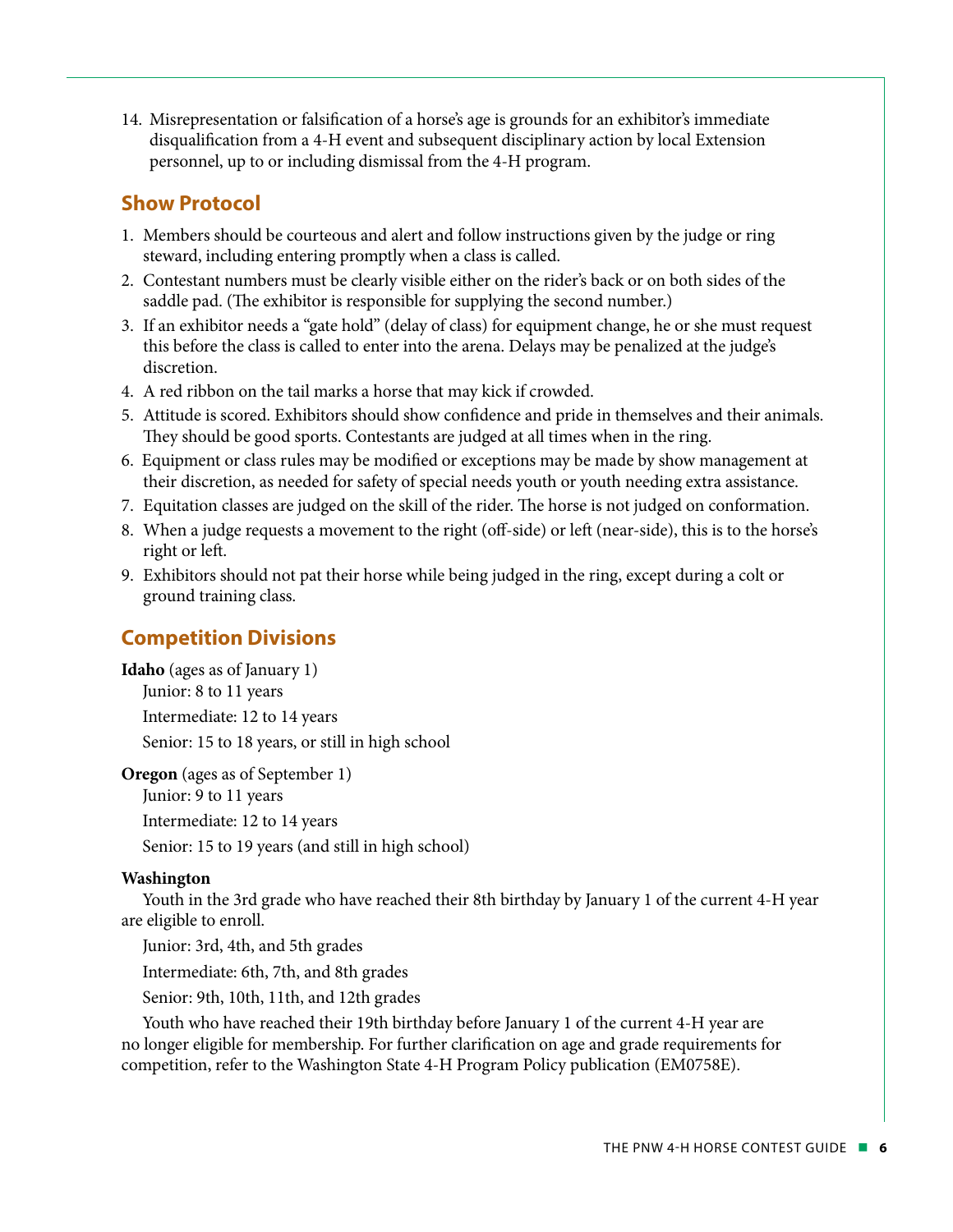#### *Inter-age competition statement*

Washington State does not allow inter-age competition. For example, juniors may not compete against intermediates, or intermediates against seniors.

#### **Approaching the Judge**

#### **Exhibitor**

While the judge's decision is final, every exhibitor should have an opportunity to approach the judge to ask questions. This should be for educational purposes, not to dispute placings. The exhibitor should not approach the judge until after the final class of the day or as otherwise specified by the show committee. A parent or leader may be present. The contestant should provide their exhibitor number and any score sheets they may have received, but **photos or any visual recordings are not allowed**. The contestant should expect discussion or explanation on how to improve.

#### **Show committee**

It is the show committee's responsibility to provide an opportunity for exhibitors to approach judges. This information will be relayed to exhibitors during the informational meeting or by other means. Before the beginning of a class or show, questions about specific classes or rules must be addressed to ALL exhibitors, not one-to-one. Show committees need to remember that judges' decisions are final.

#### **Judge**

Each judge should confirm with the show committee or superintendent when questions may be asked and answered, and when an exhibitor may approach the judge. Since judges' decisions are final, they should expect their decisions to be upheld. A judge should be able to provide oral or written comments or clarification to an exhibitor when asked.

Judges must address questions about specific classes or rules to ALL exhibitors, not one-to-one.

#### **Recourse**

Judges' decisions are final. A show committee has the option to not rehire a judge who has not met their expectations. Concerns regarding PNW-qualified horse judges who do not meet 4-H standards can be addressed to the PNW Judges' List Coordinator and the PNW judges review committee. Evaluation forms are available on the web and at county Extension offices. The coordinator and committee will investigate any concerns and make an appropriate response to the judge.

#### **Drugging**

The 4-H Horse Program does not tolerate the use of illegal drugs and/or the improper use of animal health products or foreign substances. The administration of any drug or medication that affects the animal's conformation, appearance, natural performance, behavior, or in any way alters its natural color is unacceptable. Extension personnel, 4-H volunteers, families, youth, and show officials have a legal and moral obligation to not misuse these products and to report those that do. Consequences are at the county's discretion.

Horses that require any medication should be identified upon arrival at the 4-H Horse Show Office or registration area. Exhibitors should be prepared to present a valid prescription or a written explanation (or both) that is signed by the animal's licensed veterinarian. If a horse requires medication or treatment to protect its health and welfare after arrival at the show, the medication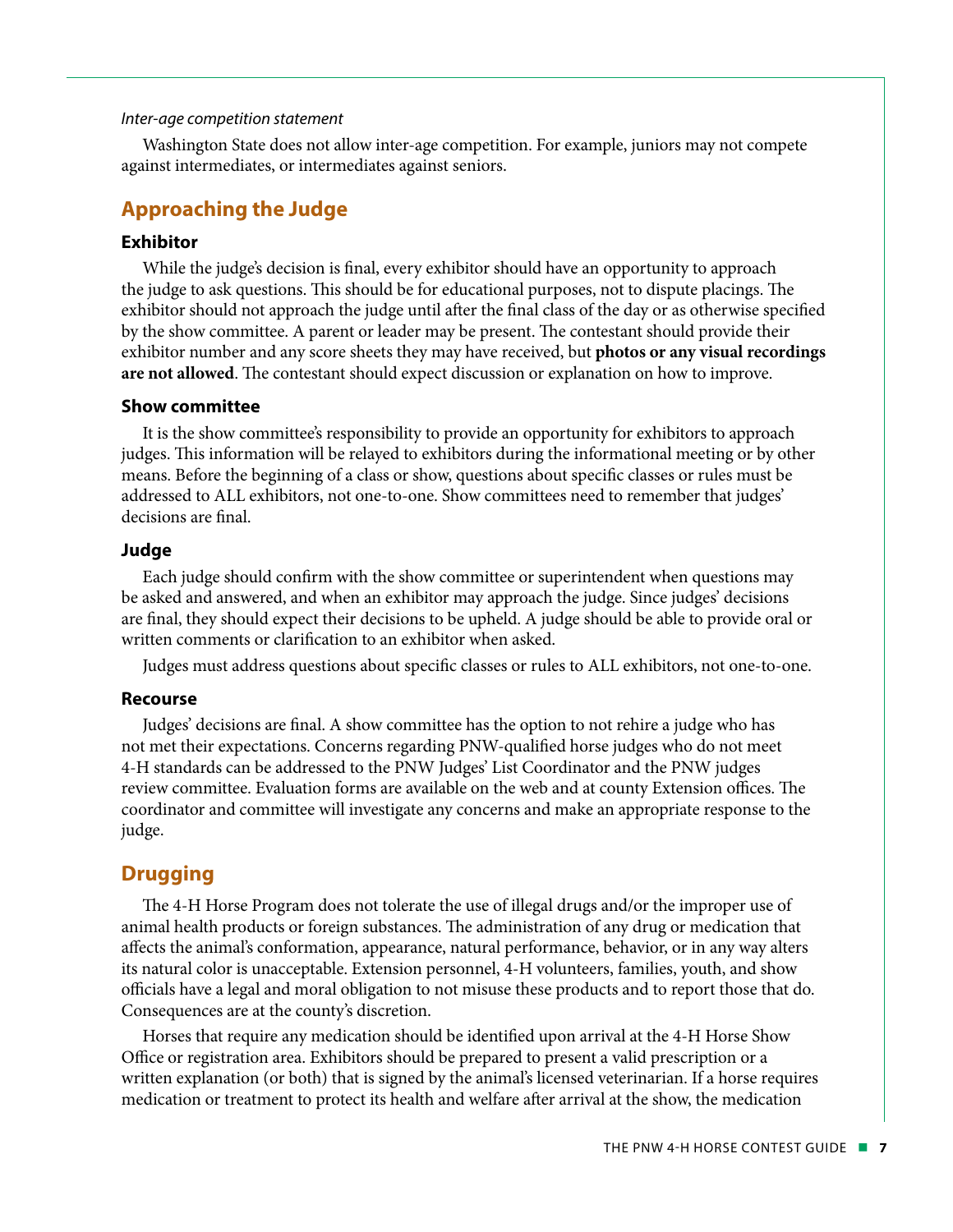must be prescribed by a licensed veterinarian. All medication, at all times, must be administered in accordance with the prescription specification or instructions (or both). The exhibitor's parent or legal guardian is responsible and liable for the correct administration of the prescribed drug.

#### **Volunteer Policy on Animal Disease Diagnosis and Treatment**

4-H volunteers, as representatives of a land-grant university, are expected to act within the policies and guidelines of the 4-H Youth Development Program. A 4-H animal science volunteer may educate members and their families in the normal course of their 4-H activities in the areas of animal care, production, and management. University volunteers are NOT to engage in activities that include diagnosis, treatment, or the direct administration of medication to protect animals without authorization from a licensed veterinarian. A 4-H volunteer may exercise commonly accepted first-aid skills and practices in emergency situations.

#### **Project Animal**

Each member is expected to have access to one or more horses that he or she may own, share, or lease.

A shared project animal is defined as one shared only by immediate family members or two non-family members, including both care and training responsibilities. Members and parents must recognize that they may need to make adjustments, choices, or both to adapt to show conditions or schedules, such as when two members sharing a horse are in the same class or are competing for championships.

A lease agreement is permitted if the member provides primary care for the horse. States or counties may require that a copy of the lease be included in the member's record book.

The horse shown in a 4-H exhibit activity must be the member's project horse. To participate at state fair, an exhibitor must use the same horse that was exhibited at the county fair. Stallions older than 12 months are NOT allowed in 4-H contests or events.

Horses should be clean and well-groomed, with the feet trimmed or shod. Fetlocks, muzzle, and bridle path should be trimmed according to breed type. Exhibitors may not decorate their horse with glitter, paint, or other means except in Western gaming or other specified county-only class.

To be classified as a pony, the animal must be 56 or less inches high. When there are a great number of ponies, they may be divided into small pony and large pony divisions:

Small pony: any pony less than 48 inches high

Large pony: any pony 48 to 56 inches high

When there are few ponies, counties have the option to combine horse and pony classes.

#### **Possession**

The goal of 4-H is to ensure that youth have opportunities within the four Essential Elements of the 4-H Youth Development Program (belonging, mastery, independence, and generosity). Projects are used as tools to promote positive youth development. The purpose of 4-H events is for 4-H members to demonstrate what they have accomplished with their projects during the year. The goals of the 4-H program are only met if the accomplishments demonstrated are the result of the 4-H member's own work. Therefore, project animals (owned, leased, or shared) must be under the care and management of the 4-H member at least 90 days before the animal may be shown at the official county exhibit activity.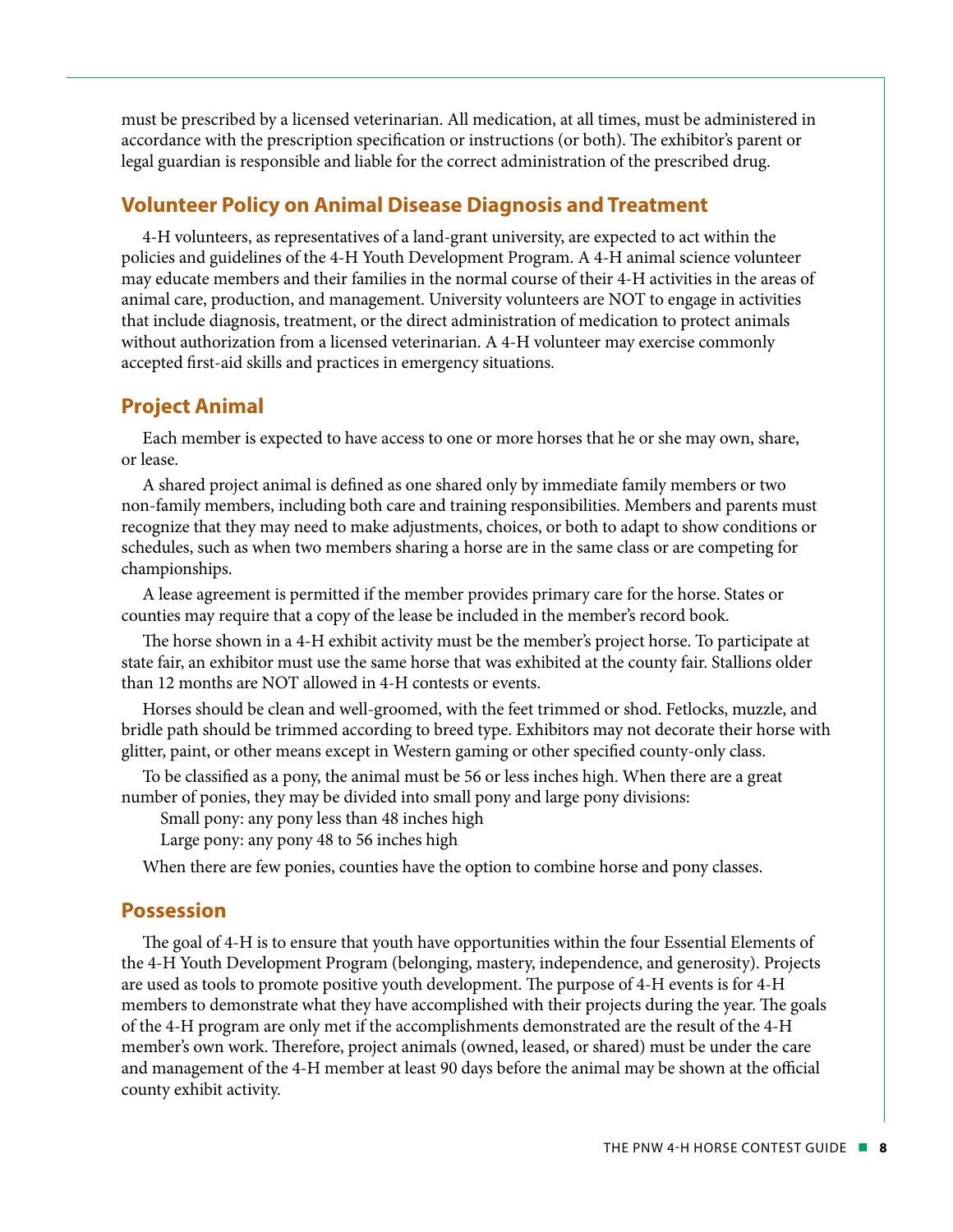Specific requirements for possession and training limitations may be found in each state's Exhibitor Handbook and/or state 4-H program policy publications.

#### **Replacement**

Counties have the option to use an appeal board or variance committee process to determine if an animal can be replaced in the case of death, severe injury, or unsafe behavior. A successful appeal may show at the county level but will not be allowed to exhibit at state fair.

#### **Horseless Horse Project**

A youth may choose to enroll in the Horseless Horse project. Primary members (grades K to 2 in **Washington**) or Cloverbuds (ages 5 to 8 in **Oregon**) may also enroll in the Horseless Horse project, but they may have NO contact with horses.

In **Idaho**, a "non-horse" project is available for interested youth who do not have access to a project animal.

# **CLOTHING AND EQUIPMENT**

Members and attendants should be neat, clean, and dressed in long-sleeved shirts and long pants. Boots are required for exhibitors in all classes (attendants may wear hard-soled shoes). Boots are defined as high-topped (above the ankle) leather or leather-like riding shoes with heels. (The boot must have an adequate heel to prevent it from moving forward through the stirrup.) Exhibitors must be able to move the boot freely in the stirrup and easily slide the boot out of the stirrup.

Equipment must be safe, clean, properly adjusted, and suitable for the class being shown. Exhibitors with equipment that does not meet these standards may lose points or possibly be eliminated. Equipment age or cost is not considered.

An exhibitor's hair must be worn in a net, braid(s), or other means to present a neat appearance and give the judge a clear view of the show number.

Each member must have proper clothing and equipment for the specific classes entered (refer to the appropriate divisions below). Variations in clothing, tack, or both (including bandages on the horse) are permitted if there is a valid medical reason. However, a letter explaining the need for the variation, signed by the physician or veterinarian, must be presented to the show managers before the start of the show.

#### **The 4-H Equestrian Headgear Policy**

4-H members participating in any 4-H equestrian activity must wear an approved helmet whenever they are mounted on an equine or are in a vehicle (cart, wagon, buggy, etc.) being pulled by an equine. In Oregon and Washington, approved helmets are also required in Ground Training and In-hand Trail. An approved helmet meets the minimum performance standards imposed by the American Society for Testing Materials (ASTM) F1163 and includes certification and labeling required by the Safety Equipment Institute (SEI). The helmet must be properly fitted with the harness engaged and properly fastened according to manufacturer's recommendations. It is recommended that 4-H'ers wear their ASTM/SEI helmets any time they are around their horse.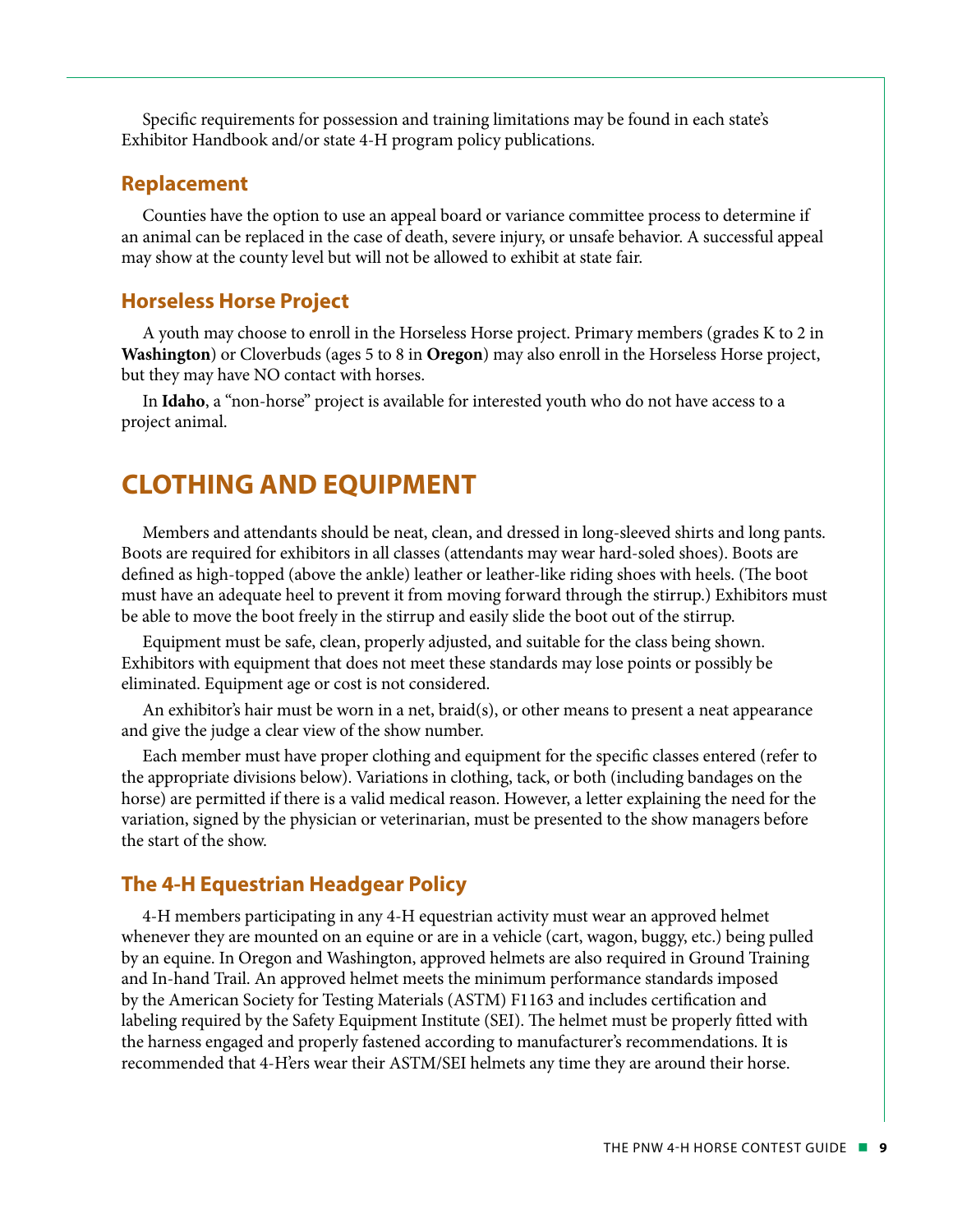#### **Western**

Western clothing and equipment is appropriate in Western classes including, but not limited to, Trail, Western Equitation, Showmanship, Ground Training, Driving, Western Gaming, In-hand Trail, and Bareback.

#### **Western attire**

*Required* 

- Long-sleeved Western shirt with any type of collar, tucked in, and sleeves rolled down
- Jeans, trousers, or Western pants
- Belt, unless loops are not present or are covered by another garment. (Belts are optional in Western Games.)
- Western boots
- ASTM/SEI-approved equestrian helmet

*Optional*

- Vest, jacket, coat, sweater, jacket with collar
- Gloves
- Ties, pins
- Chaps are allowed only in pleasure and trail in Oregon and Washington. In Idaho, chaps are optional in all classes except Showmanship.

*Not allowed*

- Chaps in Showmanship
- Whips or crops, except in Western Games
- Spurs in Showmanship, Driving, Ground Training, and In-hand Trail

#### **Saddle and pad**

*Required*

- Any standard Western saddle with a horn may be used, but it must fit the rider and the horse.
- Any clean saddle pad, blanket, or combination is allowed if it provides sufficient padding for horse and rider.
- If the cinch pin or tongue on the cinch is not being used, it must be removed.

*Optional*

• If a back cinch is used, it should be adjusted close to the horse and attached to the front cinch with a connecting strap.

*Not allowed*

- Australian saddles
- Tapaderos (stirrup covers)

#### **Bridle and Bit**

Horses 5 years old or younger may be ridden in a snaffle or bosal. For horses 6 years or older, a curb bit is highly preferred. Members showing horses 6 years or older in a snaffle or bosal must have a significantly better performance in order to be placed above a member showing a 6-year-old or older horse in a curb bit.

Horses 6 years and older shown in a snaffle or bosal may be ineligible for top county awards (at local discretion). In **Washington**, such horses shall be ineligible to advance to state 4-H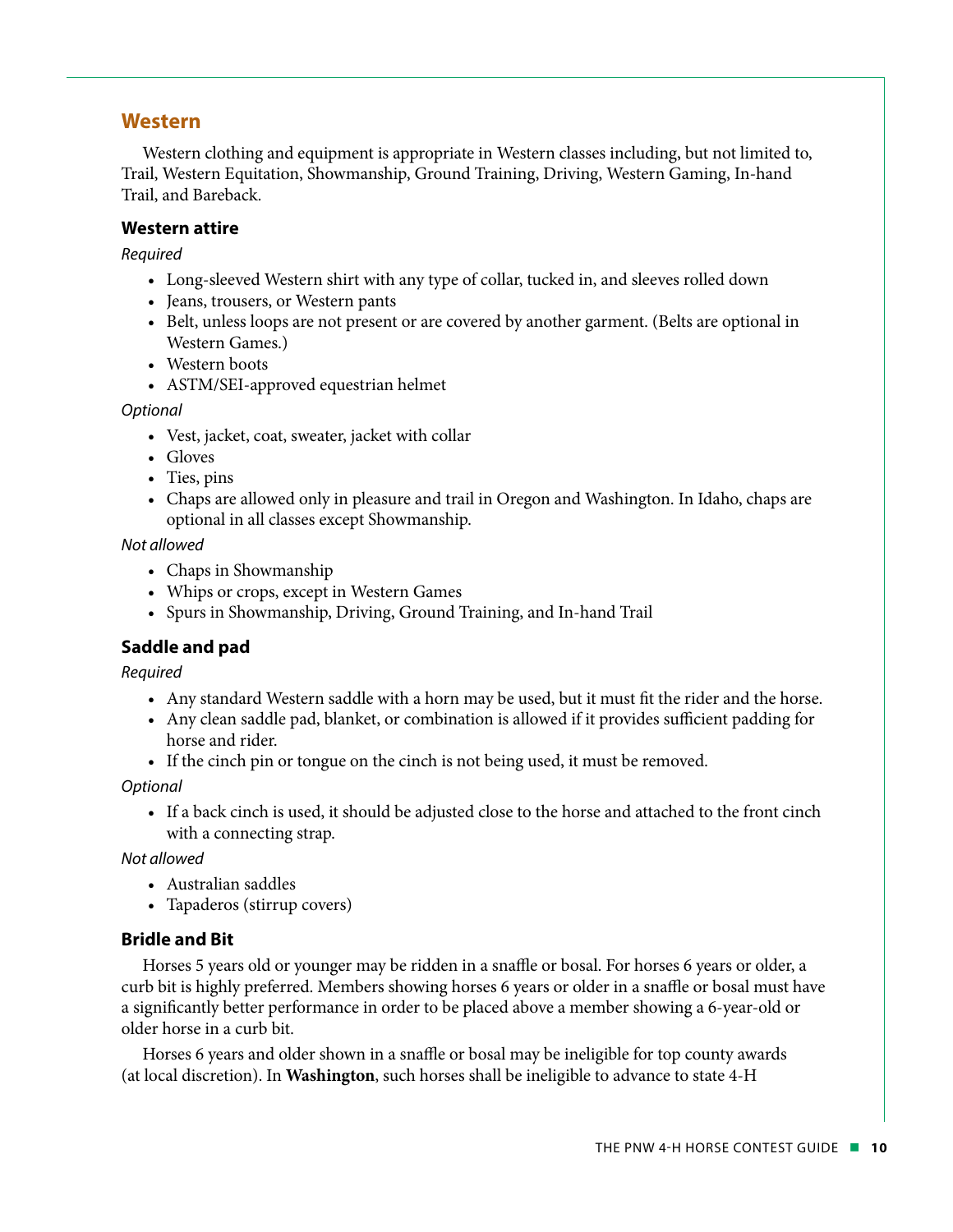competitions. In **Idaho**, such horses shall be ineligible to advance to district 4-H competitions. In **Oregon**, these horses are eligible for the state fair.

*Required*

- Any Western bridle, including snaffles and bosals, is allowed.
- Most types of Western bits are acceptable.
- A snaffle must have a curb strap, curb chain, or bit guards.
- Overall bit length, as measured in the picture below, can be no longer than 8½ inches.



• Curb straps must be plain leather or chains at least ½ inch wide, and must lie flat against the jaw.

*Optional*

• Throatlatches on all bridles are strongly recommended for safety purposes.

*Not allowed*

- Sidepulls and other bitless bridles in performance classes
- Cavessons or nosebands in performance classes. Refer to the Western Games section for gaming bridle criteria.
- Mechanical hackamores, double wire snaffles, slip or gag bits, except in Western Games
- Rolled leather straps

Refer to the Western Games section for gaming bit criteria.

#### **Reins**

Only split or romal reins are allowed in Western Equitation, Trail, and Bareback. Single piece closed reins or "roping reins" are required in Western Gaming.

Only one hand may be used for reining when using a Western bit with shanks for Western Equitation, Trail, and Bareback. The rein hand cannot be changed.

When romal reins are used, no finger between the reins is allowed. In these cases, the romal goes on the opposite side from the rein hand. The rider's hand shall be closed around the reins with the wrist kept straight and relaxed, the thumb on top.

There are two ways to hold split reins:

- The same as romal reins, with the free end of the rein (bight) in the opposite hand
- With the palm of the hand facing down and one finger between the reins. The free end of the rein (bight) falls on the same side as the "rein hand."

When a bosal or snaffle bit is used, two hands must be used. Split reins should be held by crossing the reins between hands so that both hands are holding both reins. Closed reins are allowed with a bosal. Mecate reins can be half-hitched around the horn or properly tucked under (not tied to) the belt.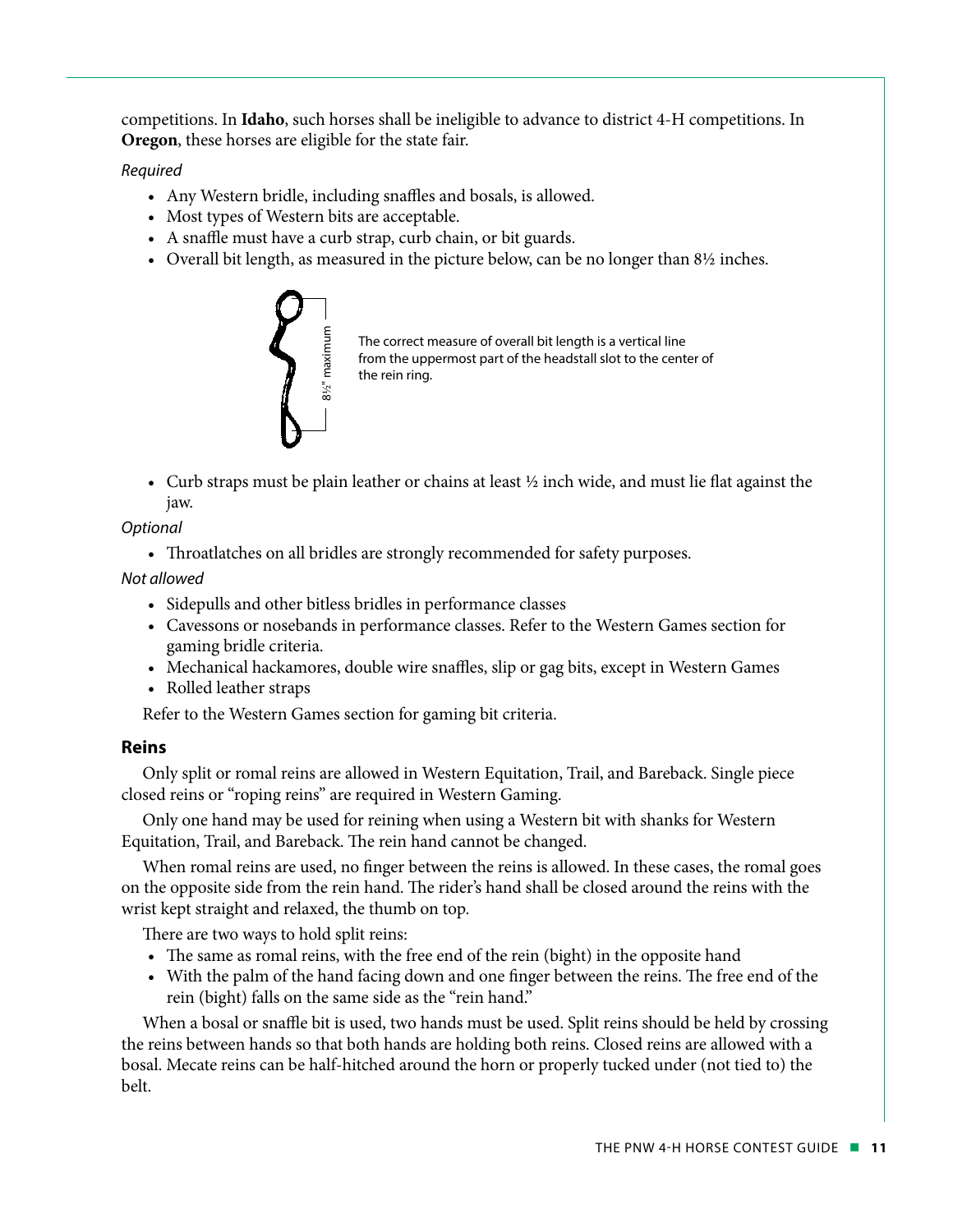#### **Other Western tack and equipment**

*Optional*

- Spurs (if used) must be Western type and must be used properly.
- Hobbles
- Lariat or riata
- Breast collars
- Hoof boots may be used in place of shoes if they are fitted properly. They are not allowed in Western Gaming.

#### *Not allowed*

- Tie-downs, martingales, draw-reins
- Nosebands
- Tack collars

Splint boots, bell boots, bandages, and polo wraps are not allowed in Western Equitation, Trail, Showmanship, or medals classes. They are allowed in Western Gaming, Ground Training, and In-hand Trail.

### **Hunt Seat and Dressage**

Hunt seat or dressage equipment and clothing may be used appropriately in Showmanship, Driving, Hunt Seat Equitation, Equitation over Fences, Trail, In-hand Trail, Ground Training, Dressage, and Bareback.

#### **Attire**

*Required* 

- Ratcatcher, long-sleeved tailored shirt closed at the neck, or turtleneck shirt. Shirts are tucked in.
- Hunt coat if short-sleeved ratcatcher is worn
- Pants, breeches, or jodhpurs
- Tall hunt boots or jodhpur boots
- ASTM/SEI-approved equestrian helmet

*Optional* 

- Hunt coat (conservative colors)
- Spurs must be English type and used appropriately. In Dressage, rowels must be blunt and smooth and free to rotate.
- Half-chaps
- Gloves (any traditional color allowed)
- Pins or ties

#### *Not allowed*

• Spurs in Showmanship, Driving, Ground Training, or In-hand Trail

#### **Saddles and pads**

#### *Required*

- Forward seat, close contact, jumping, or dressage seat saddle
- Stirrup safety bars must be in the open position in any Equitation over Fences class.

*Optional*

• Saddle pad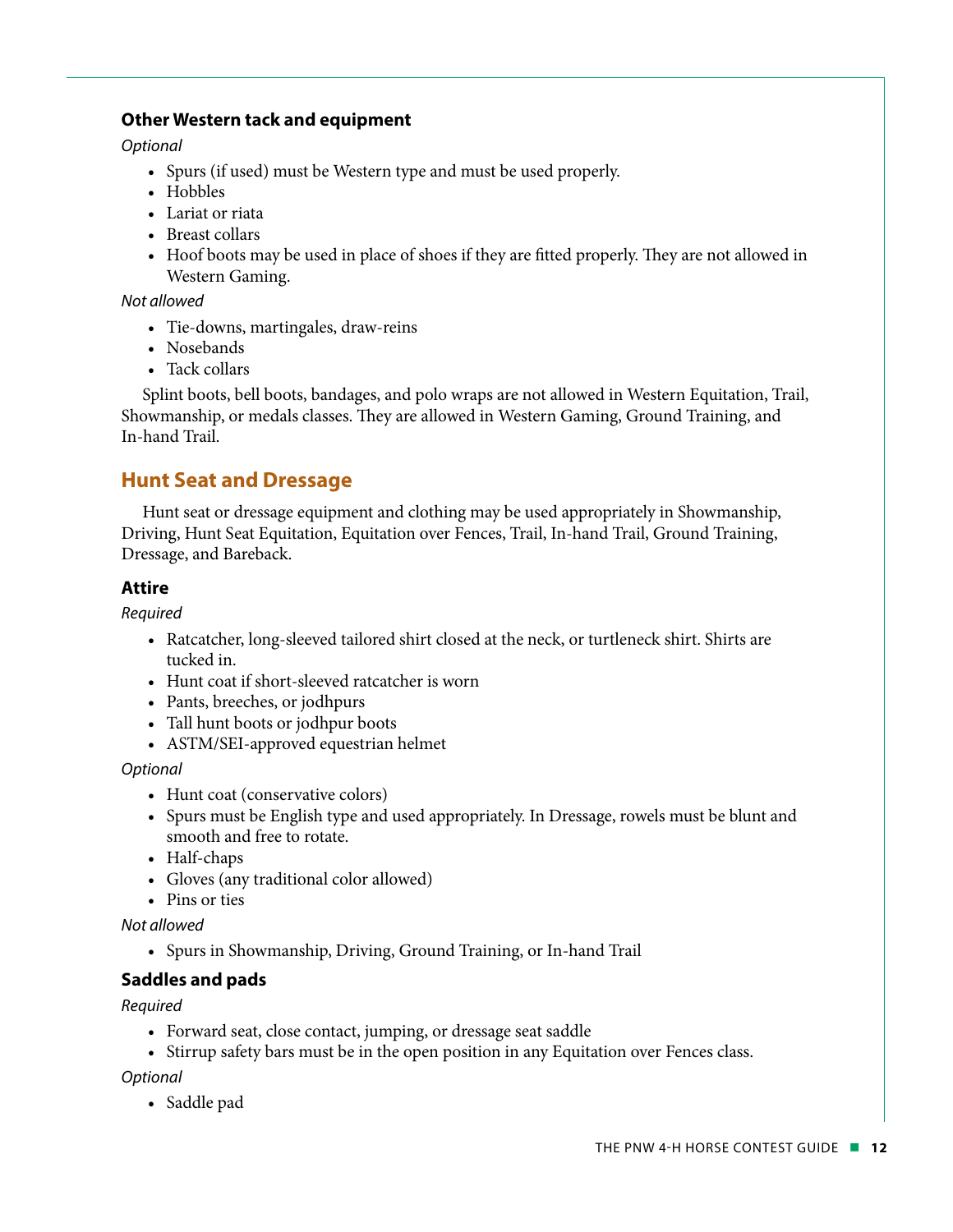#### *Not allowed*

• Saddle seat-type English saddle or Western saddle

#### **Bridle and bit**

#### *Required*

- English bridle with cavesson
- Snaffle, pelham, kimberwick, full double bridle, or any other English-type bit appropriate for the seat

#### *Optional*

• Dropped, flash, and figure-8 nosebands are allowed in Dressage and Hunt Seat Equitation over Fences, but no other flat classes.

*Not allowed*

- Sidepulls and bit converters
- Double-twisted wire and gag bits

### **Other tack and equipment**

#### *Optional*

- Breastplates or breast collars
- Martingales and any type of boots in Equitation over Fences only
- Running martingales may be used only with a snaffle bit.
- Whips or crops may be no longer than 36 inches for hunt seat.

#### *Not allowed*

- Martingales in flat classes
- Any type of boots in flat classes

### **Specific to Dressage**

*Required*

- English bridle made entirely of leather or leather-like material (except for buckles)
- Plain, smooth snaffle bit in Introductory through 2nd levels. For appropriate bits for 3rd level and up, refer to USEF dressage rules. See the *4-H Dressage Manual* (PNW 608) for types of acceptable bits.
- The mouthpiece of any bit must be metal or rigid plastic and may be covered with rubber.
- Whips or crops may be no longer than 48 inches.

#### *Not allowed*

- Flexible rubber bits
- Strictly forbidden, under penalty of elimination: martingales, bit guards, accessories (bearing, side, running, balancing reins, etc.); any type of boots (including "easy boots"); bandages; any form of blinkers, ear muffs, or plugs; nose covers, seat covers, and hoods

# **Saddle Seat**

Saddle seat equipment and clothing may be used appropriately in Showmanship, Saddle Seat Equitation, Trail, Ground Training, Bareback, and Driving.

#### **Attire**

*Required*

- Long-sleeved tailored shirt or short-sleeved shirt with a coat
- Tie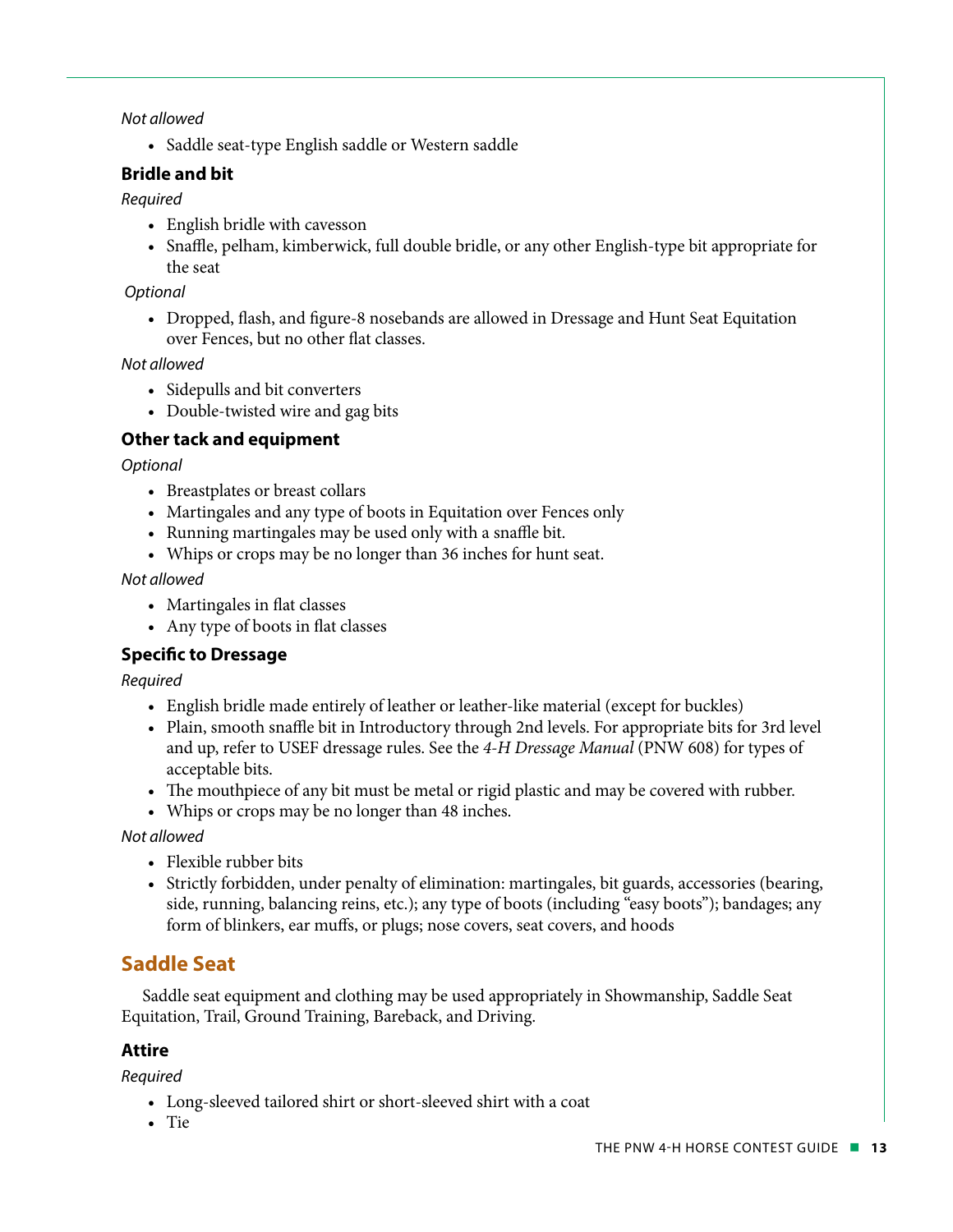- Jodhpur boots (short)
- Pants or Kentucky jodhpurs
- ASTM/SEI-approved equestrian helmet

*Optional*

- A saddle-seat suit or day coat may be worn, but it must be a conservative color and will not be given preference by the judge.
- Spurs must be English type and in mounted classes only.
- Whip no longer than 48 inches, including lash
- Gloves, a four-in-hand or bow tie, and a pin or flower in the lapel are traditional, but not required.

#### **Saddle**

*Required*

• Saddle seat-type saddle

*Optional* 

• Breast collars

*Not allowed*

• Dressage, hunt-type, all-purpose, or Western saddles

#### **Bridle and bit(s)**

*Required*

• Full double bridle (curb and bridoon), pelham, or breed-appropriate bit

*Not allowed*

• Martingales or tie-downs

# **CONTEST GUIDELINES**

#### **Show Classes**

Any or all of the classes listed in this guide may be offered at a show or fair where 4-H classes are conducted. At pre-fairs, county fairs, or any state qualifying event, Showmanship is required.

#### **Class Priorities**

When management must choose between equitation and pleasure classes, equitation classes must take priority. For example, Western Equitation and Bareback Equitation must be offered before Western Pleasure. If entries warrant, Saddle Seat or Hunter Seat Equitation must be offered before English Pleasure classes. If entries warrant, it is recommended that all shows offer at least two equitation classes and a showmanship class; for example, Western Equitation, Bareback Equitation, and Showmanship.

#### **Ribbons and Awards**

4-H uses the Danish system of awards, in which every contestant receives an award: a flat blue, red, white, or participation ribbon. Trophies, rosettes, and other special recognition may be awarded in addition.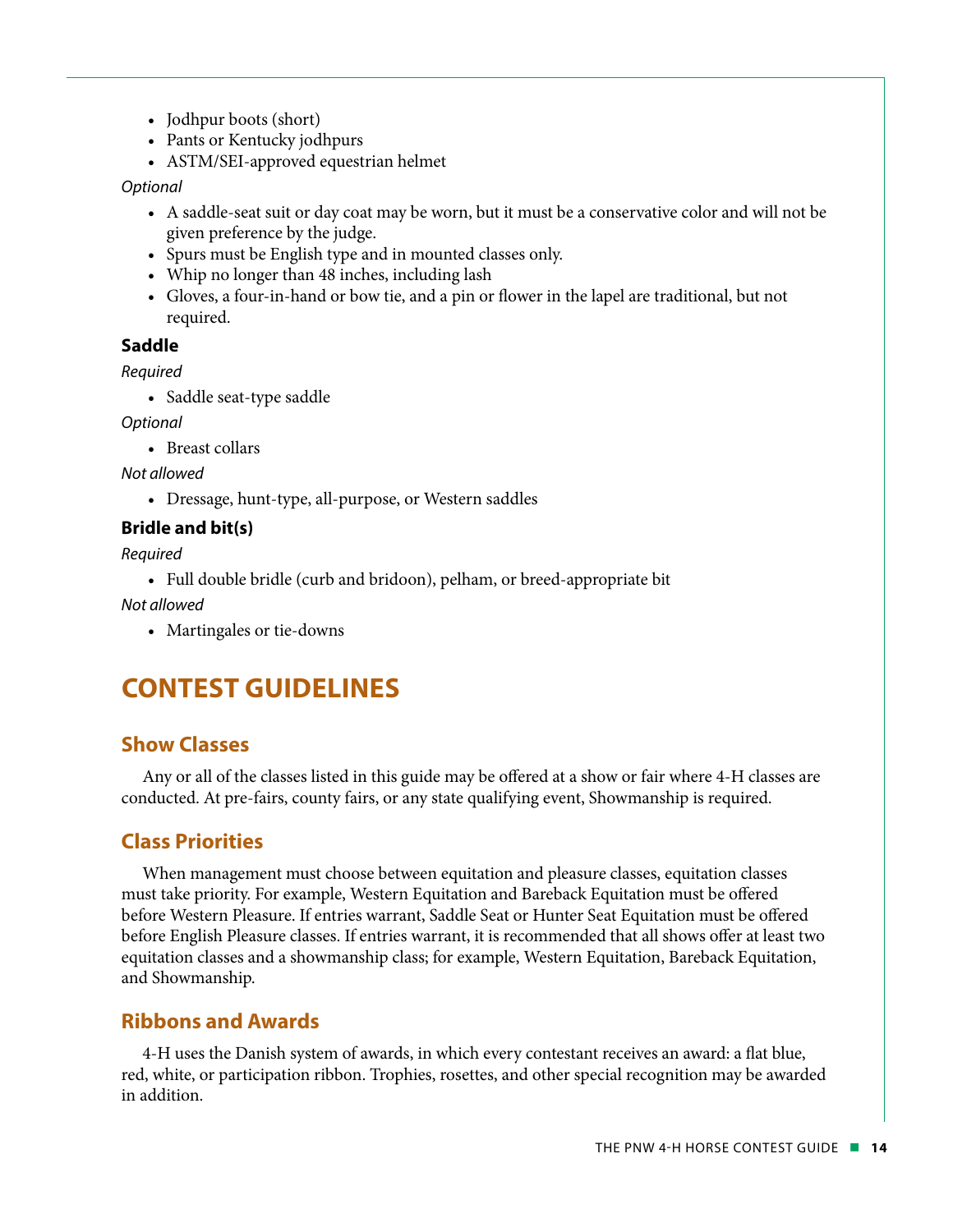The standard breakdown for ribbons is:

- Blue award, 85–100 points
- Red award, 70–84 points
- White award, 69 points and below

Disqualified riders may receive a white or participation ribbon. The system may also be modified in classes that do not follow the same 100-point system or scoring criteria. These classes may include Dressage and Western Games.

#### **Participation**

Show management may invite participation from 4-H clubs outside the county or limit participation to 4-H members from its own county. This should be stated on the entry form.

# **PERFORMANCE GUIDELINES**

#### **Showmanship**

# **Scoring** 100 points total *Member*  Neat and clean, properly dressed, prompt and alert, confident (poised), courteous..............................................................................................................25% *Animal and equipment*  Animal clean and brushed, in good condition, feet cared for. Halter and lead fitted, equipment clean and safe................................................................25% *Showing the animal*  Following directions, leading, turning, standing, backing, stopping, showing to advantage, controlling on lead and in line, attention in line ....50%

The purpose of showmanship is to learn courtesy, good grooming, poise, confidence, and how to fit, train, and handle a horse. Showmanship is a demonstration of the member's ability to show the animal, in hand, to its best advantage. Conformation of the animal is not considered.

Attire may be Western or English. Driving attire is also allowed except for skirts or dresses.

The type of headgear for the exhibitor in Showmanship is optional. ASTM/SEI helmets, although not required for Showmanship, are encouraged. Either an appropriate hat or helmet must be worn.

#### **Equipment**

#### *Halter or bridle*

You may show your horse with a safe, properly fitted halter or show bridle, each complete with a throatlatch. You may use a bridle when it is appropriate to breed, attire, or both. If you show with a double bridle, you may use either the snaffle or curb reins for leading. The other set of reins is put over the neck near the withers. The halter and lead should be leather, rope, or webbing. The lead should be 6 to 10 feet (about 2 to 3 meters) long. Be sure the lead is long enough to allow picking up a hind foot.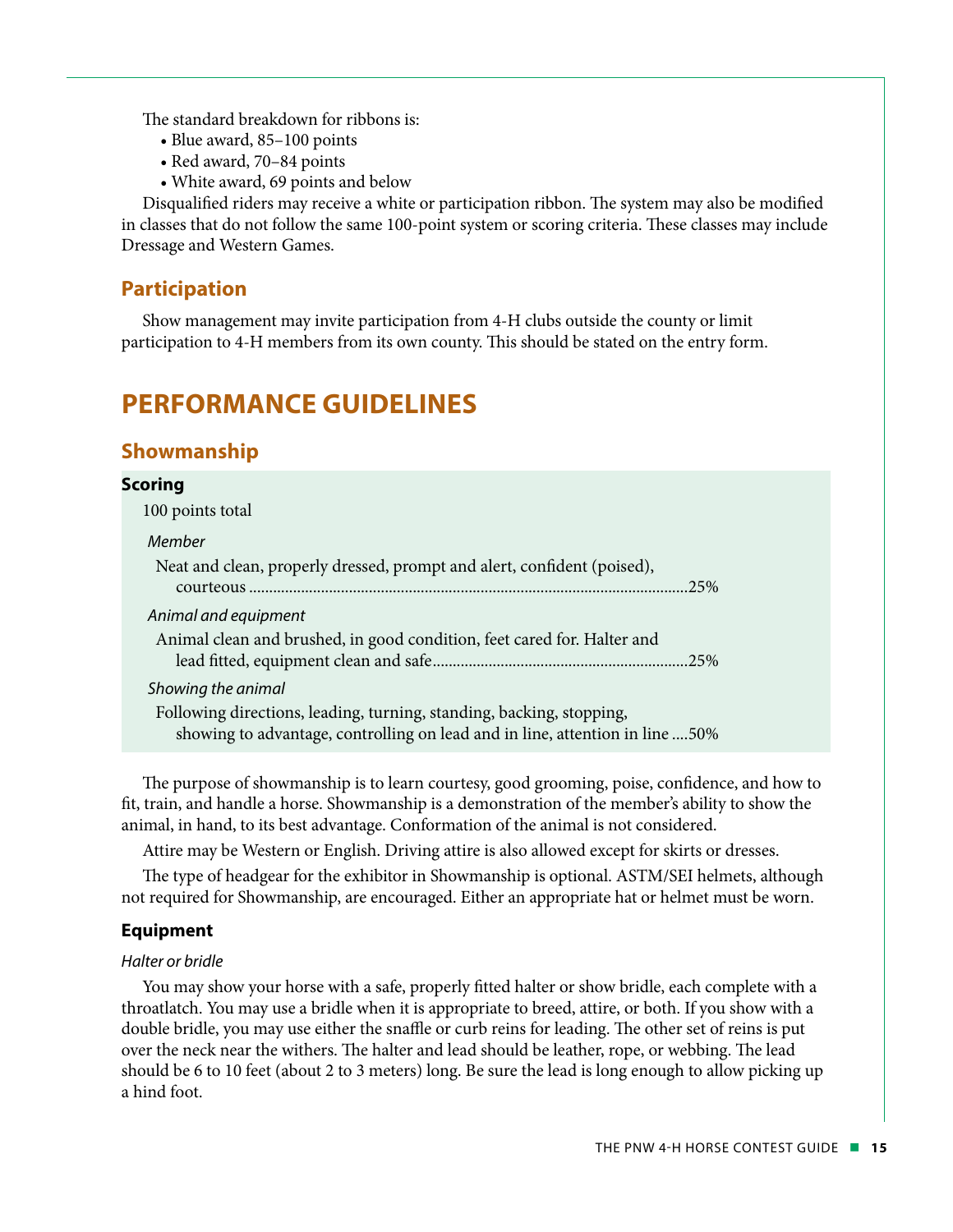*Western tack.* Horses must be shown in a halter.

*Hunt Seat or Saddle Seat tack.* Horses may be shown in a halter or show bridle when appropriate to breed, attire, or both.

#### *Chain*

For safety or control, using a chain under the chin or over the nose is permitted but not required. If used, the chain must be attached and used properly. A chain approximately 15 to 24 inches is long enough. You may run the chain through the ring on the side of the halter or through the ring on the bottom, then over the nose or under the chin to the other side. With a very long chain, you may run the excess up the off cheek. If your chain is too long, it may be doubled back through the bottom ring and snapped back to itself. In all cases, the snap should face out. When leading your horse, do not put your hand on the chain.

Whips and/or bats are not allowed.

#### **Judging requirements**

Horses should be well-groomed, clean, and clipped according to breed. The horse should also be well-trained to the required routine and well-mannered so that it stands quietly, but alertly, while in the class.

Exhibitors will be asked to demonstrate their ability to lead, turn, set up, and move their animals as the judge requests. Additional tests, as listed, may be asked.

The following principles always apply:

- Individual tests must be performed with the official(s) in the same relative position to each exhibitor.
- The exhibitor shall not stand directly in front of the horse.
- Use of the quartering system is required.
- Horses may be shown, trimmed, and groomed according to breed type.
- The exhibitor shall not touch his or her horse except when executing a requested test that allows touch (for example, sidepass and turn on the forehand) or to smooth the mane or forelock if the judge's inspection has disturbed the grooming. (Tails do not need to be smoothed.)

#### **Tests**

- Back horse
- Sidepass. The exhibitor may touch the horse.
- Turn on haunches (need forward motion)
- Turn on the forehand (need forward motion). The exhibitor may touch the horse.
- Lead at the walk or trot from either side
- Pick up the feet
- Stop and set up, square and balanced, or according to breed standard. Do not change hands to set up.
- Answer questions from project materials
- Perform a circle at a walk or trot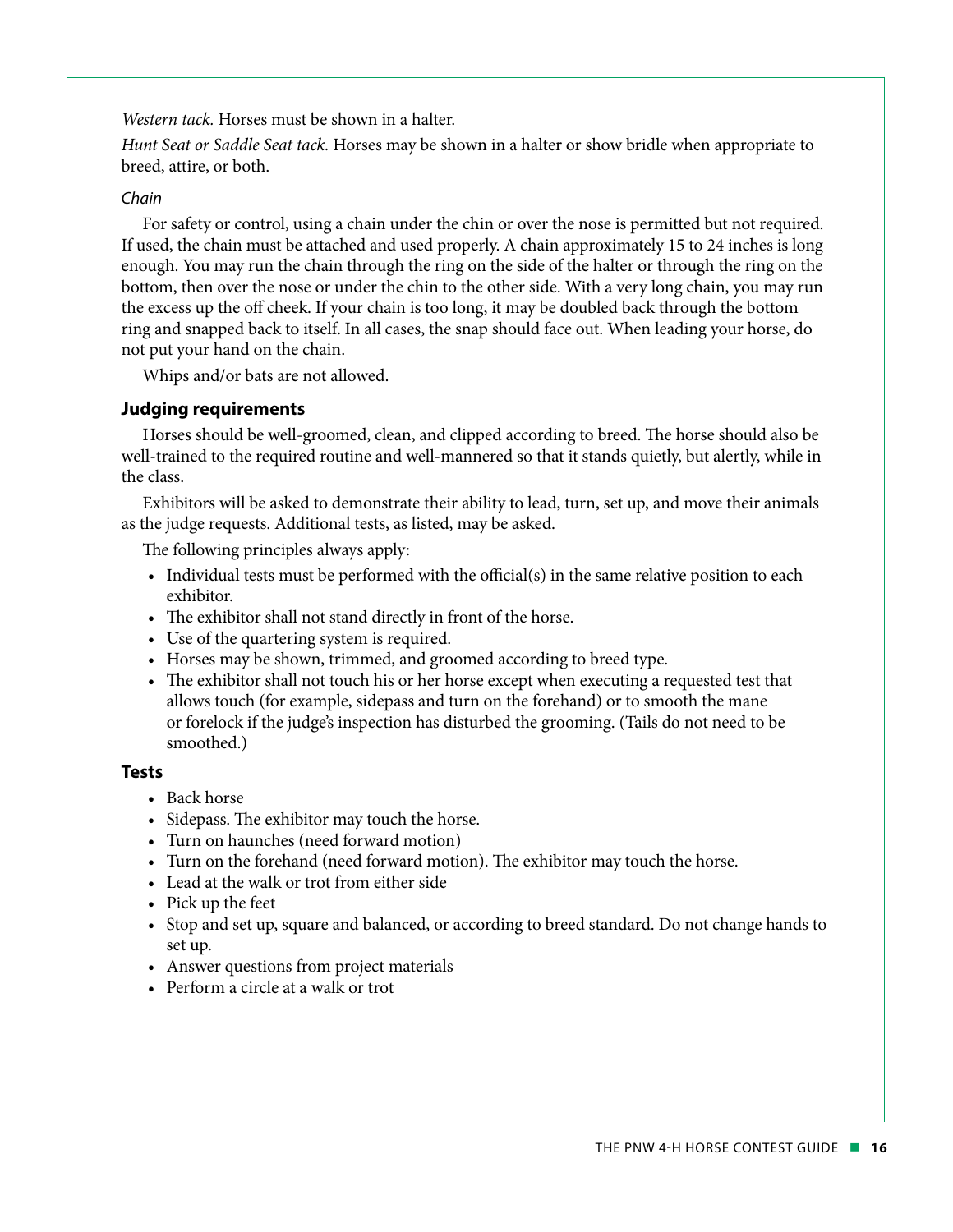### **Equitation (Western, Hunt Seat, and Saddle Seat)**

#### **Scoring**

| 100 points total                                                           |
|----------------------------------------------------------------------------|
| Member and appointments                                                    |
|                                                                            |
| Seat and hands                                                             |
| Seat, posture, head, legs, hands, balance, distribution of weight, aids35% |
| Performance                                                                |
| Standing, starting, walking, jogging or posting trot, figure 8 or          |
| equivalent at lope or canter from walk, stopping, turning, backing,        |
| 50%                                                                        |

The horse should do what the rider asks with the least possible effort on the part of the rider and least amount of resistance from the horse.

Gaited horses that pace, slow gait, fox trot, singlefoot, rack, or perform a running walk may be worked with the class, adjusting their speed to conform to the other horses. When riders are asked to post the trot on the rail or in a pattern, the intermediate gait is acceptable if that is the breed standard. However, if all other aspects of the performance are equal, a rider posting correctly will be given preference.

The member will be judged on correct posture, smooth gait transitions, and effective use of aids, with special emphasis on light hands. The performance of the horse is not to be considered more important than the methods used by the rider in obtaining the performance.

The member, horse, and equipment may be inspected at any time during the contest. Members using unsafe equipment may be asked to leave the ring.

#### **Tests**

- Regular or extended walk
- Regular or extended jog, trot, or intermediate gait. (In Western riding, the rider may sit the trot or lean slightly forward, keeping contact with the thighs, with more weight in the stirrups and the seat coming slightly out of the saddle. In either case, the rider must demonstrate an extended gait.)
- Lope or canter (on the correct lead or a counter canter)
- Hand gallop for Hunt Seat, extended canter for Saddle Seat, or extended lope for Western
- Perform figure 8s, serpentines, circles, straight lines, or other specific patterns at any of the above gaits
- Simple, interrupted, or flying lead changes
- Ride without irons or stirrups and drop and pick up irons or stirrups
- Haunch or forehand turn (need forward motion)
- Sidepass or two-track
- Transition from any gait to halt followed by "on the buckle" or loose rein
- Change of diagonals
- Pick up the reins (Saddle Seat only and only in line)
- Back up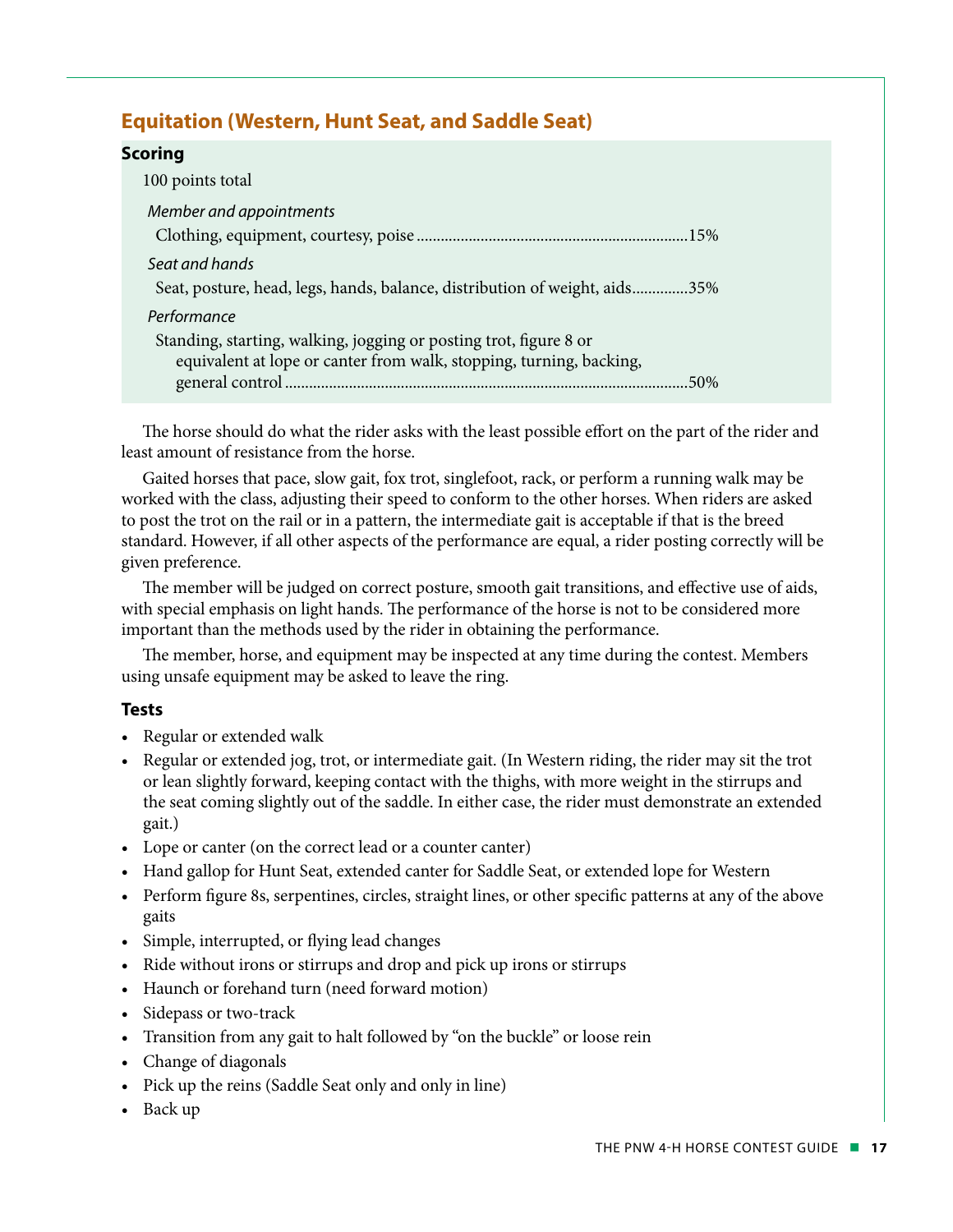- Stand for inspection
- Rollbacks (Western only)
- Mount and dismount. (Juniors may NOT be asked to mount.)
- Balanced stops
- Answer questions from project materials

#### **Dressage Seat Equitation**

Judging for Dressage Seat Equitation is based on overall correctness of position, relaxation and suppleness of the rider, lightness, and correct application of the aids. All movements should be obtained without apparent effort of the rider. The rider should be well balanced with loins and hips supple, and thighs and legs steady and well stretched downward. The upper part of the body should be easy, free, and erect with the hands low and close together without touching each other or the horse. The elbows and arms are close to the body, allowing the rider to follow the movements of the horse smoothly and freely and to apply the aids imperceptibly.

The rider's position, seat, and correct use and effect of the aids are to follow the judging requirements found in Training Level and First Level dressage tests.

In addition, the rider is judged on the ability to maintain tempo and rhythm with the horse, along with overall performance.

The movements or gaits that must be performed are medium walk, working trot (sitting and rising), and canter both ways of the ring. Transitions in gait are from medium walk to working trot to canter. The movements or gaits shall be performed by the exhibitors simultaneously, same as with other equitation classes. The judge may ask for additional tests, but only those allowed in the USEF dressage rules.

Tack requirements for Dressage Seat Equitation are the same as for the dressage tests. Refer to the *4-H Dressage Manual* (PNW 608) for types of acceptable bits.

#### **Bareback Equitation**

Exhibitors may be asked to perform any test listed under equitation. Western riders must sit the jog or intermediate gait. English riders must post the trot on the correct diagonal. No mount or dismount is allowed.

#### **Hunt Seat Equitation over Fences**

A horse should be at least 5 years old before going over jumps.

Safety is paramount. Counties are encouraged to hold introductory level classes such as trot-acourse, in which poles are on the ground; or beginning jumper classes, with jump heights of 18 to 24 inches maximum.

#### **Performance**

Exhibitors may be asked to perform any test listed under equitation. Performance will be judged on effective use of aids on the entire course. Emphasis will be on light hands, balance, correct posture, and seat on the flat and over fences. Excessive speed will be penalized.

Under direction of the judge, a safety inspection should be done before riders take any jumps. The inspection will include, but is not limited to, making sure the stirrup bars are open, the stitching on saddle stress points is in good repair, the girth is snug, and the bridle is properly fitted and in good repair.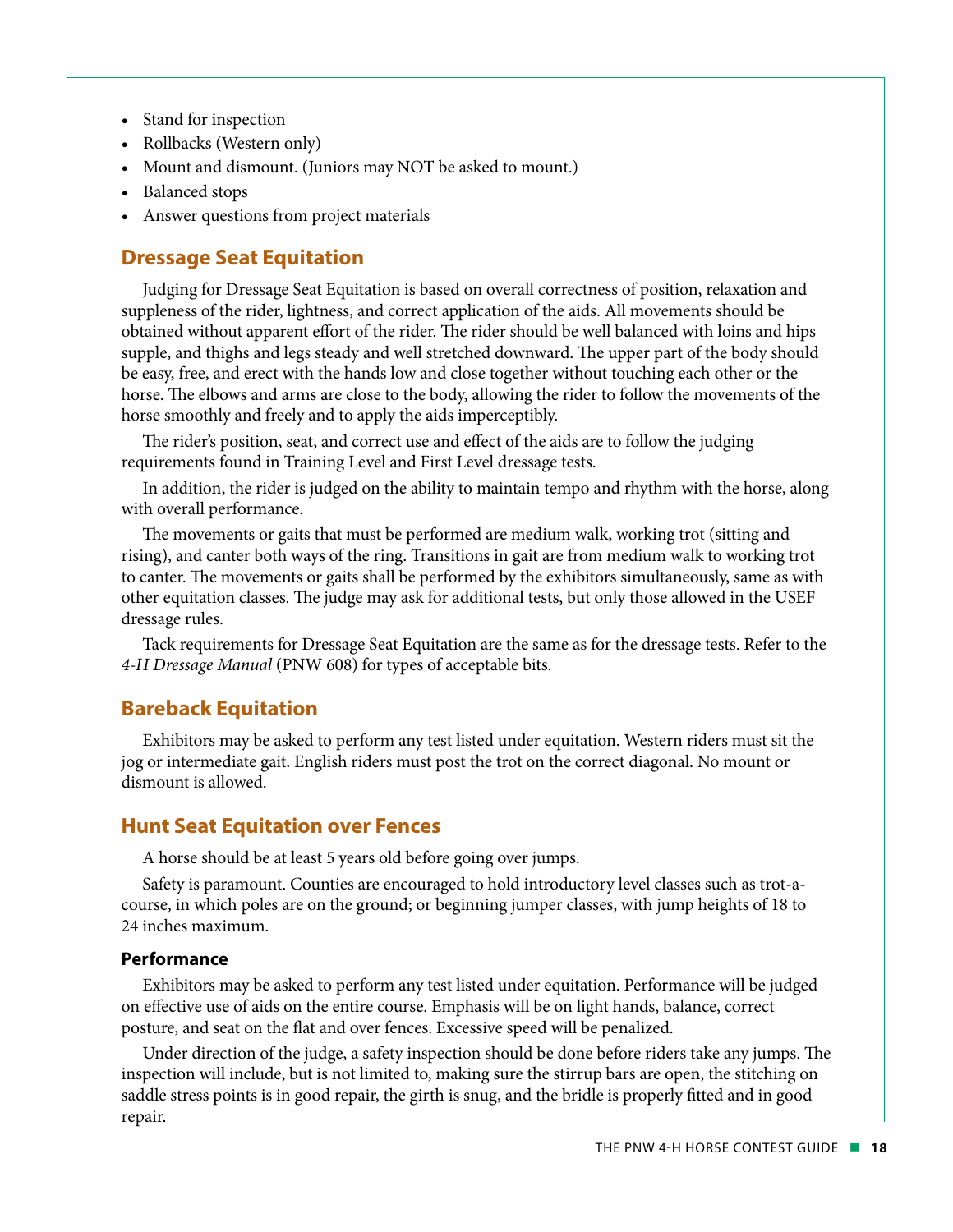Maximum recommended jump heights:

- 2 feet 3 inches for juniors
- 2 feet 6 inches for intermediates
- 2 feet 9 inches for seniors

Jump height is not to exceed 3 feet, and the spread is not to exceed the height.

At least one **supervised** warm-up jump must be available prior to the class. It is preferable that the warm-up jump not be on the course or inside the arena or pattern area. The number of times a competitor can practice a supervised warm-up jump is specified by the show committee.

The course will consist of 6 to12 jumps, performed at a canter, with at least one change of direction. The judge may ask the class to do rail work at a walk, trot, and canter both ways of the ring.

The rider will be allowed to circle **one time** before starting the course. A refusal will be called when a horse avoids a jump or stops forward motion. If the refusal is at a combination jump, the rider must retake all elements of the combination. Faults such as knock-downs and touches will not be considered unless they are the fault of the rider.

#### **Types of fences**

*Required*

- Spreads should not exceed the height of the fence.
- Wings at least 12 inches higher than the jumps and 30 inches wide are compulsory when jumps are less than 12 feet wide.
- The distance between standards should be a minimum of 9 feet.
- Ground poles or lines are required.
- Courses should have at least four different types of jumps and one combination jump (24 or 36 feet apart).

*Optional*

• Basic types of fences are allowed; for example, post and rail, wall, gate, brush, coop, planks, and picket fences.

#### *Not allowed*

- In-and-outs are not to be used at the start of the course.
- Use of striped rails is discouraged.
- Triple bars, hogsbacks, targets, square oxers, hinged chicken coops, or any bizarre or dangerous jumps

#### **Major faults**

- Refusal(s)
- Loss of stirrup
- Trotting while on course
- Loss of reins
- Excessive speed
- Lack of control

#### **Disqualifications**

- Fall of horse or rider
- Three cumulative refusals
- Off course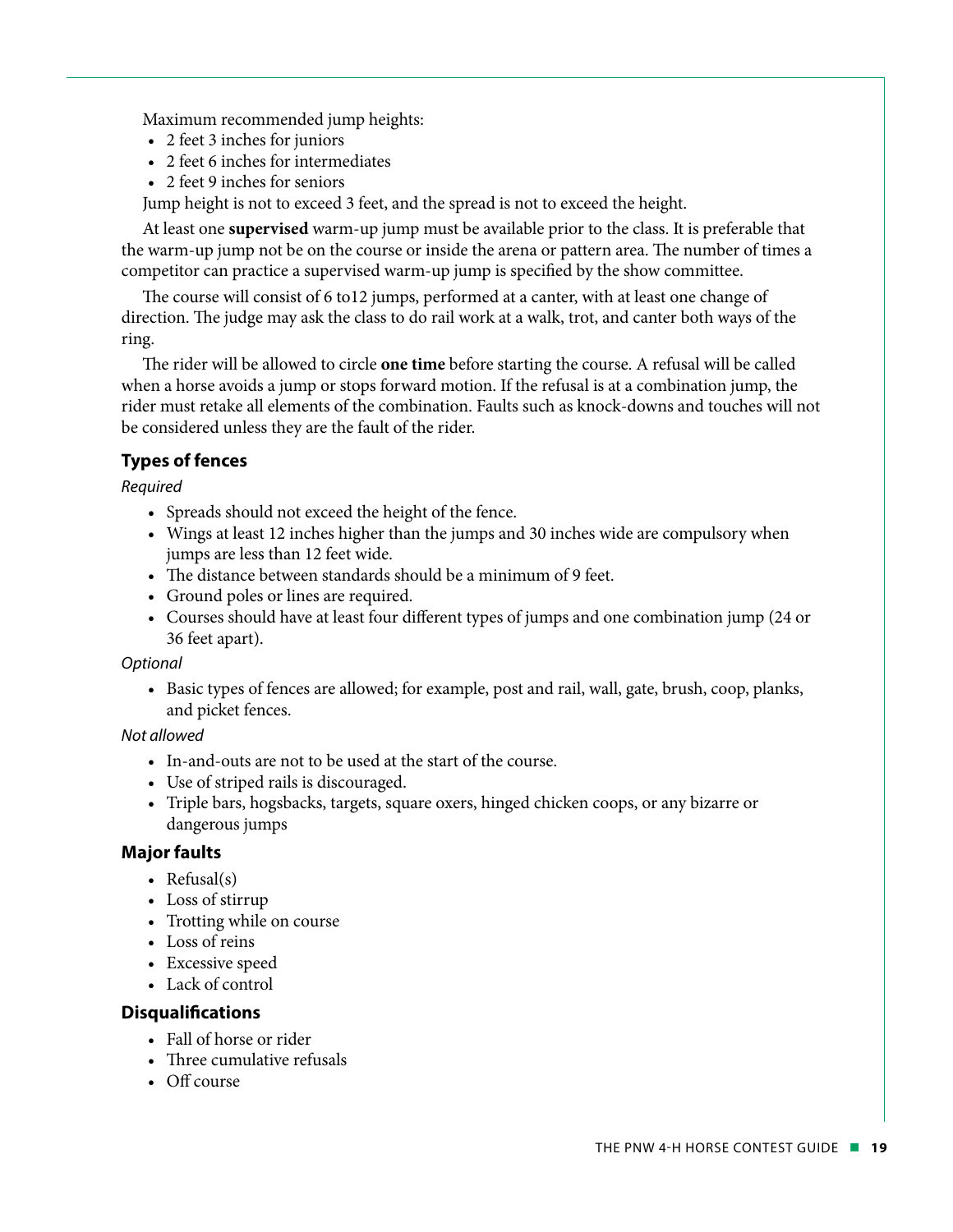#### **Dressage**

#### **Performance**

Test requirements are the same for juniors, intermediates, and seniors. Tests are to be ridden and judged according to USEF dressage rules except where noted in this contest guide. Tests to be used are the current approved USEF tests, which are usually updated by USEF every 4 to 5 years. Exhibitors should make sure they are using the most current test each year. Tests may be read, but must be limited to reading each movement one time only, as it is written.

At any show that qualifies the member for state/district, only the first dressage test ridden is officially scored. For learning purposes, a second test can be ridden if it is different from the first, but it will not be scored. In **Washington**, the number of tests ridden and scored is at show management discretion, as counties determine specific qualifying criteria for State 4-H Fair.

A ride is to be judged on the horse's gait, impulsion, and submission; the rider's position and seat; and the correctness and effectiveness of the aids. Each movement is scored (0 to 10 points) to establish whether it was insufficient (4 or below) or sufficient (5 or above). Additional information on how to ride the test and how the test is to be judged can be found in the *4-H Dressage Manual* (PNW 608).

#### **Western Dressage**

Counties that offer Western Dressage should use the North American Western (NAW) Dressage tests. The walk/trot test and Intro C are suggested.

#### **Trail**

The trail class is an under-saddle mounted test of horse control and the rider's ability to guide the horse through a series of obstacles. The course must be safe for horse and rider. The obstacles may be progressively harder for each age group.

The course should not be spread out over a very large area; obstacle spacing must allow the horse to move easily between obstacles with no wasted time. The course should be designed to be completed in less than 5 minutes.

The rider may show English or Western. See clothing and equipment specifications for proper tack and attire. Riders moving on to championship classes must ride the same seat as in the first class.

Courses must be posted showing the order and direction of the obstacles. Each disturbed obstacle must be measured and reset for the next rider. Courses will contain 6 to 10 obstacles which may be used individually or in combination. See Table 1 (page 22) for obstacles and suggested spacing.

Unsafe or unnatural obstacles are not permitted, such as stepping into tires, a water box with floating or moving objects, fire extinguishers, or cinder blocks.

Judging is based on safety, performance, way of going, responsiveness, willingness, and general attitude with emphasis on manners. Riders may be asked to move on at the judge's discretion or after three refusals or attempts.

#### **In-hand Trail**

This class is an in-hand test of horse control and of the handler's ability to guide the horse safely through a series of obstacles. Handlers may wear Western or English attire. In Oregon and Washington, ASTM/SEI helmets are required.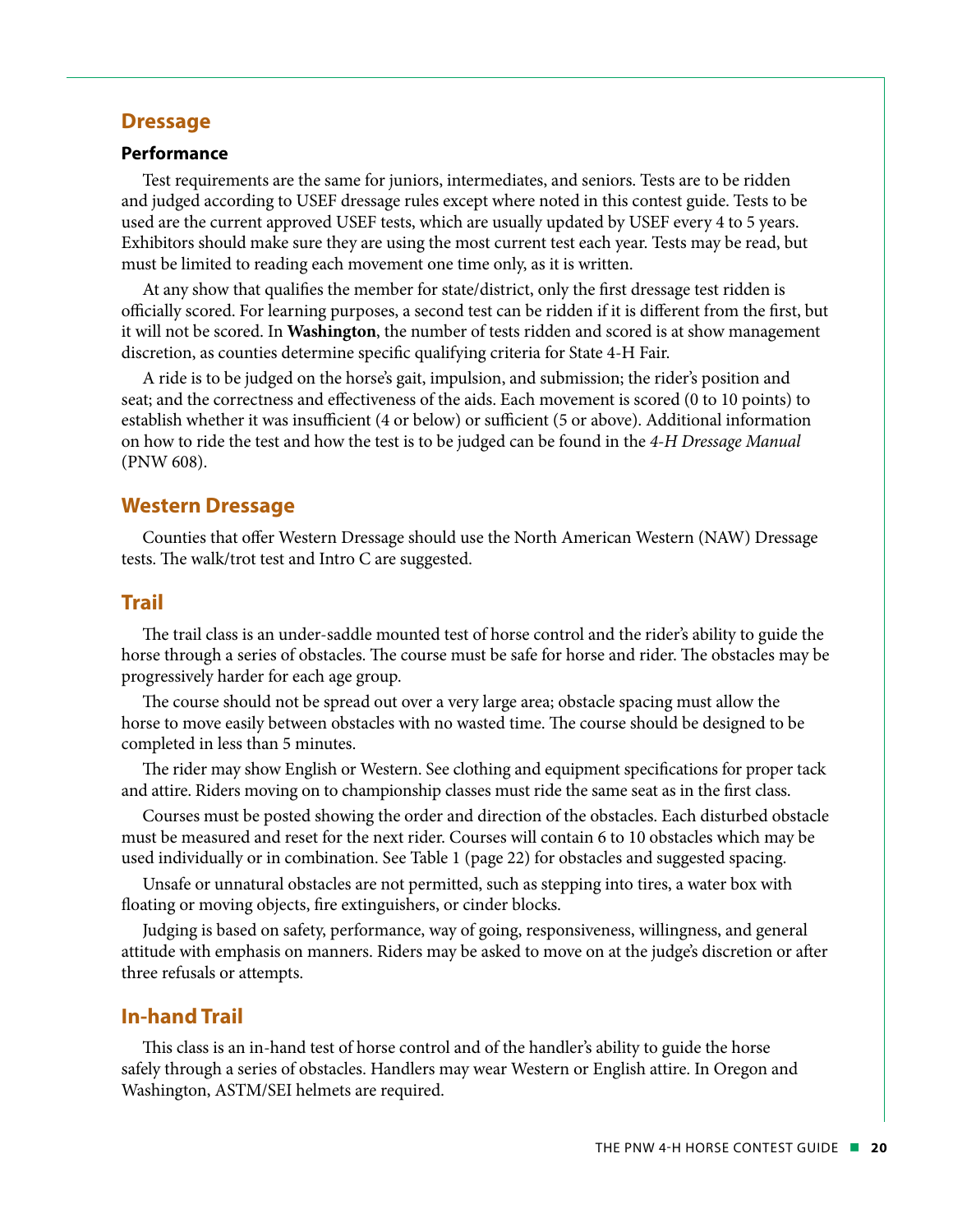The horse must be unsaddled and shown in a safe, properly fitted halter. A chain may be used. Guidelines for the use of a chain and for the halter and lead may be found in the Showmanship section (pages 15–16).

#### **Attire**

*Required*

• ASTM/SEI helmet

*Optional*

• Either Western or English

*Not allowed*

- Spurs
- Chaps

#### **Tack and equipment**

#### *Required*

• Halter with throatlatch and a lead line, suitable for the horse

*Optional*

- Correctly attached chain, only if used properly (see Showmanship equipment)
- Boots, bandages, or both on the horse

*Not allowed*

- Bridles
- Whips or crops

#### **Course**

The course will be designed so that exhibitors can move quickly and smoothly between obstacles. The course should contain 6 to 10 obstacles and should be designed to be completed in less than 5 minutes. Care should be taken so that there is no advantage to either a large or a small horse. The course should be designed to be suitable for all breeds and sizes.

#### **Obstacles**

Obstacles can be generally the same as for a standard trail class, except lope/canter obstacles are not allowed.

When deciding whether the handler should go over obstacles with the horse or work inside poles, boxes, etc., safety should be the primary consideration. This could depend on the size of the horse and the size of the obstacle. The handler must stay out of the danger zone.

If there is a definite preference for how an obstacle should be completed, this should be clearly stated in the pattern.

#### **Basis for judging**

Emphasis is placed on safety, the horse's manners and response to the handler, and the quality of the movement. The exhibitor should be poised, confident, and courteous and should display safe and quiet techniques in handling the horse. Handlers may be asked to move on after three refusals or at the judge's discretion.

#### **Disqualifications**

- Horse gets loose
- Extreme disobedience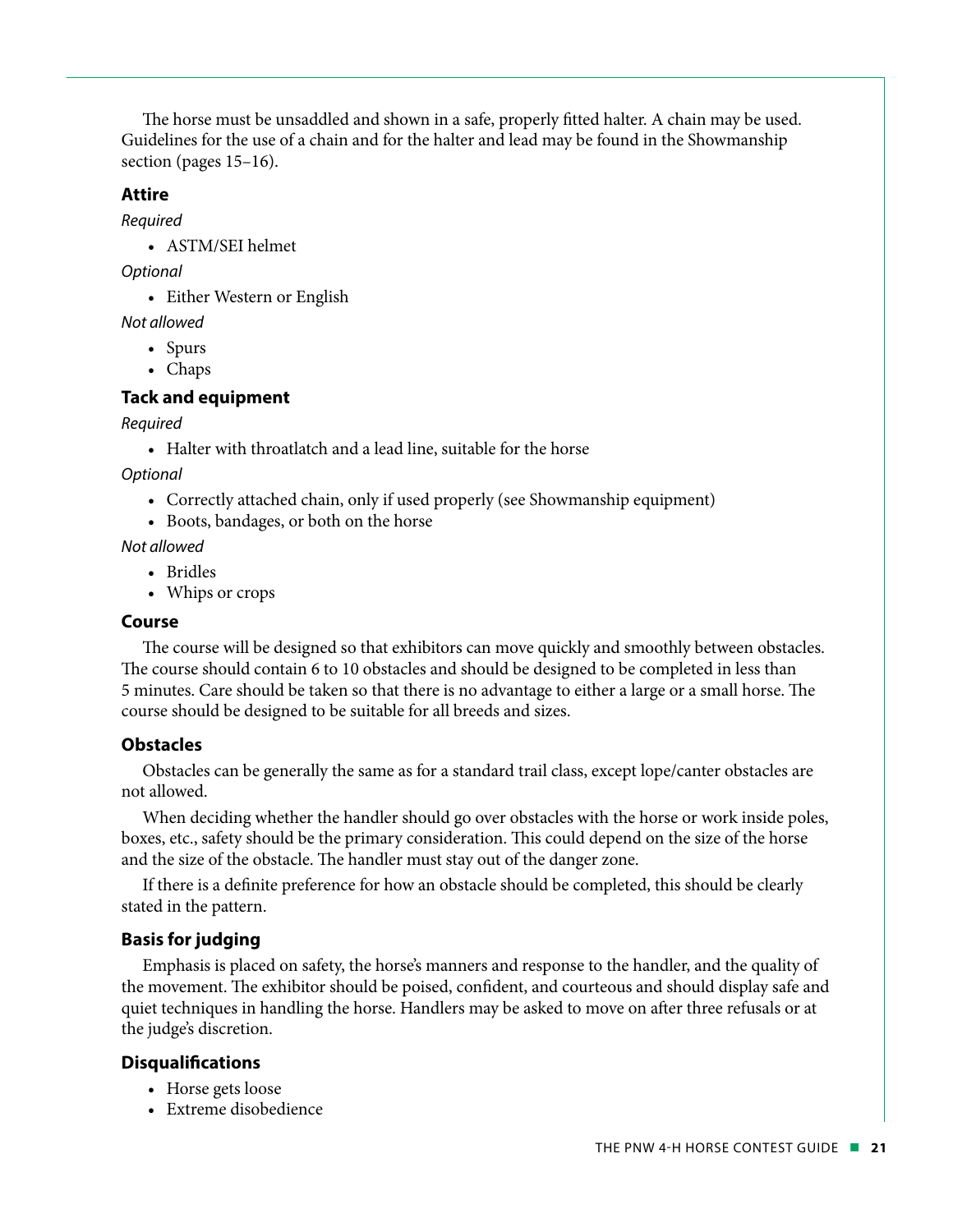| Table 1. Mandatory dimensions of trail obstacles             |                                                                                                                                                                                       |                                                                                                                                                                                       |  |  |
|--------------------------------------------------------------|---------------------------------------------------------------------------------------------------------------------------------------------------------------------------------------|---------------------------------------------------------------------------------------------------------------------------------------------------------------------------------------|--|--|
| Measurements are made from center of pole to center of pole. |                                                                                                                                                                                       |                                                                                                                                                                                       |  |  |
|                                                              | <b>Mounted</b>                                                                                                                                                                        | <b>In-Hand</b>                                                                                                                                                                        |  |  |
| Walk                                                         | Maximum height 10 in.                                                                                                                                                                 | 20-24 in. apart for walkover                                                                                                                                                          |  |  |
| <b>Trot</b><br>Lope-Overs                                    | 20-24 in. apart for walkover                                                                                                                                                          | 3 ft. apart for trot overs                                                                                                                                                            |  |  |
|                                                              | 3-31/2 ft. apart for the jog                                                                                                                                                          | 10 in. maximum height                                                                                                                                                                 |  |  |
|                                                              | 6-7 ft. apart for the lope/canter                                                                                                                                                     |                                                                                                                                                                                       |  |  |
|                                                              | Spoke style should be set 24 in. apart halfway.                                                                                                                                       |                                                                                                                                                                                       |  |  |
|                                                              | No freely rolling poles allowed                                                                                                                                                       |                                                                                                                                                                                       |  |  |
| Back-                                                        | Minimum of 28 in. wide on ground                                                                                                                                                      | On ground only                                                                                                                                                                        |  |  |
| throughs                                                     | Minimum of 30 in. wide elevated                                                                                                                                                       | 36-in. minimum width if handler is inside                                                                                                                                             |  |  |
|                                                              | Minimum of 32 in. wide for barrels or cones                                                                                                                                           | poles                                                                                                                                                                                 |  |  |
| <b>Sidepass</b>                                              | Minimum of 24 in. between poles                                                                                                                                                       | Minimum of 30 in. between poles                                                                                                                                                       |  |  |
|                                                              | Maximum height of 24 in.                                                                                                                                                              | On ground only                                                                                                                                                                        |  |  |
| <b>Serpentines</b>                                           | Cones minimum 6 ft. apart<br>Guardrails (if used) 3 ft. to either side                                                                                                                | Cones minimum 4 ft. apart for walk<br>Guardrails (if used) minimum of 4 ft. from                                                                                                      |  |  |
|                                                              | Cones minimum 3 ft. apart<br>Guardrails (if used) 6-8 ft. to either side                                                                                                              | cones<br>Cones minimum 7 ft. apart for trot                                                                                                                                           |  |  |
|                                                              | If tall standards are used, dimensions can be<br>looser.                                                                                                                              | Guardrails (if used) minimum of 4 ft. from<br>cones                                                                                                                                   |  |  |
| Gate                                                         | Latch 54-60 in. high                                                                                                                                                                  | Minimum 4 ft. wide                                                                                                                                                                    |  |  |
|                                                              | Minimum of 4 ft. wide                                                                                                                                                                 | Rope gate optional                                                                                                                                                                    |  |  |
|                                                              | Rope gate optional                                                                                                                                                                    |                                                                                                                                                                                       |  |  |
| Jump                                                         | Maximum height 16 in.                                                                                                                                                                 | Maximum height 16 in.                                                                                                                                                                 |  |  |
|                                                              |                                                                                                                                                                                       | Minimum width between standards 12 ft.                                                                                                                                                |  |  |
| <b>Bridge or</b>                                             | Must lie flat on ground                                                                                                                                                               | Must lie flat on ground                                                                                                                                                               |  |  |
| Plank                                                        | Minimum of 12 in. wide for a plank                                                                                                                                                    | Not to exceed 12 in. high                                                                                                                                                             |  |  |
|                                                              | Minimum of 36 in. wide for a bridge                                                                                                                                                   | Minimum 48 in, wide if handler to be on the<br>bridge                                                                                                                                 |  |  |
| <b>Ground Tie</b><br>or Hobble                               | Inside a minimum 6-ft.-diameter circle                                                                                                                                                | Inside a minimum 6-ft.-diameter circle                                                                                                                                                |  |  |
| <b>Mailbox</b>                                               | to the bottom of the mailbox                                                                                                                                                          | Must be a minimum of 48 in. from the ground Must be a minimum of 48 in. from the ground<br>to the bottom of the mailbox                                                               |  |  |
| <b>Turn in Box</b>                                           | Minimum 6-ft. sides                                                                                                                                                                   | Minimum 8-ft. sides                                                                                                                                                                   |  |  |
| Other<br>obstacles<br>you may<br>want to<br>consider         | Tie horse properly, pick up horse's feet, carry<br>item, dismount and mount (juniors will not<br>be asked to mount), walk through brush, walk<br>by a hide or noisy object            | Tie horse properly, pick up feet, walk by a<br>hide or noisy object                                                                                                                   |  |  |
| <b>Obstacles</b><br>not allowed                              | Tires, walking on plastic, cinder blocks, fire<br>extinguishers, water boxes with floating or<br>moving objects, PVC pipe, live animals, wire<br>gates, unsafe or unnatural obstacles | Tires, walking on plastic, cinder blocks, fire<br>extinguishers, water boxes with floating or<br>moving objects, PVC pipe, live animals, wire<br>gates, unsafe or unnatural obstacles |  |  |

#### **Table 1. Mandatory dimensions of trail obstacles**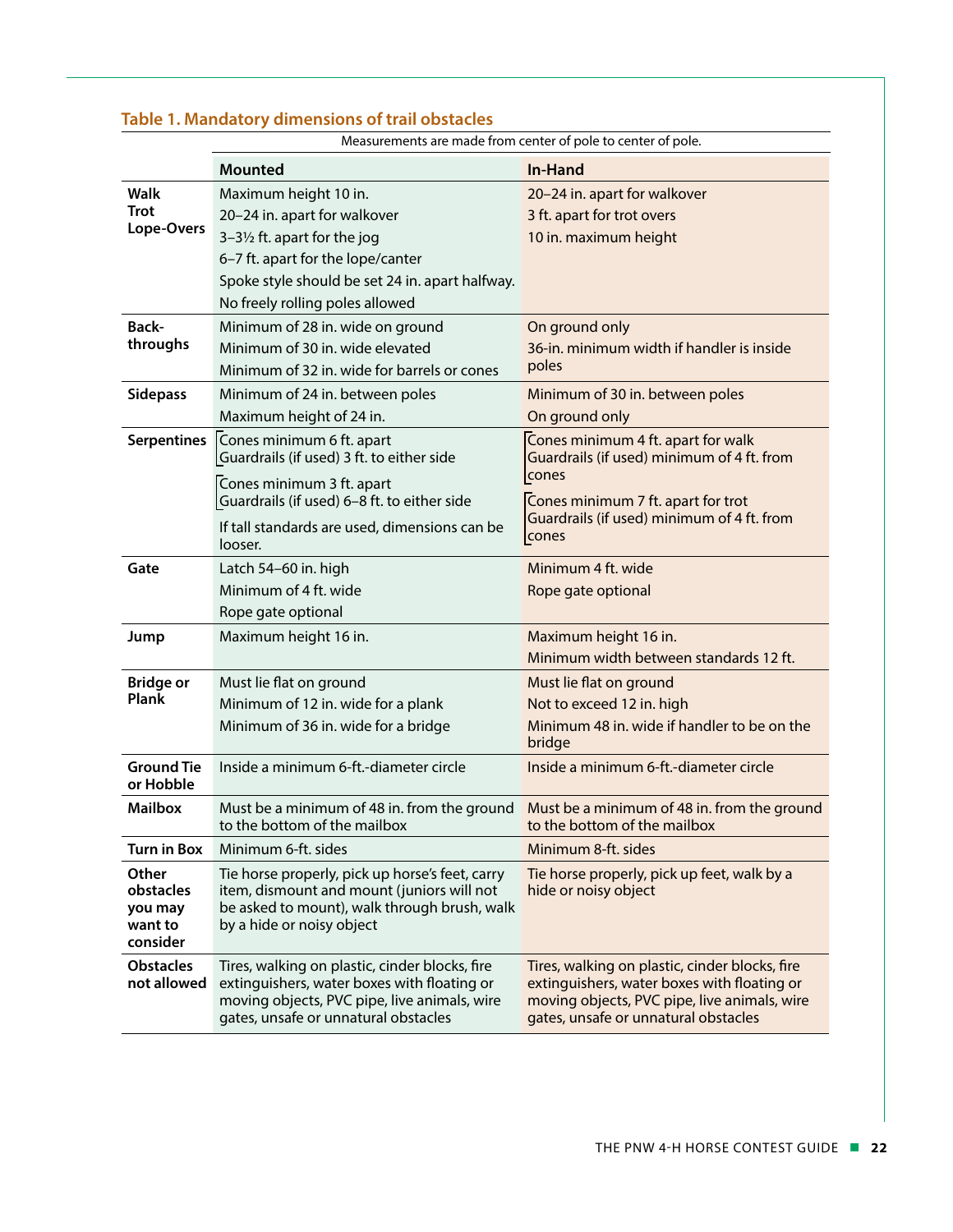# **DRIVING**

# **Appointments**

#### **Animal**

Exhibitors may drive a single horse, pony, miniature, mule, or donkey. Classes may be divided into 4-H member age groups, by the size of the animal, or both. The animal must not be asked to pull too much weight (see *4-H Driving Manual* [PNW 229] for specifics). When determining animal height, allow an additional ½ inch if shod.

Natural gaits are desirable. Chains are prohibited. It is permissible to stretch or park your horse if breed and turnout are appropriate.

#### **Attire**

#### *Required*

- Neat, clean, and well fitted
- Riding boots or sturdy leather shoes
- Gloves (may be black or brown, but brown is traditional)
- Driving whip
- ASTM/SEI helmet

#### *Optional*

• English or Western riding attire

Additional options and restrictions for attire:

**Gentleman**—Sport coat and slacks or suit (Western cut acceptable). A driving apron is optional.

- **Lady**—A long-sleeved shirt or blouse with jeans, slacks, or an ankle-length skirt; or a conservative dress with long sleeves. A vest or jacket may also be worn. A driving apron is optional. Evening wear is not acceptable.
- **Header**—Hard-soled shoes or boots, a long-sleeved shirt, and jeans or slacks. If the header is a 4-H member, an ASTM/SEI helmet is required.

#### **Vehicle**

*Required*

- An appropriate two- or four-wheeled vehicle
- A footrest or basket (a minimum of 10 inches front to back) securely fastened to the vehicle. The basket must be constructed so the driver's feet cannot get stuck.
- Shafts should be equipped with a single tree or trace hooks.
- The vehicle should be in safe, usable condition and should fit the animal to which it is attached.

*Not allowed*

• Racing sulkies or roadster bikes

#### **Harness**

A leather or synthetic, pleasure-type harness is acceptable. For safety reasons, a nylon harness is not recommended. The harness must be in safe, useable condition and must fit the animal wearing it. The reins must be either buckled or stitched together.

#### *Required*

- Crupper
- Thimbles or breeching (unless the vehicle is equipped with a braking system)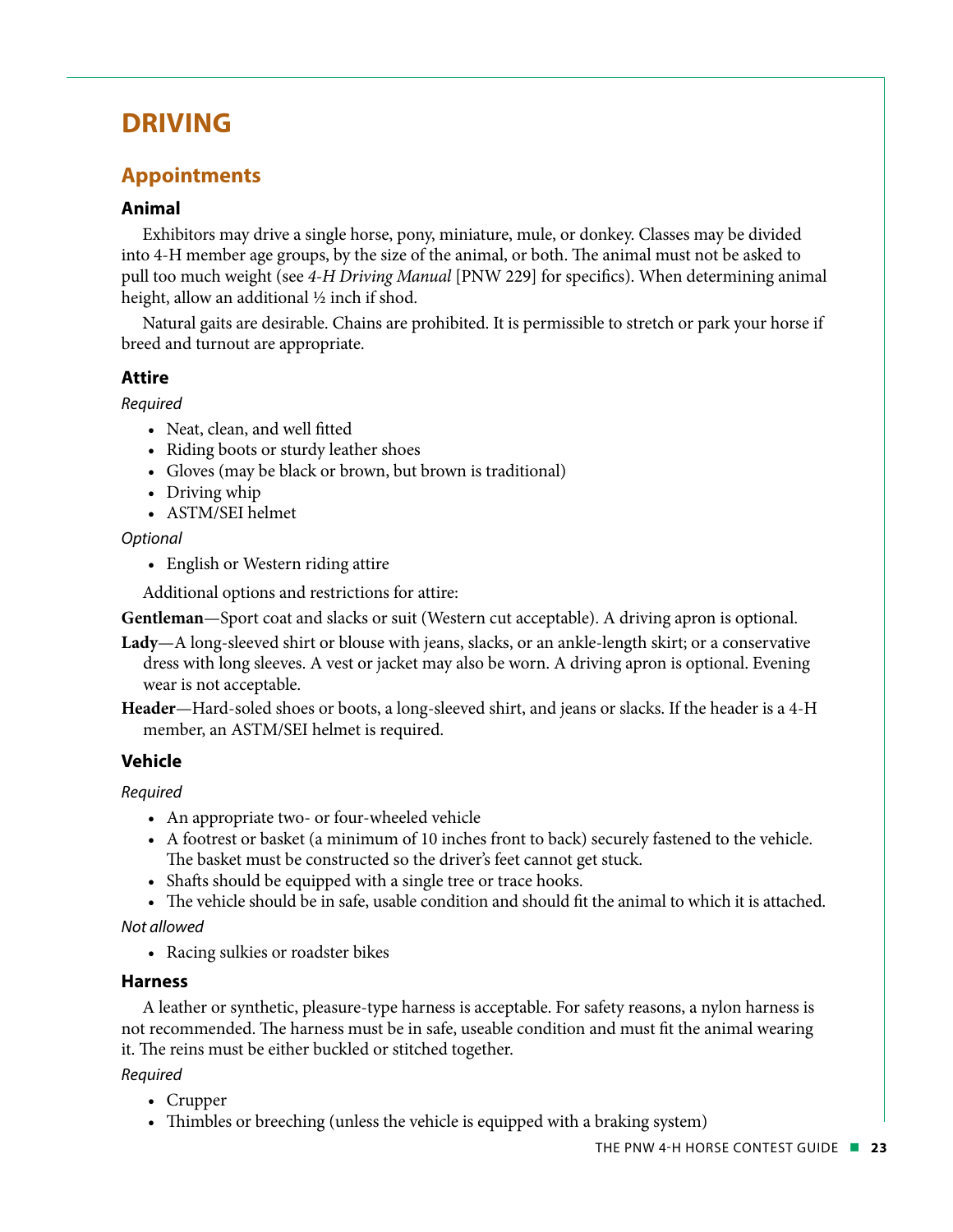- Wrap straps or overgirth
- Blinkers (or blinders)
- Cavesson noseband
- Snaffle or driving curb bit

*Not allowed* 

• Twisted wire or gag bits

#### **Optional equipment**

- Overcheck or sidecheck
- Running martingale
- Kicking strap (recommended)
- Support boots, quarter boots, splint/brushing boots

#### **Whip**

#### *Required*

• Driving or buggy whip. It should be carried in the right hand.

*Not allowed*

• Longeing-type whip

#### **Safety**

#### *Management*

Any entry the judge feels is unsafe may be dismissed whether due to turnout or behavior of the animal. Management should permit only the number of entries that can be shown safely at one time for the size of the ring. Age divisions may be combined if classes are small.

One properly dressed intermediate, senior, or adult header is required for each driver in the lineup. The header should enter the arena once all the entries have lined up and permission to enter has been granted. The header should not touch the animal except in case of a potential emergency.

#### *Exhibitors*

Do not lead your horse by the harness with no one in the cart.

Extreme speed will be penalized. Pass other vehicles on the inside, watching the traffic. Avoid cutting back to the rail immediately in front of another driver.

In case of a runaway, all other drivers are to move off the rail to the center of the arena and stay in their vehicles. Most frightened horses will run the rail looking for a way out.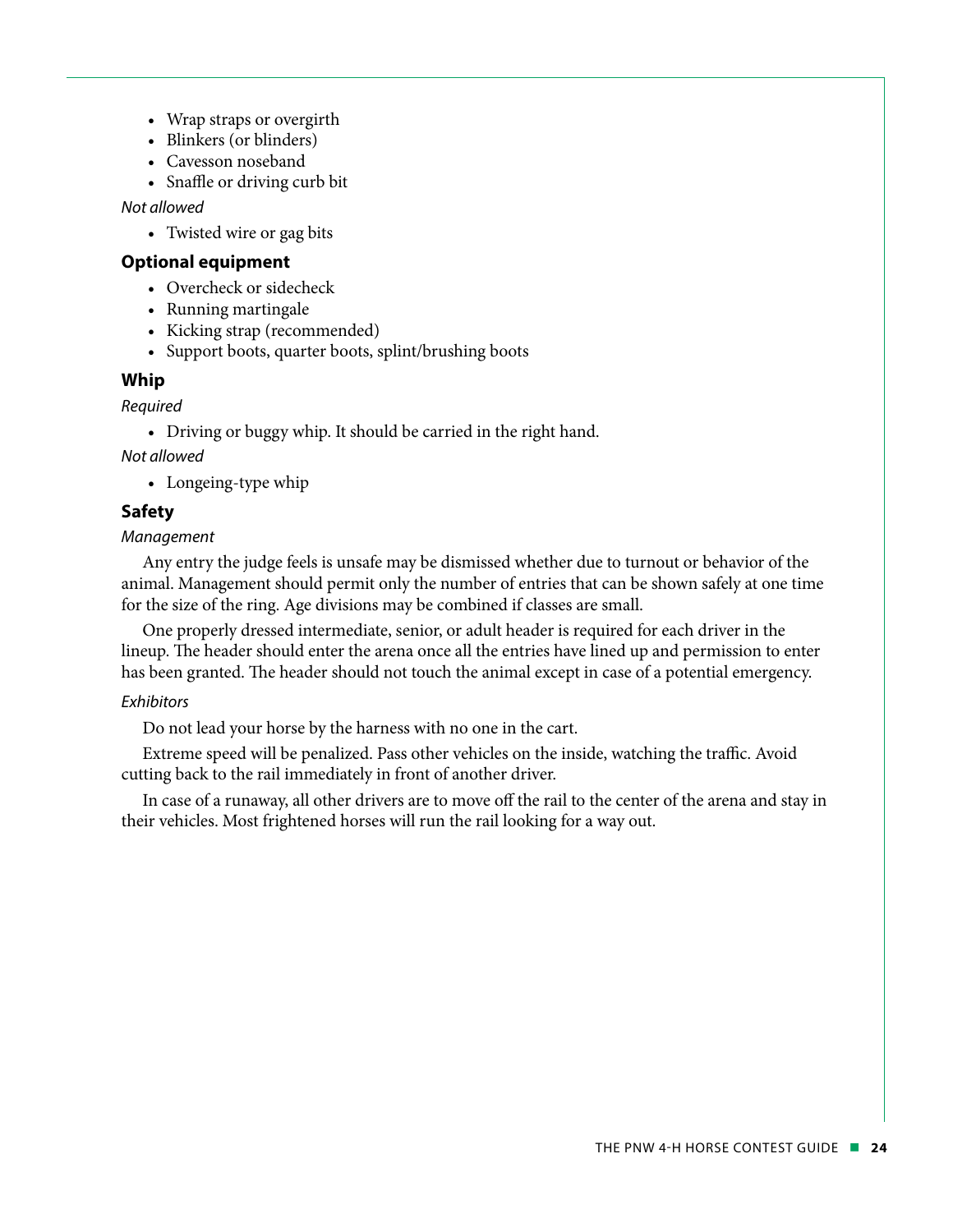# **Driving Classes**

#### **Reinsmanship**

| <b>Scoring</b>                                                                |
|-------------------------------------------------------------------------------|
| 100 points total                                                              |
| Appointments                                                                  |
| Proper harnessing and hitching; condition of equine, harness, and vehicle 25% |
| <b>Driver</b>                                                                 |
| Handling of reins and whip, control, posture, and overall appearance35%       |
| Performance                                                                   |
|                                                                               |

#### **Basis for judging**

Reinsmanship is judged as an equitation class on hands, proper harnessing and hitching, and correct driving techniques. The driver should be able to change gaits quickly, smoothly, and unobtrusively while always maintaining contact and using correct driving techniques. This class is designed to test the driver's knowledge and ability. A pattern is required. Extreme speed or extreme high action due to a horse's length of foot, pads, or weighted shoes will be penalized.

#### **Class procedure**

Drivers enter and line up a safe distance apart, with headers, for inspection by the judge. Drivers proceed at the direction of the judge on the rail and work both directions of the ring at a flat-footed walk, slow trot/jog, working trot, and strong trot/extended trot. The reverse will be executed on a diagonal at a walk or working trot from a designated corner at the direction of the judge or ring steward. Drivers line up according to instructions by the judge or ring steward. Horses must stand quietly in line.

#### **Suggested pattern elements**

- Back four steps and close the back.
- Drive a circle of specified size.
- Drive a figure 8.
- Drive at a strong trot.
- Negotiate a simple obstacle (i.e., drive between two obstacles at a working trot or halt between two given markers).
- Pivot (turn) with one wheel in place, left or right, 90, 180, or 360 degrees, at the judge's direction.
- Back between two markers.
- Drive at a lengthened flat-footed walk.
- Answer a 4-H driving question posed by the judge.

Patterns may include other elements.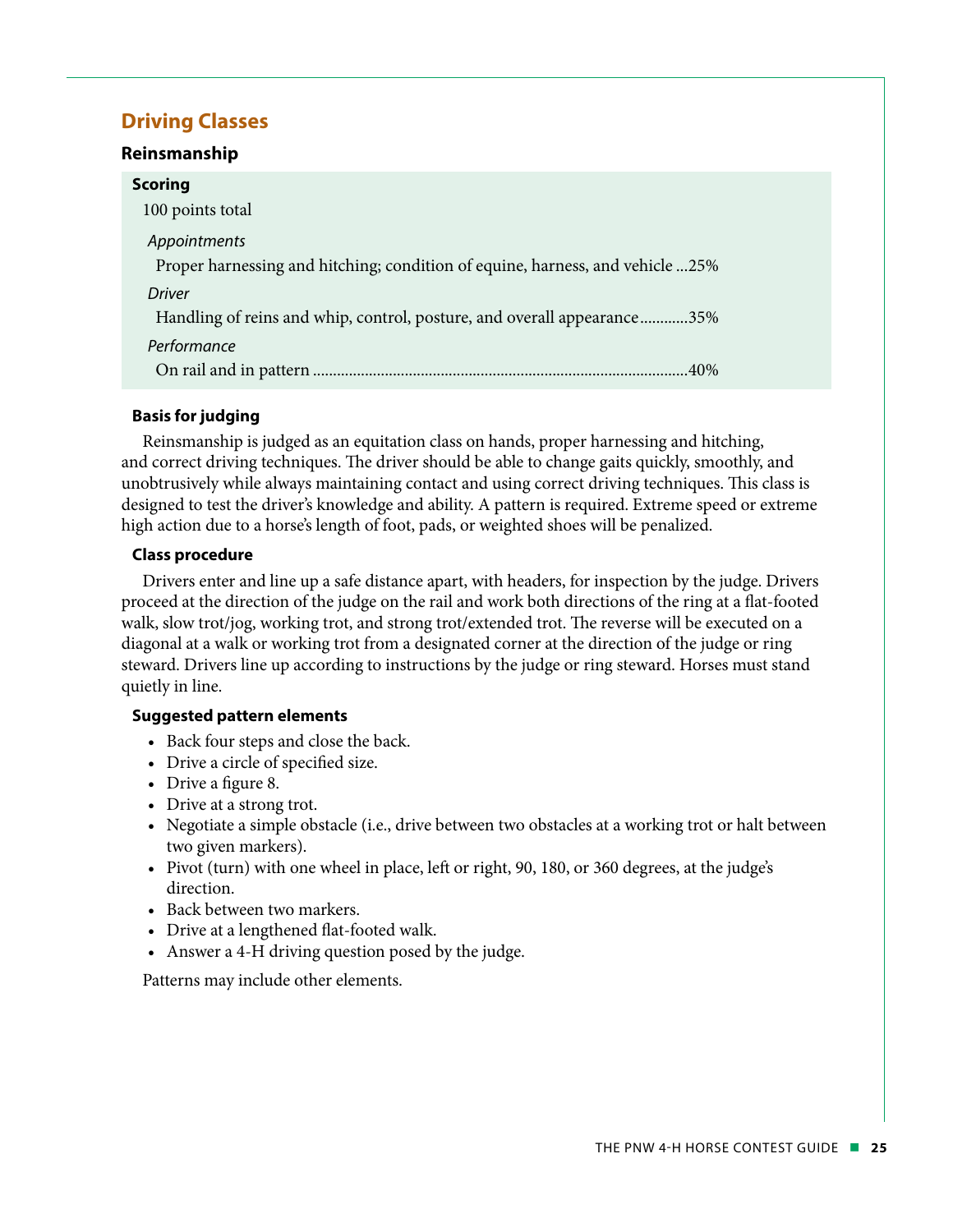#### **Precision Driving**

#### **Scoring**

100 points total

A perfect score of 100 points is based on a maximum of 80 points for a fault-free\* performance and 20 points for reinsmanship and overall smoothness of the performance. Faults are deducted in 5-point increments from the possible 80, while single-point deductions are made from the 20 points.

Example: A driver incurs three faults and receives a score of 13 for reinsmanship/ performance. The three faults (at 5 points each) total 15 points; these are deducted from 80, resulting in 65 points. Those 65 points along with the 13 reinsmanship/performance points yield a final score of 78.

#### **Basis for judging**

The Precision Driving competition tests the skill of the driver, the obedience and handiness of the animal, and the accuracy with which the course is driven.

#### **Class procedure**

All drivers must submit to an inspection by the judge before starting the course. Competitors will be required to drive over a course consisting of 6 to 8 obstacles. Markers may be used to indicate obstacles (traffic cones with tennis balls on top work well). A course may be set up using only cones with tennis balls if other obstacles are not available. The course will be irregular, necessitating changes of direction.

#### **Measurements**

- Markers indicating obstacles will be at least 12 inches wider than the track width of each vehicle (measured from the outside edge of one wheel to the outside edge of the other wheel).
- Markers must be at least 12 inches high.
- Lanes may be defined by rails at least 3 inches in diameter.
- If the course calls for a walk between poles (the vehicle's wheel goes between the poles), the poles must be 6 to 8 inches apart.
- If the course calls for a trot between poles (the vehicle's wheel goes between the poles), the poles must be 10 to 12 inches apart.
- Serpentine cones should be at least 27 feet apart with cones set on a straight line.
- Figure 8s should have a minimum of 30 feet between two marker cones.
- Squares should have at least 10-foot sides.
- L-shaped obstacles should be at least 10 feet wide.
- U-shaped obstacles should be at least 10 feet wide.
- Bridges should be a minimum of 8 feet wide and 12 feet long with cones at all four corners (minimum 4-foot ramp up, 4-foot flat surface, and 4-foot ramp down).

<sup>\*</sup> *Faults:* First and second refusal, displacing any marker, hoof or wheel outside marker, and breaking gait will each incur a 5-point deduction.

*Elimination:* Three cumulative refusals, receiving outside assistance of any sort, showing an obstacle to the horse, or taking an obstacle out of order (off course)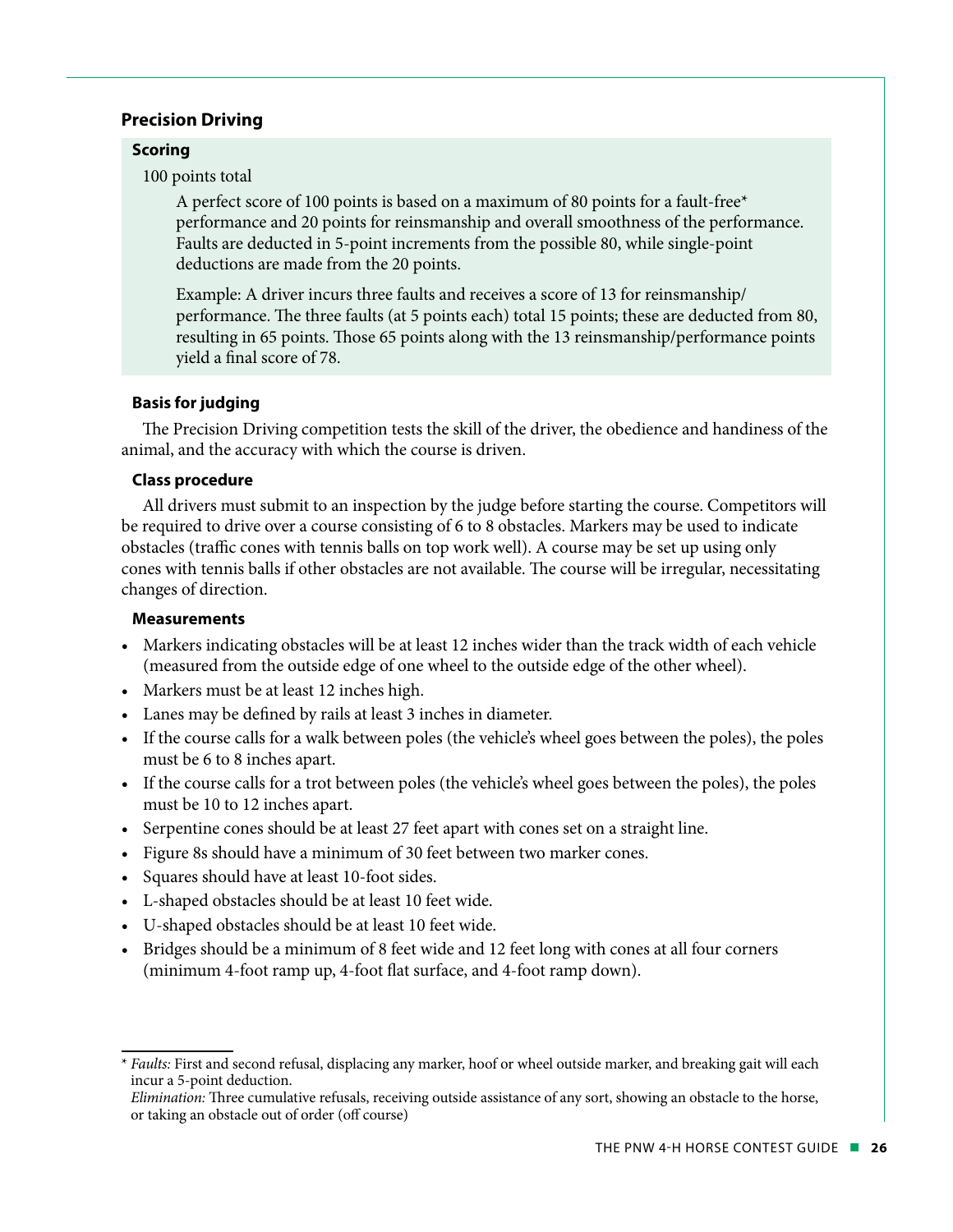#### **PRECISION DRIVING COURSES (SUGGESTIONS ONLY)**

#### *Sample course #1:*

- 1. Enter at a trot.
- 2. Trot through a 10-foot square (4 cones).
- 3. Trot a serpentine of 5 cones (25 feet apart).
- 4. Walk with right wheel(s) between poles (6 to 8 inches apart).
- 5. Trot a figure 8 (at least 30 feet around A then B).
- 6. Walk with left wheel(s) between poles.
- 7. Walk a serpentine.
- 8. Walk into square, stop with front wheels between front cones, back up 4 steps, and return to forward position.
- 9. Stand quietly until dismissed by the judge or ringmaster.



#### *Sample course #2:*

- 1. Enter at a trot.
- 2. Trot through two pairs of cones (CDEF, 10-foot square).
- 3. Trot a figure 8 (B, then A).
- 4. Trot a serpentine of 5 cones (25 feet apart).
- 5. Walk with right wheel(s) between poles (6 to 8 inches apart).
- 6. Walk to the top of the cone square. Halt with cone C on your left, facing the serpentine. Pivot 90 degrees to the right. Back into the square, between cones C and D, until the cart is between E and F. Halt and stand 10 seconds. Trot back forward through the box.
- 7. Trot with left wheel(s) between poles and exit.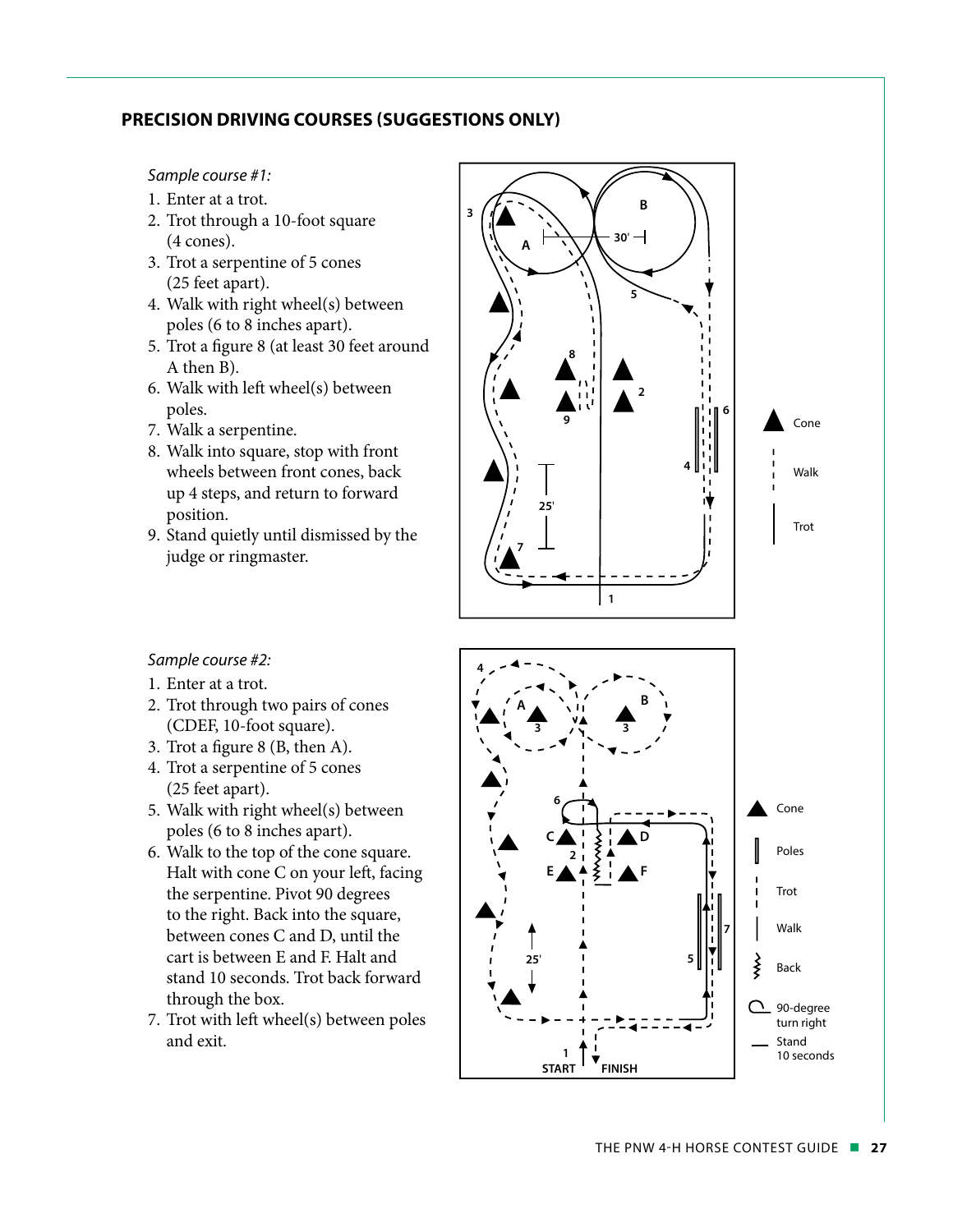#### **Pleasure Driving**

| <b>Scoring</b>                                                           |  |
|--------------------------------------------------------------------------|--|
| 100 points total                                                         |  |
| Appointments                                                             |  |
|                                                                          |  |
| Driver                                                                   |  |
| Handling of reins and whip, control, posture, and neatness of attire 30% |  |
| Performance                                                              |  |
|                                                                          |  |
|                                                                          |  |

#### **Basis for judging**

The Pleasure Driving horse should have the same general qualities as the Pleasure Saddle horse. Special emphasis is placed on the flat-footed walk and the pleasurableness of the ride for the driver. The horse should be in balance with a head and carriage typical of its breed or type, be light-mouthed, and have a free way of moving. At all gaits, it must work in form (i.e., head held quietly, mouth closed, and legs working beneath itself). The traces should be steady at all times, demonstrating consistency of forward motion and that the horse is pulling from the traces, not from the mouth or saddle. Erratic movements are highly undesirable. Hesitation or breaking stride will be penalized. Extreme speed or extreme high action due to the horse's length of foot, pads, or weighted shoes will be penalized.

#### **Class procedure**

Drivers enter and line up a safe distance apart, with headers, for inspection by the judge. Drivers proceed at the direction of the judge on the rail and work both directions of the ring at a flat-footed walk, slow trot/jog, working trot/jog, and strong trot. The reverse will be executed on the diagonal at a walk or working trot from a designated corner at the direction of the judge or ring steward. Drivers line up according to instructions by the judge or ring steward. Horses must stand quietly in line.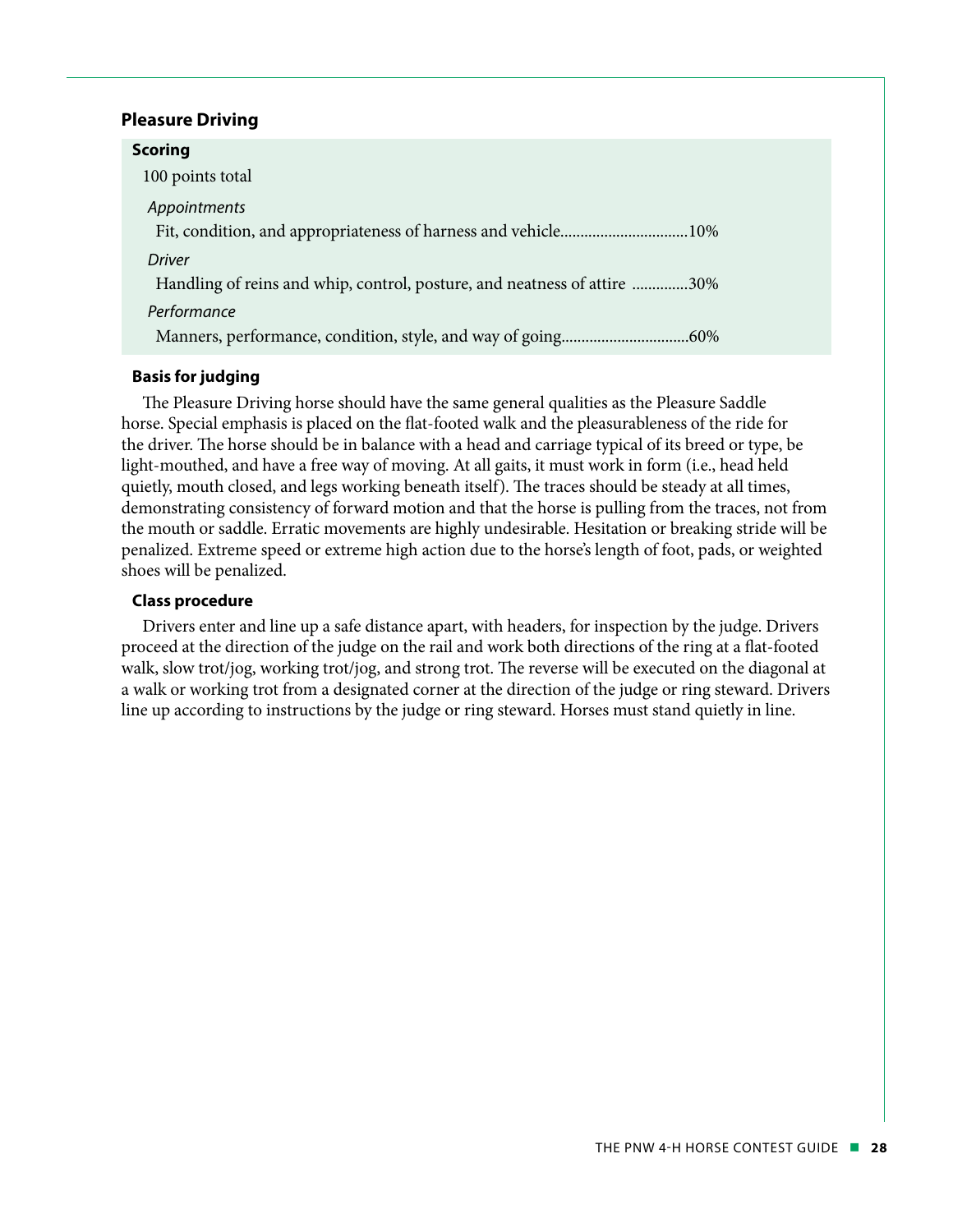# **THE E.L. "DAD" POTTER AWARD**

The E.L. "Dad" Potter 4-H Horsemanship Award is sponsored in memory of E.L. Potter, Oregon State University (OSU) professor, expert horseman, teacher, and developer of 4-H horse projects.

The trial is a test of finished horsemanship for horse and rider. It is the highest horsemanship honor an Oregon 4-H member may attain.

To be eligible to try out for the "Dad" Potter Horsemanship Award, riders must:

- be enrolled in the Oregon 4-H Horse program;
- have owned, leased, or cared for the horse they will ride for at least 6 months;
- have personally trained the horse they will ride for at least 6 months; and
- have completed all three levels of the knowledge, groundwork, and riding advancements of the Oregon 4-H Horse Advancement Program.

To achieve a "Dad" Potter Award, all 10 steps must be completed accurately at the same trial. One corrected mistake is allowed.

During the trial, the rider must use seat, hands, and leg aids properly. The horse must be quiet, well-mannered, and under full control. It must also be in good condition and well-groomed. Tack and attire may be either English or Western, but all must be suitable, neat, clean, safe, and in good condition. Spurs, if worn, may be removed between movements.

#### **Arrangements**

Arrangements for scheduled trials must be made with the approval of a county agent of the OSU Extension Service and a 4-H leader. This will include the time, place, and acquisition of an approved "Dad" Potter judge as noted on the most recent version of the PNW 4-H Judges List. Trials approved by non-certified judges who misrepresent their status on the list will be rejected when the application is sent to OSU for approval.

Trials are often held in conjunction with fairs, but this is not necessary. They must be announced early enough so that all interested members have an opportunity to participate. Members may participate in multi-county tryouts. Spectators are encouraged to attend.

The trial area should be a minimum of 50 x 100 feet of smooth, level ground with good footing. The judge should inspect this area personally, and the rider and horse should have time to become acquainted with it. There should be no distractions. If the judge decides that an error is due to an outside distraction, the member should be allowed a brief time to calm the horse and to repeat the movement without penalty.

The rider may select the sequence in which to perform the movements and should indicate when he or she is starting a movement. The order of movements must be listed in the column on the left side of the score sheet, as the rider wishes, except that Number 10 cannot be done first.

The signed "Dad" Potter form must be presented to the judge before the test begins.

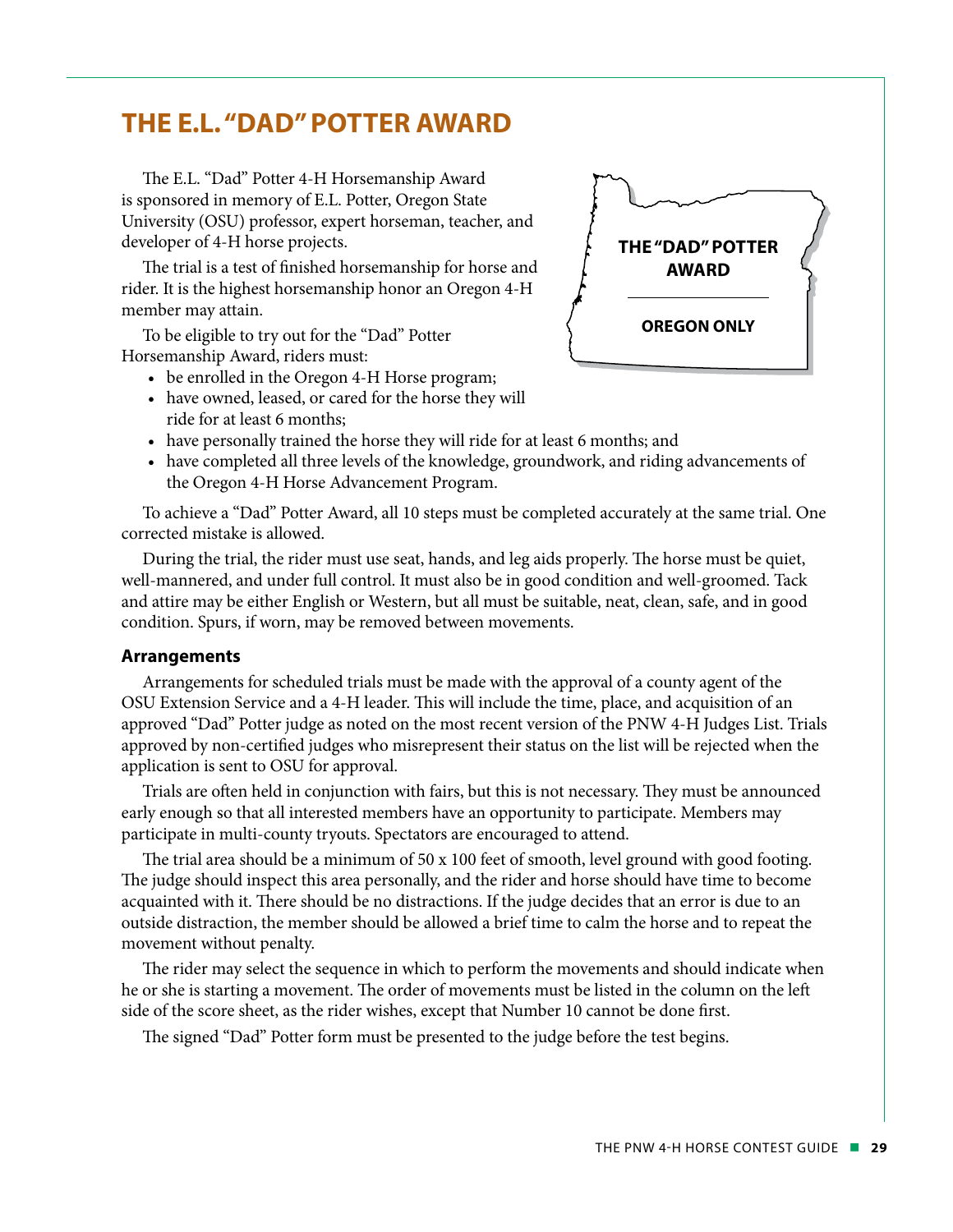#### **General instructions to the judge**

A measuring tape and a watch with a second hand are required. Judges should keep in mind that this is not a dressage test of unified movements; it is a series of individual tests. Riders should be permitted to relax their mounts briefly between tests by making a circle or two, or taking a few steps for better footing or location.

#### **General instructions to the rider**

Only one error is allowed and it must be corrected, either at once or later during the trial, as decided by the rider. Any additional error will disqualify the contestant. If all movements are completed with only one error that was corrected, the rider qualifies for the award.

Contestants who fail are eligible for future trials, but not on the same day. In case the above requirements are not met to the full satisfaction of the judge, the judge is authorized and instructed to refuse the award.

#### **Second award**

If the rider is competing for a second "Dad" Potter award, it must be done with a second horse the rider has raised and trained from a foal. The rider must have done all the training. A statement confirming this must accompany the application.

#### **Movements required**

- 1. Walk forward and backward the exact number of steps indicated by the judge; repeat two more times. The rider must specify the exact way the steps will be counted (all four feet or a specific foot). The number of steps requested may vary for each repeat. Do not count the last half step to bring the feet even. The front feet should be approximately within half the hoof 's length of being even at the end of each move. An inadvertent half step in the opposite direction is a fault (i.e., a half step forward when collecting the horse to back).
- 2. Side step right and left (the number of steps specified by the judge) with at least 12 steps, or six crossovers, in each direction (one crossover is two steps); repeat. The forefoot must cross in front of the stationary foot. The hind feet must cross in front or be placed side by side. Balance the horse before changing directions.
- 3. About on the forehand, a full 360 degrees one way and then the other; repeat. The horse may be repositioned before repeating. The movement must be done with forward motion, with no backing around the pivot foot. The pivot foot must be the inside forefoot. It may move within a 24-inch diameter circle (12-inch radius from starting point). The rider must not be asked to place the horse inside a circle drawn on the ground. The judge will be prepared to measure a questionable distance. Keep forward motion.
- 4. About on the haunches, a full 360 degrees one way and then the other; repeat. The pivot foot must be the inside hind foot and may move only within a 36-inch-diameter circle (18-inch radius from its starting point). Keep forward motion.
- 5. Two track at least three times in each direction as requested at a walk or trot. The horse's body must be kept straight ahead while tracking at a 45-degree angle. Forward motion must be combined with side motion in a consistent 45-degree line of travel. Allowing the horse to lead with its shoulders, then quarters, is not acceptable. The distance each way must be reasonable and not tire the horse. Two steps of forward motion are allowed before the horse changes direction. The rider should not be asked for an exact number of steps.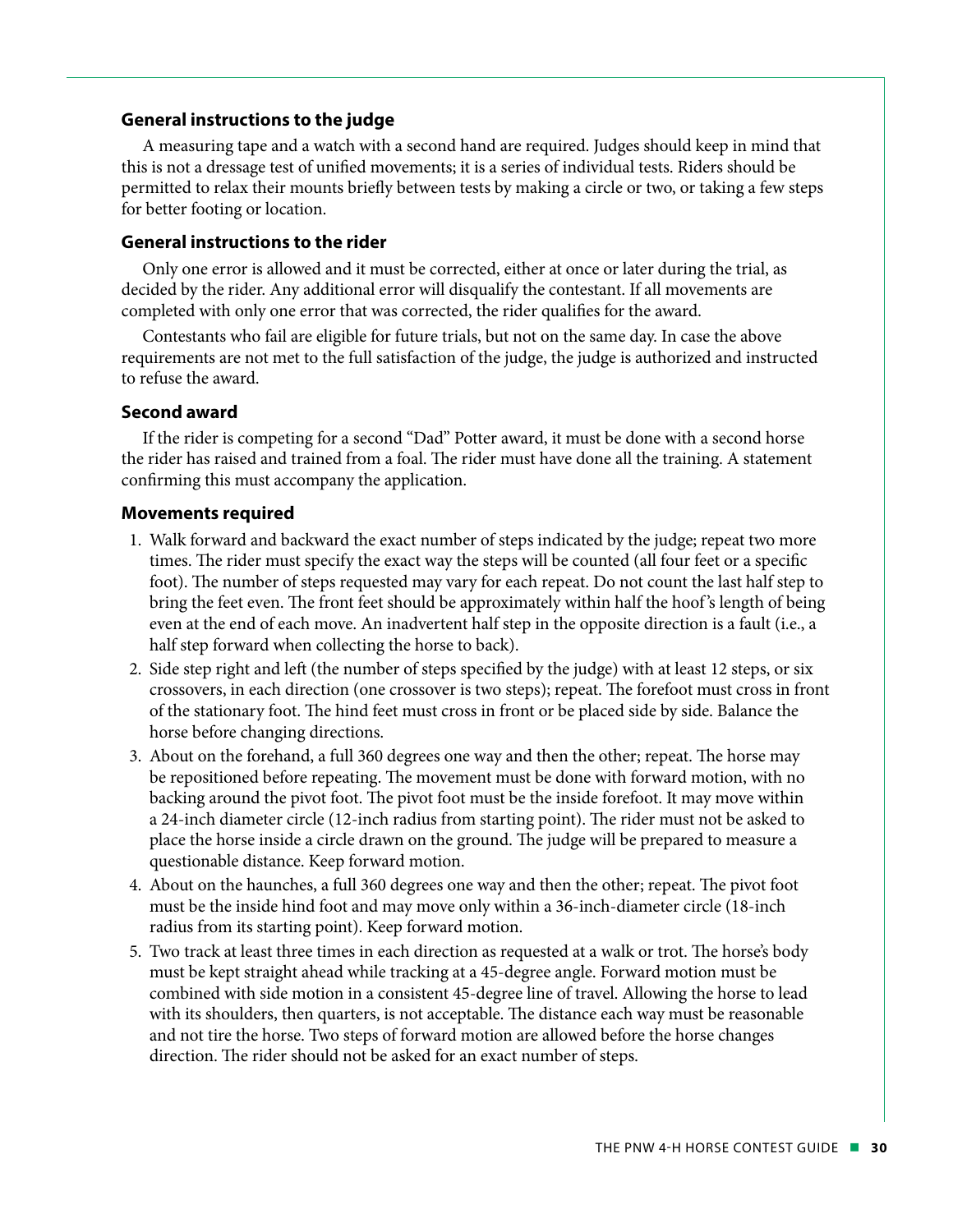- 6. Start a jog trot from a standing position; repeat two or more times. No walking steps are allowed. The diagonal feet should come up at the same time to start the two-beat trot. Proper collection and impulsion are required for a smooth start. Do not post.
- 7. Post the trot on a straightaway, starting on either diagonal, changing diagonals at least three times as requested by the judge; repeat two more times. Demonstrate good equitation and smooth changes with no extra bumps.
- 8. Perform one figure 8 at a posting trot (change to the correct diagonal at the trot), then, without halting, execute a second figure 8 at a canter using a simple change of lead. Halt. Execute a third figure 8 at a canter using an interrupted change of lead. Start the canter from the halt, with no walking or trotting steps.
- 9. Execute one figure 8 demonstrating two complete flying changes of lead, continuing on to two circles to the right (or left). Make a third complete flying change of lead and two circles to the left (or right). Halt at starting point. Changes of lead may be executed with either the front or rear legs changing first. A delayed half stride in the rear, or disunited change, is not allowed.
- 10. Starting from a walk and at least 20 feet from a wall or fence, pick up a canter immediately. Execute two complete flying changes of lead on the straightaway. Maintaining the canter, return to the center of the arena and halt. Allow the horse to settle and stand for 30 seconds without moving any foot. (Thirty seconds are allowed to settle the horse.) The rider will indicate to the judge when the 30-second count should start, and this will be timed with a watch. The horse must not be canted, or angled, for the lead changes; only a slight leading of the correct shoulder and haunch is acceptable. Trotting steps, a disunited change, resistance by the horse, charging, or unplanned changes are not acceptable.

#### **Three-step Certificate of Merit**

The purpose of the three-step E.L. "Dad" Potter 4-H Certificate of Merit is to provide incentive to Oregon 4-H members to attempt and perfect movements one through ten of the "Dad" Potter program, eventually leading members to attempt the full ten-step trial.

Members must have completed the knowledge and groundwork advancements for their age level and must have passed the riding advancements for the steps they are attempting. Arrangements are the same as for the "Dad" Potter trials.

A Certificate of Merit is awarded to 4-H members who pass any three movements at one trial. Members must decide the three specific movements they will attempt prior to the test, and only three steps may be attempted on a given day. No errors are allowed during the trial.

Certificates of Merit are awarded to horse-and-rider combinations. Once a certificate has been awarded, those three steps cannot be repeated in future three-step trials with the same horse. A member may, however, repeat steps with a different horse.

The three-step program is NOT a consolation award for members who attempt the ten-step "Dad" Potter Horsemanship Award and only pass some of the steps. Nor do completed three-steps accumulate into a "Dad" Potter Award. Members must state in advance if they are trying for the three-step certificate or ten-step award.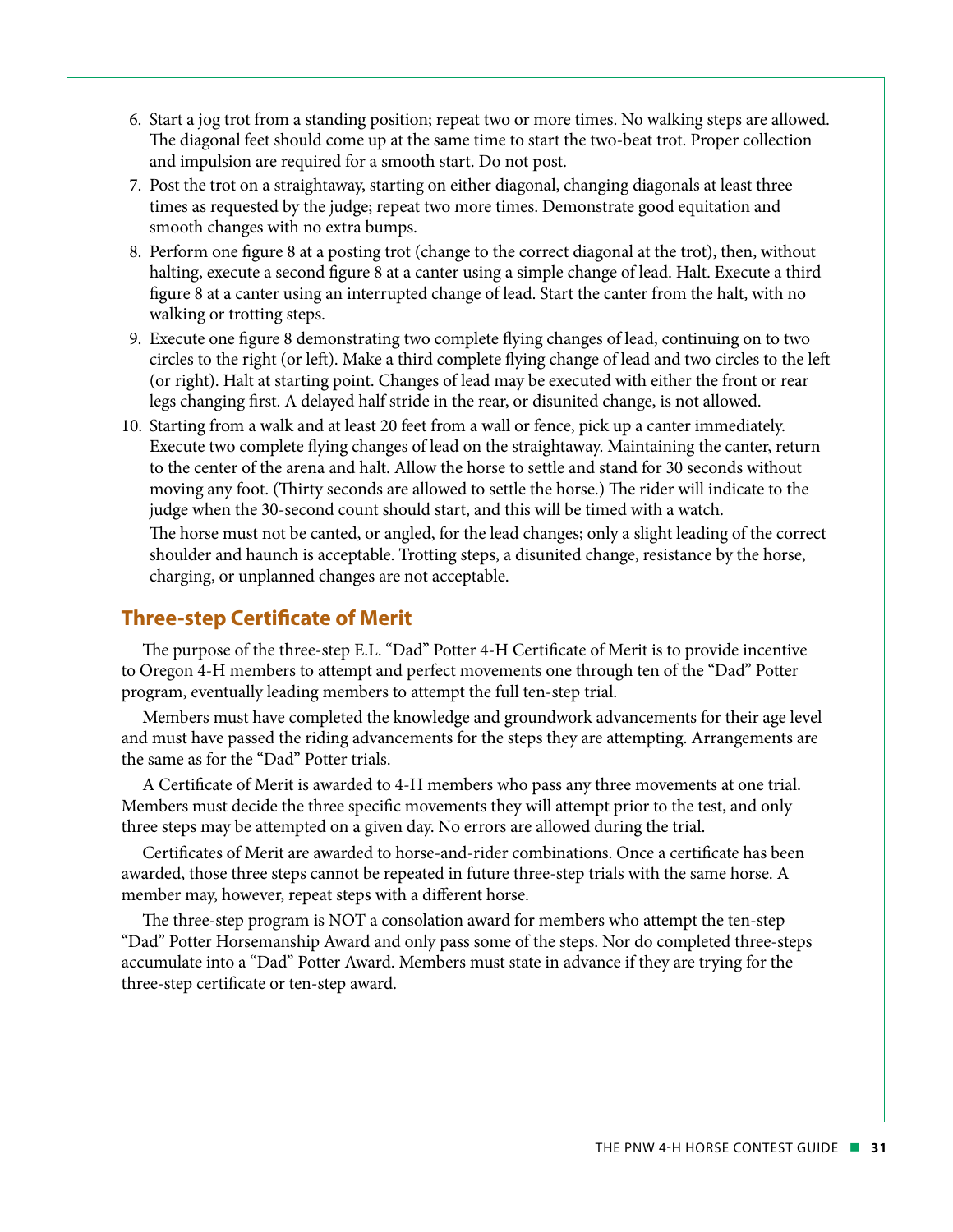# **WASHINGTON STATE MEDALS PROGRAM**

The medals program in Washington counties is optional. The value of a medals program is to establish an educational challenge for advanced riders. Gold, silver, and bronze medals may be awarded to intermediate and senior 4-H youth in a variety of classes, including Western Equitation, English Equitation, Showmanship, Hunt Seat Equitation over Fences, Driving, Trail, and Dressage.

Medals are awarded on a pass/fail basis. Riders can do a pattern correctly but still not receive a medal if they have done a sloppy pattern or shown poor



equitation. Awarding a medal is completely at the judge's discretion. When competing for medals, the exhibitor is riding against a standard of excellence.

Standard patterns are available on the WSU 4-H website for counties to use. These patterns are recommended for consistency by the PNW horse judges and Washington Equine Committee.

# **IDAHO HORSEMANSHIP AWARD**

Competition for the Idaho Horsemanship Award is a test of knowledge and skill in horsemanship. The purpose of the award is to honor the most talented youth riders in Idaho. The competition tests the youth's riding ability and knowledge of equine subjects that are important for a well-informed and proficient horseperson to know. The Idaho Horsemanship Award not only sets a high level of horsemanship goals for the young horseperson, but also recognizes evidence of their citizenship and leadership abilities.

Any youth 14 years of age by January 1 and not more than 19 years of age during the calendar year, and enrolled in an organized horse program, may apply for this award. It is recommended that the applicant have participated in the 4-H Horsemanship program or other organized groups, such as Scouts, breed associations, or pony clubs.



The applicant must own or manage the horse used to compete for this award for a minimum of 120 days before the performance test. The test can be ridden in Western tack and attire or English tack and attire.

The Idaho Horsemanship Award program is administered through the University of Idaho (UI) 4-H Youth Development office. The program is conducted in each of the four Extension Districts by the District Horse Award chairperson and/or district representatives.

Application forms are available at each county Extension office in the state or on the UI 4-H Youth Development website. The contestant's application form must be approved by his or her leader or instructor and returned to their county Extension office.

Each Extension district representative has predetermined deadlines for the written and performance phases of the evaluation. Please contact your county Extension office to get those dates.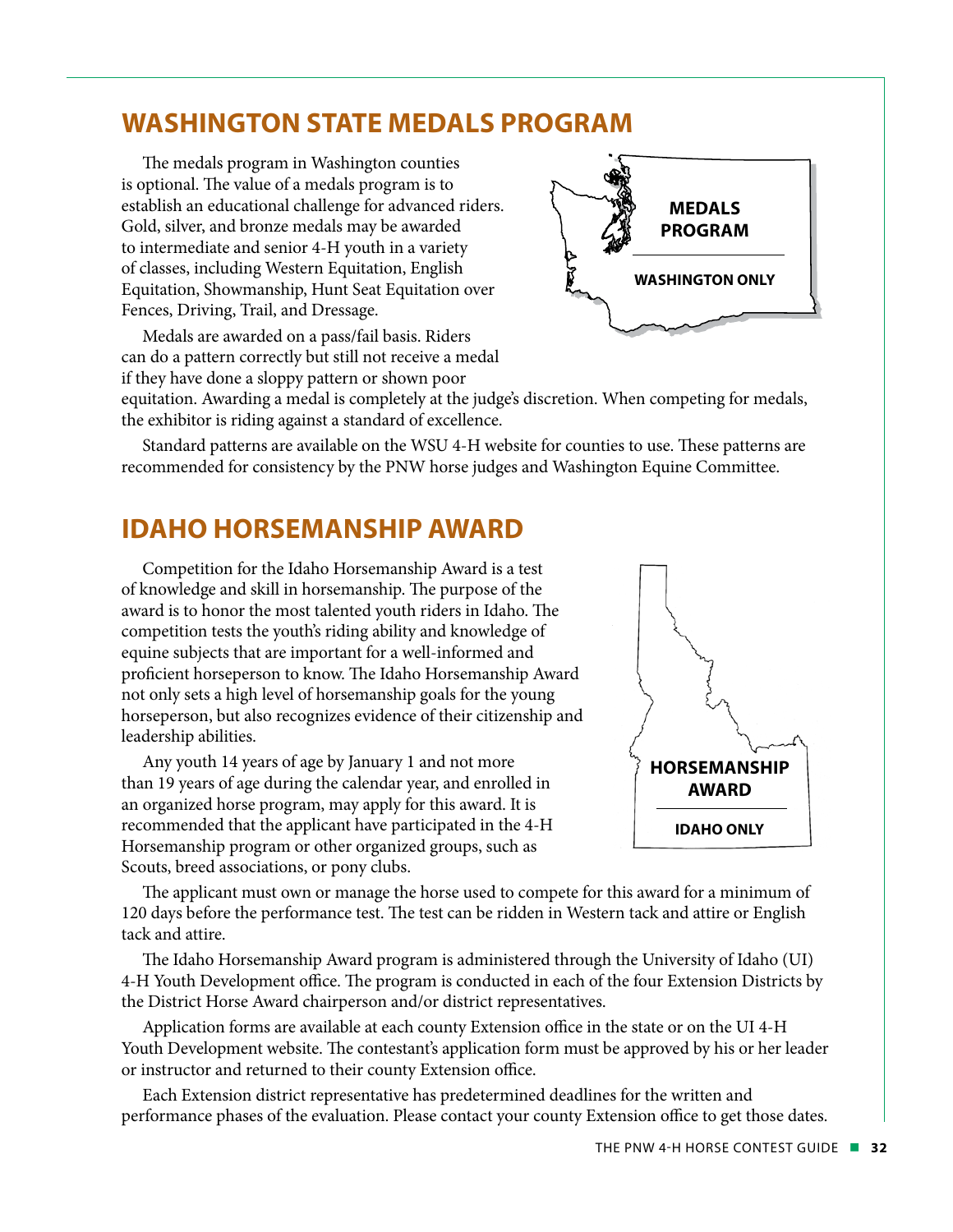# **GROUND TRAINING**

Currently, Ground Training is an Oregon-only class. If counties in other states want to offer this class, refer to the "Basic Colt Training" section in *The 4-H Horse Project* (PNW 587).

The intent of Ground Training is for 4-H'ers to demonstrate training techniques and accomplishments with their young horse. It is important that the exhibitors have personally done the training for the techniques they demonstrate. The horse may have some training by others, but only what is necessary for basic care and handling. Members should show steps that they personally trained the horse to do.



Ground Training is open to weanlings, yearlings, and 2-year-olds. Only yearlings and 2-year-olds are allowed at the Oregon State 4-H Fair. **Animals entered in Ground Training classes cannot have been mounted at any time.** A Ground Training animal may also be entered in Showmanship but not in Equitation or Driving.

An enclosed, reasonably quiet area should be provided for this class. A time limit of 15 minutes maximum will be placed on each contestant. No more than 5 minutes will be allowed to bring in and set up equipment.

Each contestant must give the judge, in advance, a ground training score sheet that lists the items to be attempted. The score sheet is available at Oregon county Extension offices and on the Oregon State University 4-H website.

Only age-appropriate items from the back of the score sheet may be attempted. Contestants must attempt a minimum of three items and a maximum of ten items.

Ground Training is NOT an In-hand Trail course. Minimal equipment (poles, barrels, etc.) should be used. Any obstacles not allowed in trail (walking on plastic, cinder blocks, etc.) are not allowed in Ground Training. In addition, the judges may eliminate any items they feel are unsafe.

The handler may wear Western or English attire. In Oregon and Washington, an ASTM/ SEI helmet is required. One properly dressed attendant is allowed in the ring with the exhibitor. The attendant must also wear an approved helmet. The role of the attendant is to hold the horse, equipment, or both. It is preferred that a knowledgeable intermediate or senior 4-H member perform attendant duties, but an adult may do so if a qualified 4-H'er is not available.

Scoring is based on how well the items attempted are accomplished and whether adequate progress has been made during the time in training.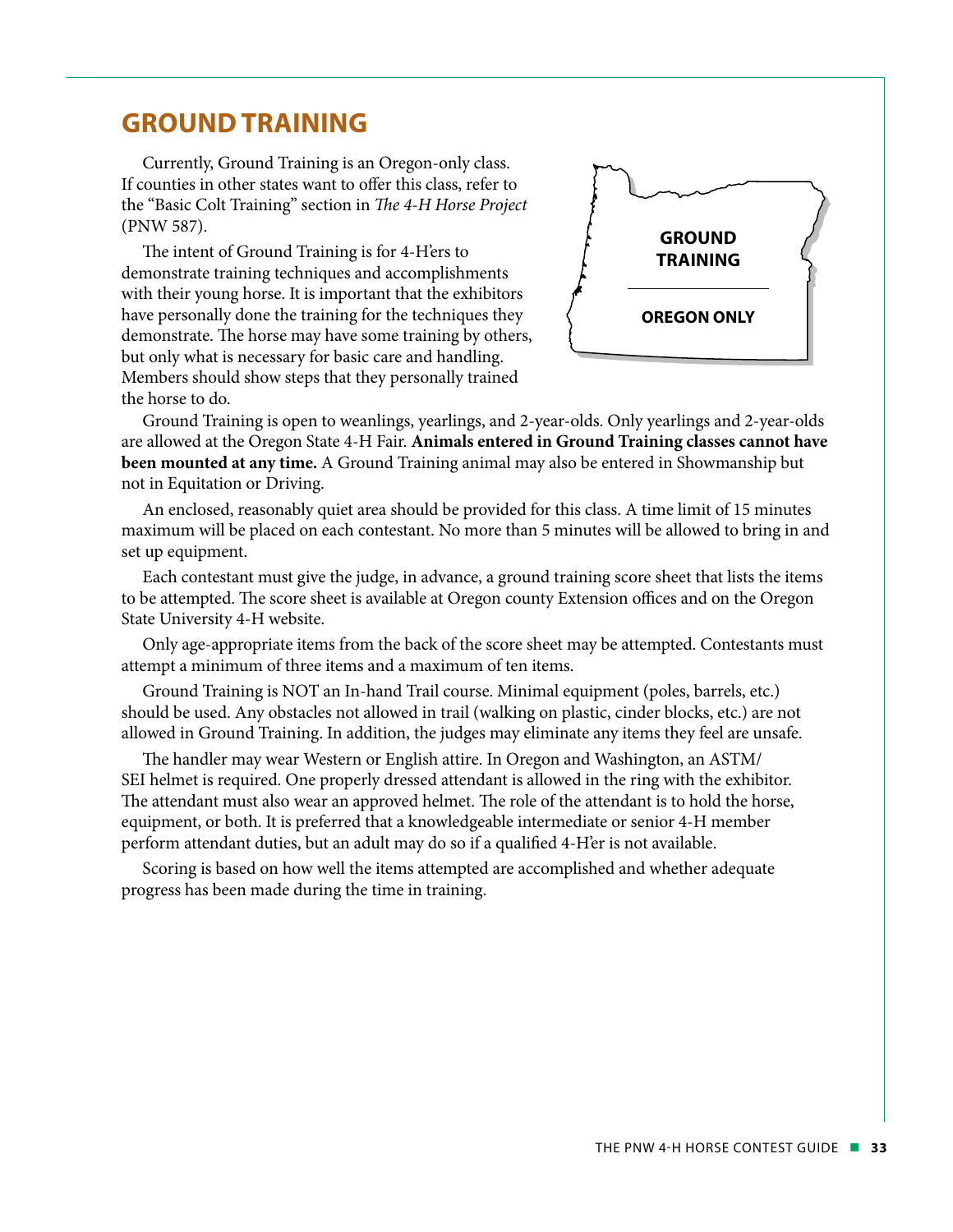# **WESTERN GAMES**

#### **General Information**

The primary purpose of Western Games is to provide an educational forum in which youth enrolled in the 4-H Horse program demonstrate their ability to safely navigate a prescribed course in the fastest time possible. Events are timed games on horseback and are individual in nature. Approved events include:

- Figure 8 Stake Race
- Idaho Figure 8
- Pole Bending
- Key Race
- Barrels
- Keyhole Race
- Two-Barrel Flag Race
- NSCA (International) Flag Race

Counties may run other individual events as long as they are as safe or safer, they have rules from a recognized gaming organization, and the county agent and state staff person agree in advance. Usually, team events are not appropriate. Rodeo, racing, and bareback gaming events are prohibited.

4-H Western Games require the humane treatment of all animals entered in state and county competitions. Exhibitors are expected to treat their animals with respect and provide for the animal's continuous well-being through proper feeding, handling, disease prevention, sanitation, and attention to the animal's safety. Officials should be prepared to dismiss any exhibitor who abuses or mistreats their animal.

Horsemanship, sportsmanship, and safety will be stressed in all Western gaming classes. The safety of the exhibitors, horses, and volunteers is the most important aspect of the program.

Exhibitors may be asked to submit to a close inspection before any event. The purpose of the close inspection is to demonstrate an exhibitor's ability to handle and control his or her horse in a safe manner. The close inspection also provides the show management an opportunity to examine the exhibitor's tack and equipment. Exhibitors failing the close inspection will not be allowed to make their scheduled run in that event.

#### **Scoring**

Exhibitors must compete within their appropriate junior, intermediate, or senior age group. The state competition allows only intermediate- and senior-age youth to enter.

Participants are timed, then arranged in numerical rank order, and then divided into predetermined blue, red, and white ribbon groups. This system is referred to as the modified merit system of judging. Individuals receive a basic score equivalent to the number of seconds (to the nearest hundredth) that it takes to complete the event. Penalty points are added to this score.

#### **Recommended Awards**

The Danish system of awarding ribbons is recommended for Western Games. Counties may also use the American placing of ribbons (1st, 2nd, 3rd, etc.) in addition to the Danish awards. The awarding of ribbons is based on the rider's time in each event.

Each state has its own method for establishing ribbon divisions. Disqualified riders receive white ribbons, participation ribbons, or no award.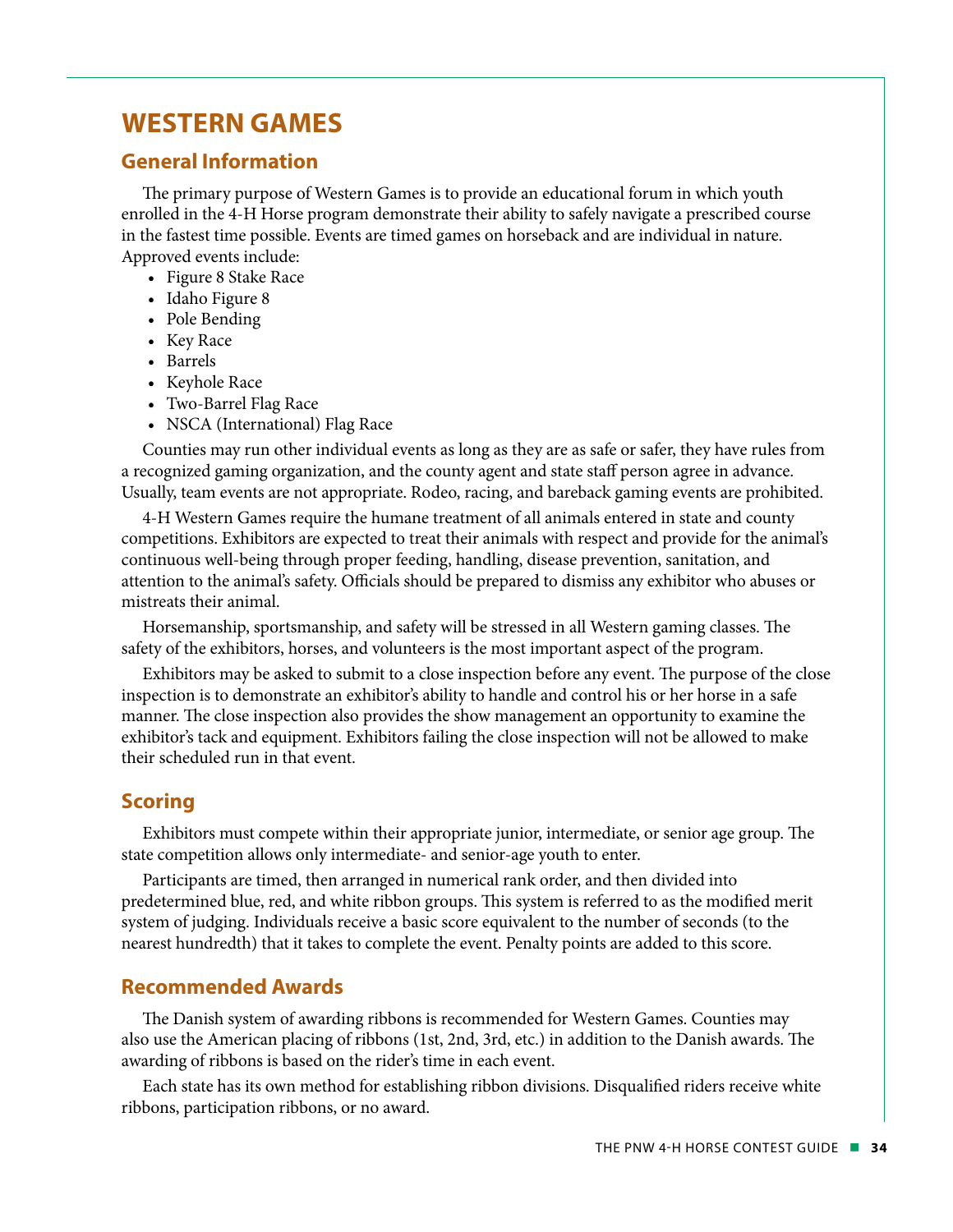#### **General Rules**

In **Oregon** and **Idaho**, contestants may not enter the same gaming event more than once at one show, whether on the same horse or another horse. In **Washington**, entries are at county discretion.

Riders may hold onto the saddle horn. Two hands may be used on the reins, and hands may be changed. Riders must wear their exhibitor number on their back or both sides of their horse at all times while mounted.

#### **Clothing and tack**

*Required clothing*

• Standard 4-H Western (See "Western attire," page 10)

*Optional clothing*

• Belts

*Required tack*

- Western saddle with a saddle horn
- Throatlatch on the bridle
- Curb strap on all bits
- Roping or single piece reins

#### *Optional tack*

- Running martingales with rein stops
- Breast collar
- Tie-downs attached to a breast collar
- Nosebands
- Draw reins
- Splint boots, bell boots, or bandages
- Mechanical hackamores
- Gag bits
- Whips under 36 inches, bats, or quirts

#### *Not allowed*

- Mecate reins
- Tied split reins
- Buckled reins

Riders will be disqualified if the judge considers equipment inhumane or dangerous, or if equipment breaks and the rider is unable to safely continue without repairs.

Bats, spurs, and over-and-unders will be open to inspection by the judges. Spurs, if worn, must be Western type and used properly. Should these properties be found to be abusive by nature (such as pronged, weighted, or cutting), they shall be banned from use. No warning will be required.

#### **Gaming equipment**

Plastic 55-gallon barrels are recommended. Eight to 12 pounds of water or clean, dry sand is recommended as an appropriate filler material. Metal barrels are strongly discouraged. If no other alternative exists, metal barrels must have a protective material (such as a rubber bicycle tire) placed around the upper, outermost portion of the rim where the barrel could come into contact with the rider's lower leg.

Poles must be 1 to 1½ inches in diameter and 75 to 85 inches tall. Poles may be white or striped, depending on the event and situation. If striped poles are used, they must have two stripes, each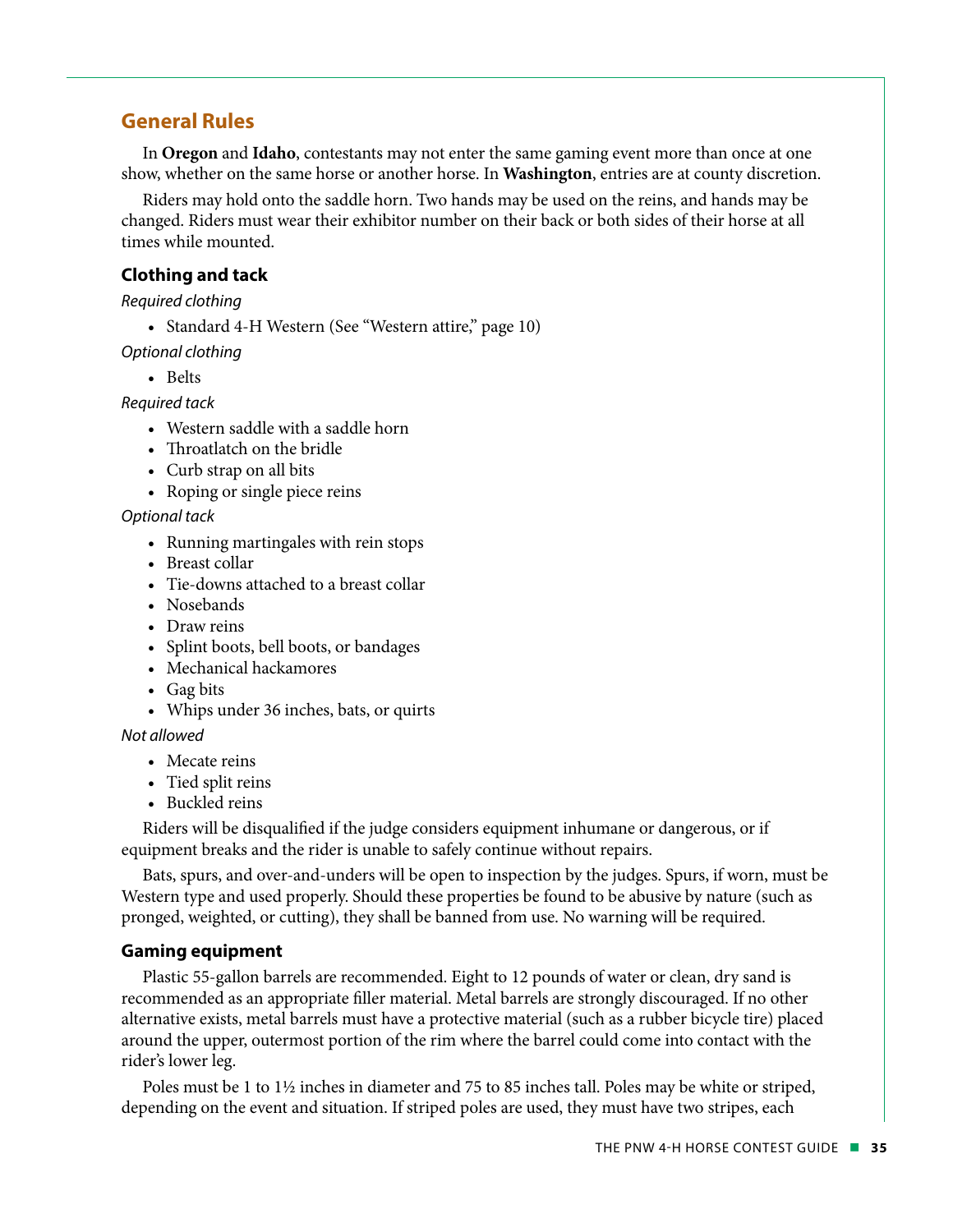3 inches wide. The first stripe is 1 foot from the top, and the second stripe is 1 foot from the bottom of the first stripe. All poles must be made of material that will not splinter, such as schedule 40 to 80 plastic pipe (schedule 80 pipe is the most durable). Pole bases, weighing approximately 14 pounds, should be 6 inches tall, 14 inches across, and made of black rubber. The total weight of the pole and base should be approximately 16 pounds.

An electronic timer and reader board are recommended. At county qualifying gaming competitions, if an electronic timer is not available, a hand-held stopwatch that measures times to the nearest hundredth of a second should be stationed at the start and finish lines of each game.

#### **Ties**

The recommended procedure for breaking ties is a runoff or toss of a coin. When breaking a tie with a runoff, the rider with the slower time takes the next lower position. If there is still a disagreement, the judge's decision is final.

#### **Mounted riders**

Riders are considered mounted when their knee is over the center line of the horse's back. Riders must remain mounted until the judge's final acknowledgment.

#### **Re-rides**

Re-rides are run after the last rider in that event. Penalties do not carry over from the original ride.

*Acceptable reasons for re-rides:* 

- Timing device failure
- Course obstruction as determined by the judge
- Course measured incorrectly

*Unacceptable reasons for re-rides:* 

- Horse or rider damage to arena equipment
- Failure of tack or participant's equipment
- Horse or rider accident or injury

#### **Lane lines**

When more than one course is in use, lane lines are required for safety. Courses are to be centered within each lane. At times, lane lines may not be used because of time constraints; however, the right to re-implement the lane lines requirement is reserved.

#### **Run-out box**

A run-out box may be used. The box size is generally 60 to 80 feet long, but it may be modified for safety or arena configuration. If a run-out box is used, all four of the horse's feet must remain inside the box until the judge's final acknowledgement.



#### **Moving a course**

If a course is moved for safety reasons, riders may choose to re-ride or keep their first time. If the course is moved because of an initial wrong measurement, all riders must re-ride.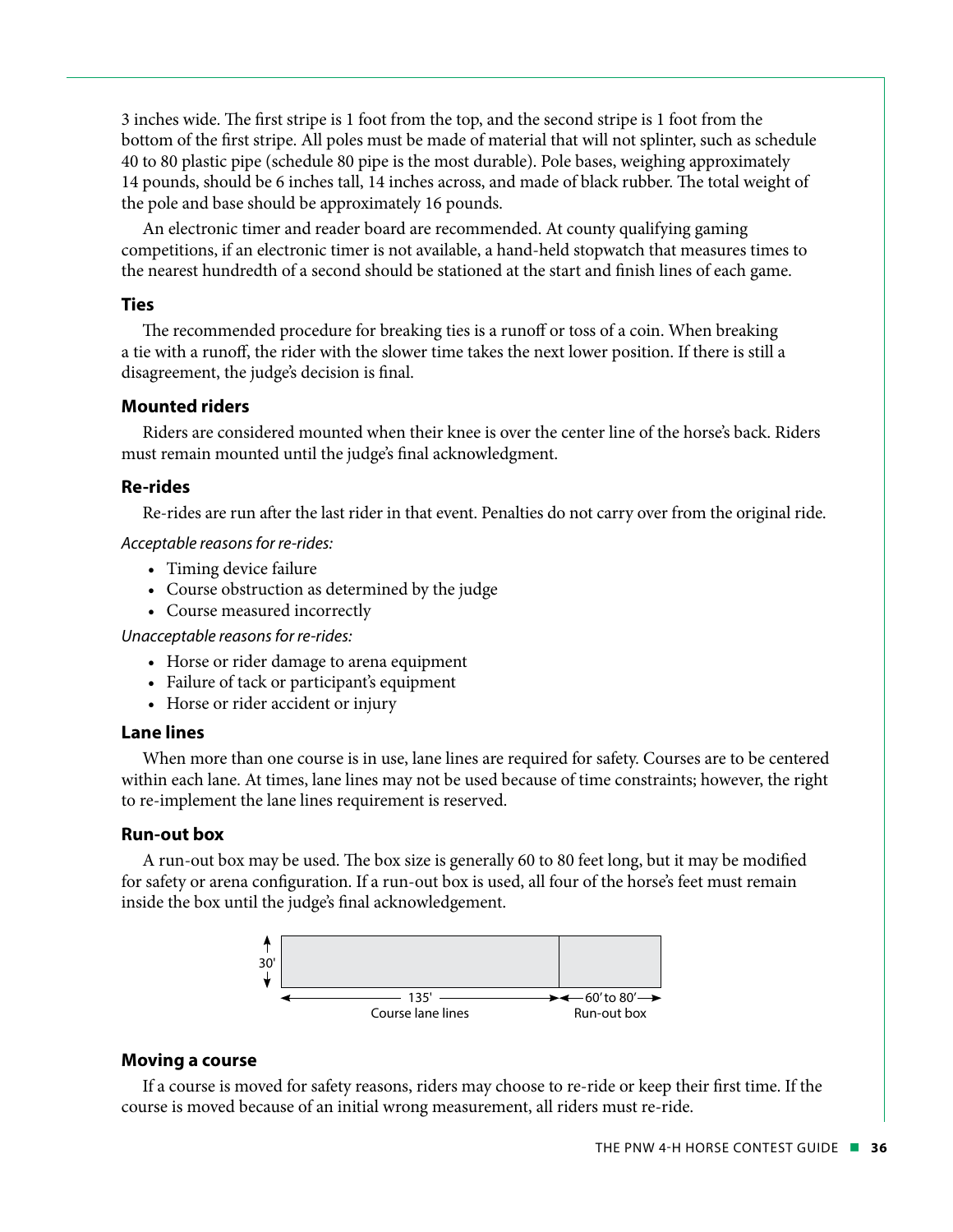#### **Acknowledging the judge**

Riders MUST acknowledge the judge before starting and after completing the course. Protocol for acknowledging the judge is as follows:

- At the start, the rider must control the horse and wait for the judge's signal to begin.
- Before the exit, the rider must have the horse under control, be mounted, face the judge, and wait for the judge's signal to exit.

#### **Arena safety**

- During the running of any event, all arena gates must be closed.
- Contestants must enter the arena mounted in a controlled, safe manner, and may leave the arena only after the judge's final acknowledgment. After the judge's acknowledgment, the exhibitor may dismount, take the reins off the neck for safety, and exit.
- It is recommended that only one horse be in the arena at a time.
- Only contestants, ring crew, and officials are allowed in the arena.
- Horses that constitute a safety hazard may be disqualified.
- In all events, the ring crew may reset downed equipment or repair lines after a rider has completed the course.
- Riders must enter the arena without assistance from anyone other than one or more 4-H members who are also mounted.
- Raking will be done as needed, but must be consistent within each age division.

#### **Coaching**

Coaching as defined by show management and at the judge's discretion is not allowed. It is inappropriate for ring help, announcer, timers, etc., to coach, encourage, or comment to or about exhibitors on the course.

#### **Course**

- A white line should be used to mark lane lines, a run-out box, and the keyhole.
- Two poles or cones, 30 feet apart (60 feet apart in the case of barrels), designate the start–finish line. A horse must pass between these poles or cones at the start and finish of each event.
- Course measurement is made from the center of the poles, barrels, containers, or other arena equipment.
- Timers are placed on the start–finish line.

#### **Penalties and general disqualifications**

There will be a 5-second penalty for each stake, pole, barrel, or small container knocked down. Intentionally righting a pole or barrel is allowed with no penalty.

Disqualifications include the following:

- Failure to enter the arena mounted
- Entering the arena with the assistance of anyone other than another mounted 4-H member
- Failure to cross the start line within 60 seconds from the time the gate opens
- Upsetting the start–finish markers
- Crossing the start–finish line outside of the start–finish line markers
- Crossing the start–finish line (breaking the barrier) with any part of the horse or rider (outside of the customary start and finish)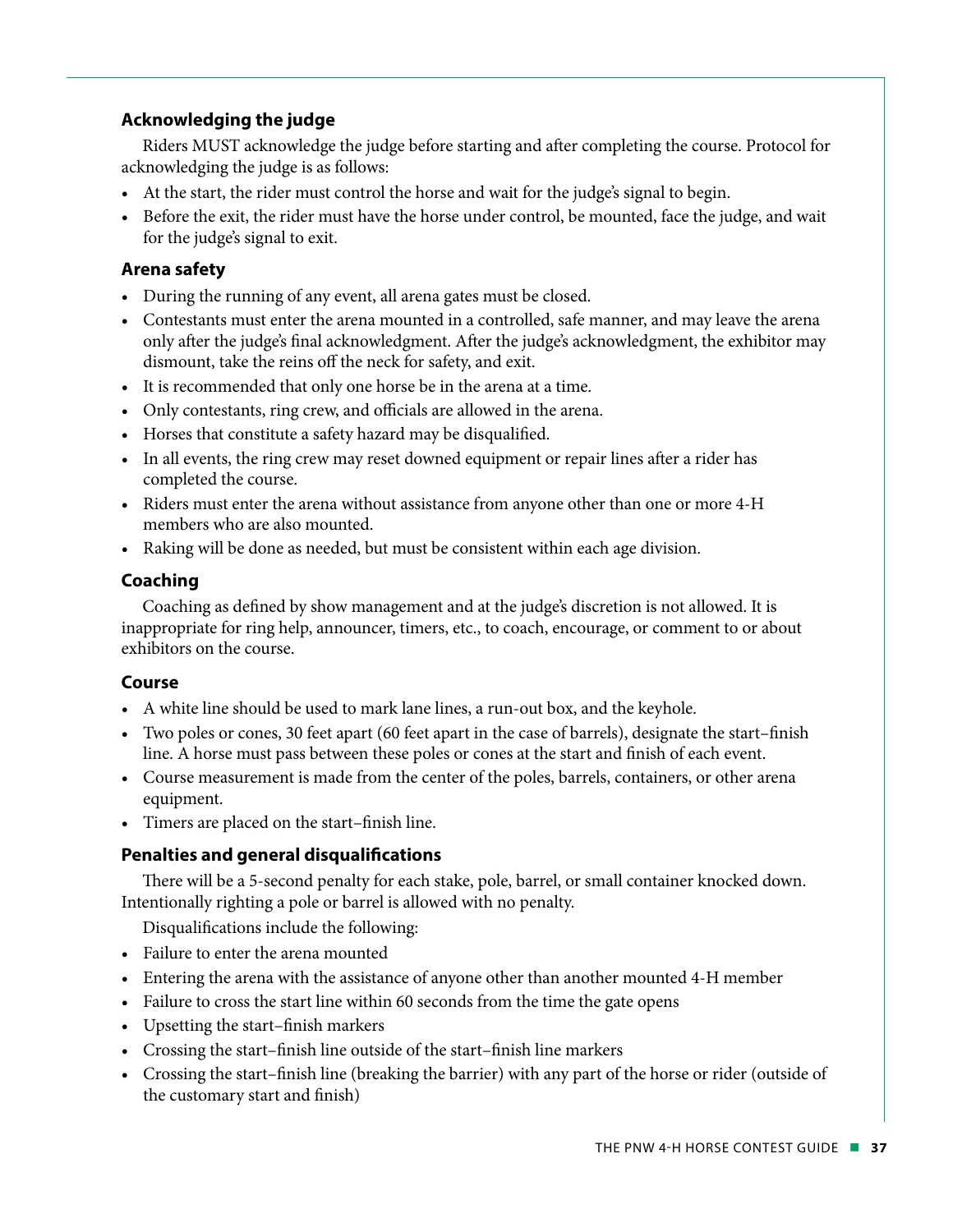- Run-outs
- Refusals (a balk is not considered a refusal if the horse finally finishes the course correctly)
- Leaving the course
- Dismounting at any time while on course
- Failure to follow the pattern for the event
- Passing any obstacle completely on the wrong side
- Circling any obstacle while on course, except flag races and other container events
- Failure to keep all four feet of the horse from crossing a lane line at the same time
- Failure to keep all four feet of the horse inside the run-out box
- A horse being unruly or out of control
- Spurring or striking the horse in front of the cinch
- Striking the horse with arena equipment
- Using rubber bands or anything else to anchor the rider to the horse or saddle
- Failure to acknowledge the judge before and after the run

Show management or the judge may disqualify a rider for unsportsmanlike conduct, profanity, unnecessary roughness, abusing the horse, or disorderly conduct of any kind. The judge may also disqualify an unmanageable horse for reasons of safety or the exhibitor's inability to handle or control it.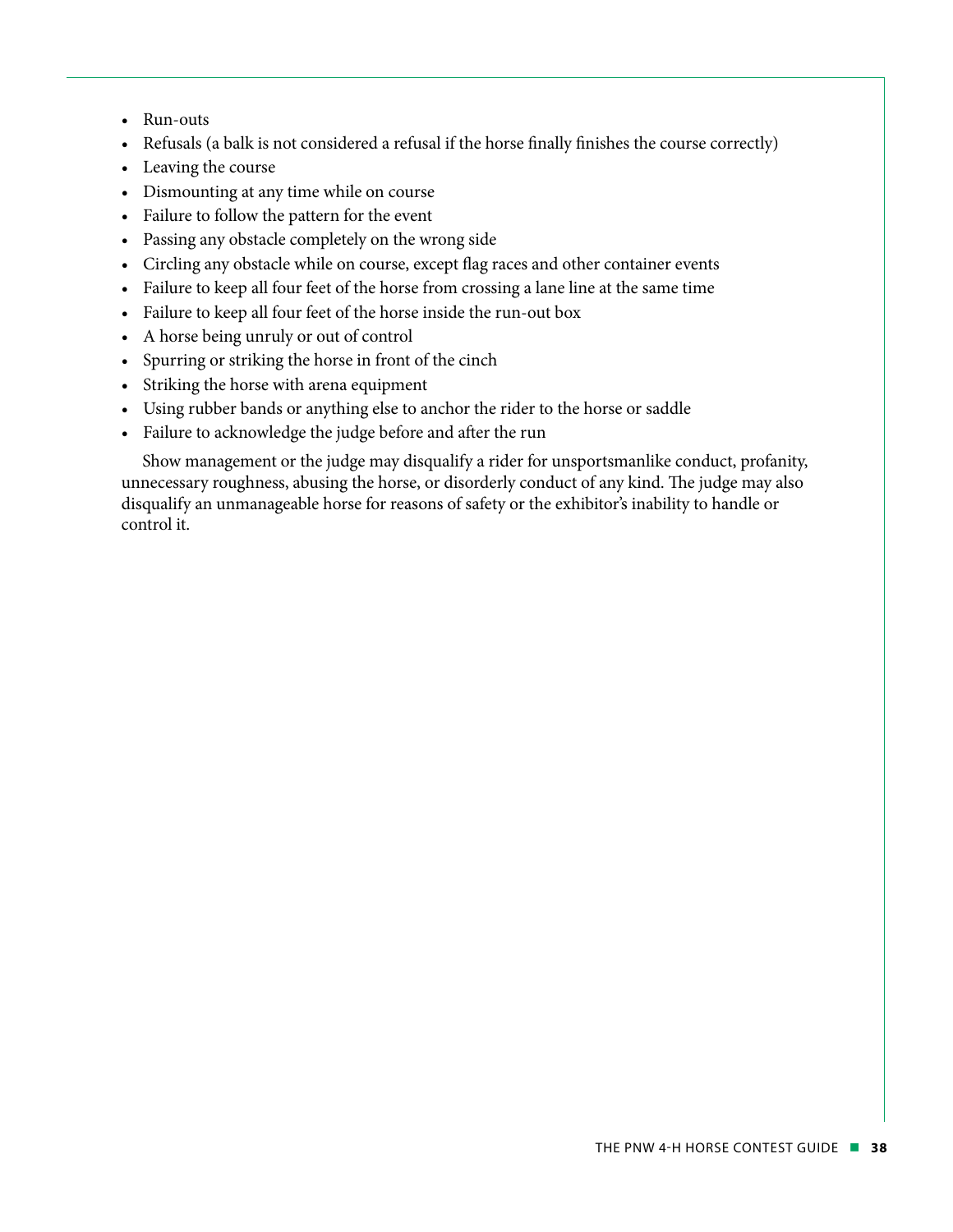#### **JUDGES' HAND SIGNALS**



forth motion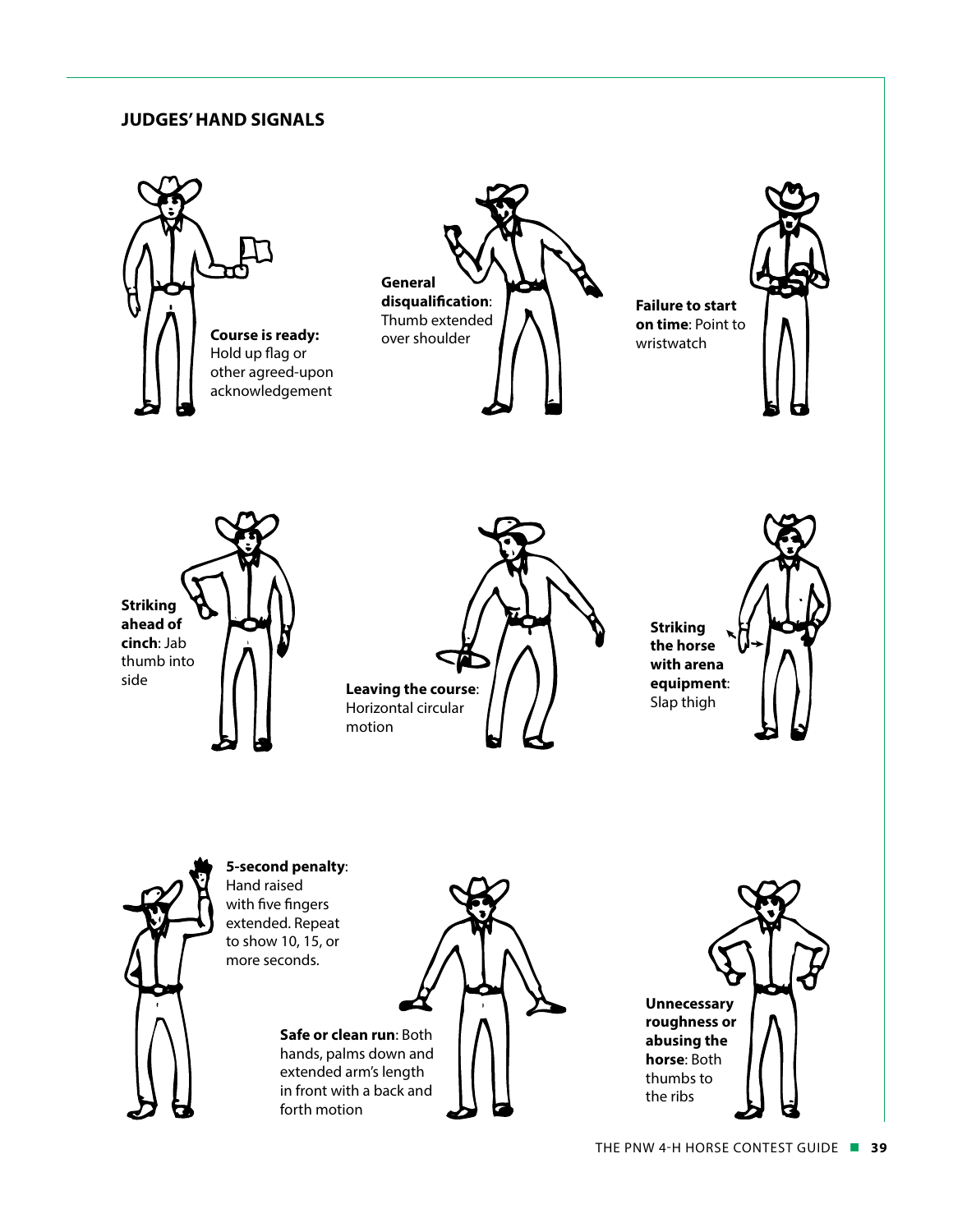#### **Approved Events**

#### **Figure 8 Stake Race**

Two poles are set 120 feet apart at opposite ends of the course, and two center poles set 30 feet apart at a point halfway between the two end poles. The two center poles mark the start–finish line. The rider starts between the two center poles and runs a figure 8 around the two end poles, with the first turn being optional. Riders may start from either end of the course, but they may NOT turn a pole on the course before crossing the start line. There is a 5-second penalty for each pole knocked down.



#### **Idaho Figure 8**

Two poles are set 100 feet apart, the first set 20 feet from the start–finish line; the second, 120 feet from the same line. The rider crosses the start line, rides down the side of the course (side optional) to pole B, turns pole B, rides to pole A, turns pole A in the opposite direction, rides back to pole B, turns pole B in the opposite direction of A, and rides across the finish line, completing a figure 8 pattern.

Riders must remain in designated lanes. There is a 5-second penalty for each pole knocked over. Turning a pole the wrong direction is considered off course.

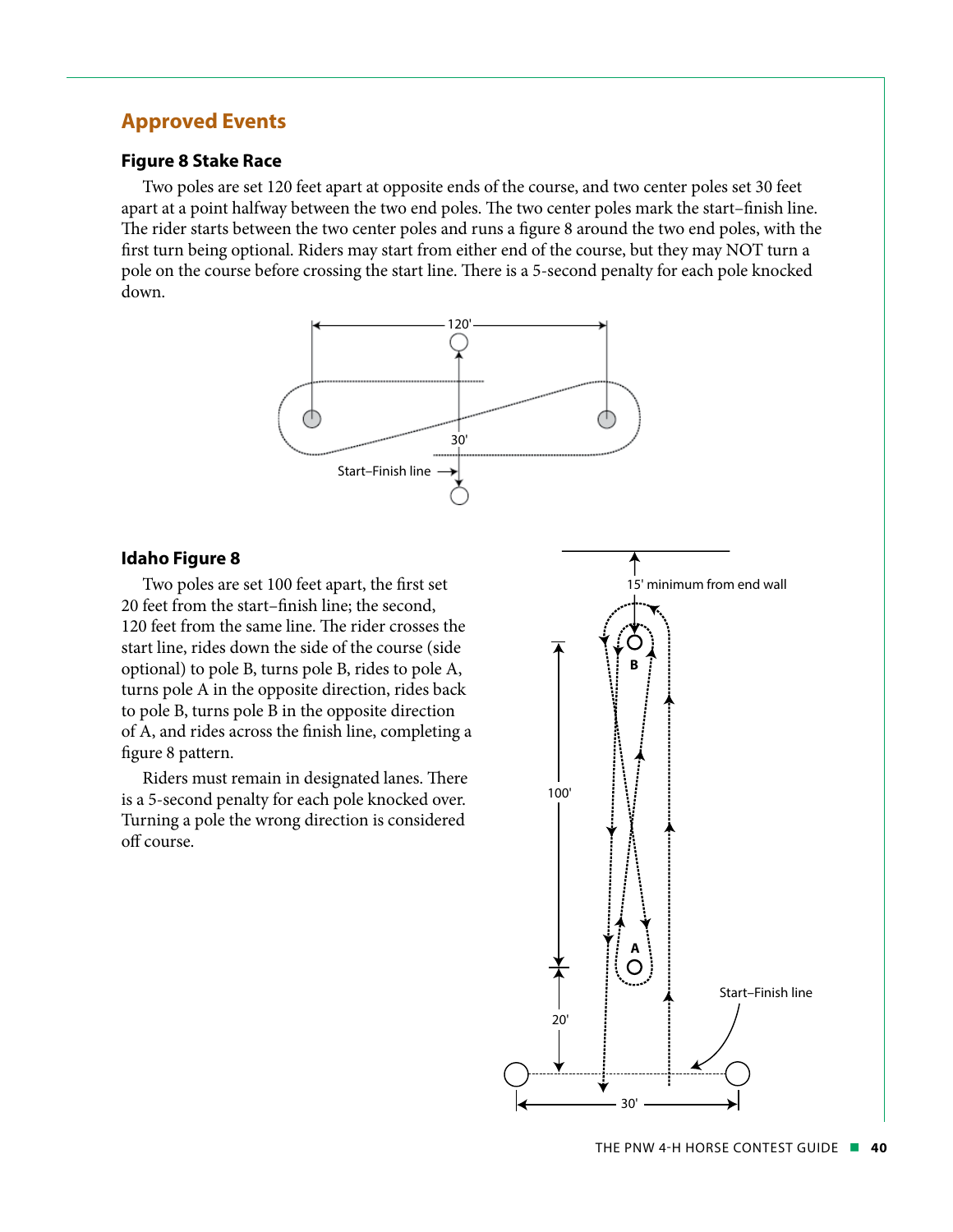#### **Pole Bending**

Six poles are set in a straight line, each spaced 21 feet apart with the start–finish line 21 feet in front of the first pole. The rider crosses the start line, travels to pole number 6, turns, weaves back through the poles to number 1, turns, weaves back through the poles to number 6, turns and travels across the finish line.

There is a 5-second penalty for each pole knocked over. Poles will not be reset during the run. Riders must remain in their designated lanes.



#### **Key Race**

Four white poles, striped or covered with a 48-inch red sleeve, are placed 5 feet apart at marks 110 and 120 feet from the start–finish line. The rider travels down, passing completely between both sets of poles (as diagramed), turns, reverses course back between both sets of poles, and crosses the finish line.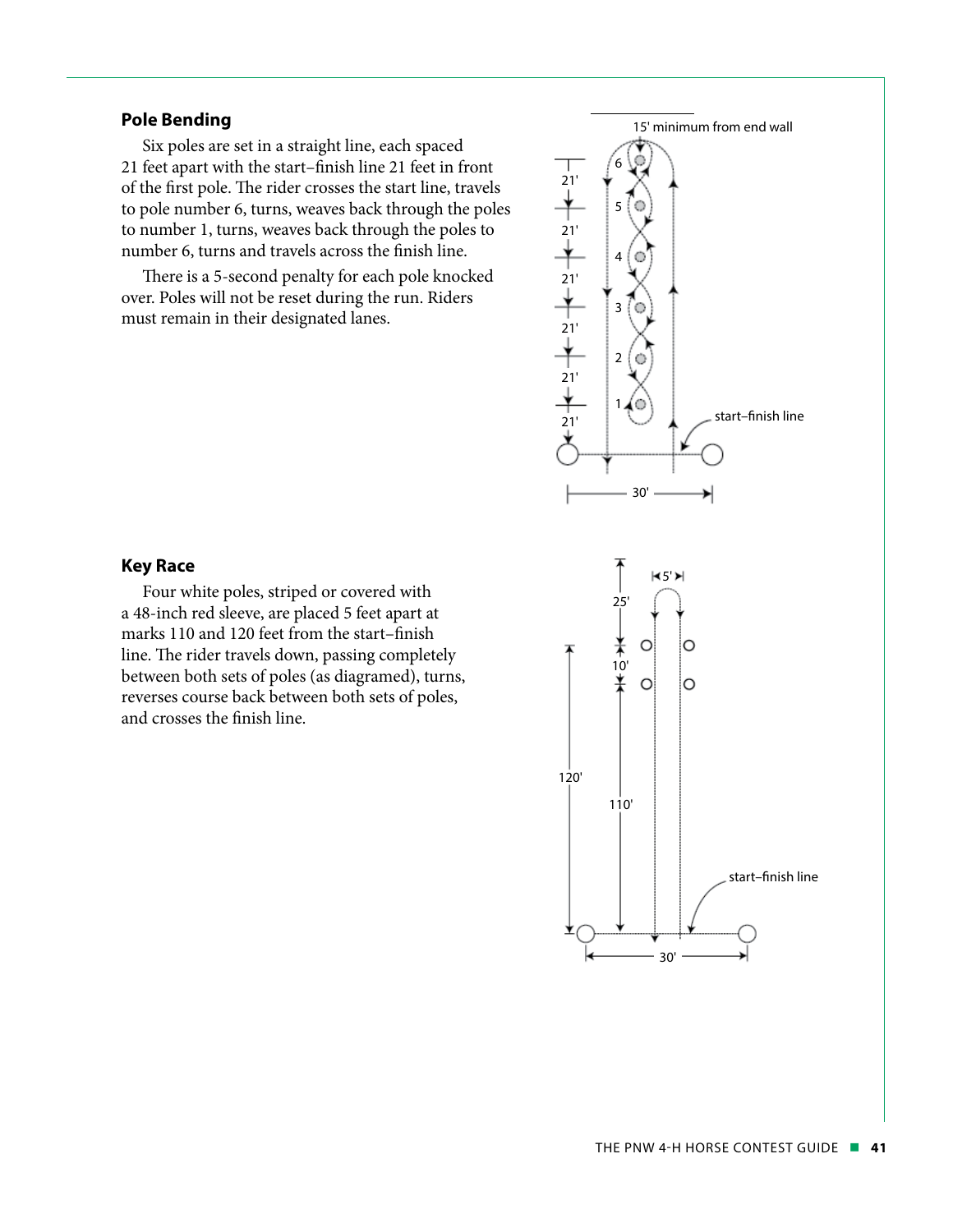#### **Barrels**

Three barrels are placed in a triangular formation. For the 80-foot course, the No. 1 and No. 2 barrels are set 33 feet from the start–finish line and 60 feet apart. The No. 3 barrel is 80 feet from the No. 1 and No. 2 barrels. The 80-foot course can be used in all three states.

For the 75-foot course, the No. 1 and No. 2 barrels are set 30 feet from the start–finish line and 75 feet apart. The No. 3 barrel is 75 feet from the No. 1 and No. 2 barrels. The 75-foot course is used in Washington only.

Both courses use a 60-foot start line.

The rider crosses the start line, circles the No. 1 barrel to the right, crosses to the No. 2 barrel, circles it to the left, rides to the No. 3 barrel, circles it to the left, and travels across the finish line. The rider may alternatively cross the starting line to the No. 2 barrel, circle it to the left, cross to the No. 1 barrel, circle it to the right, run to the No. 3 barrel, circle it to the right, and proceed across the finish line.



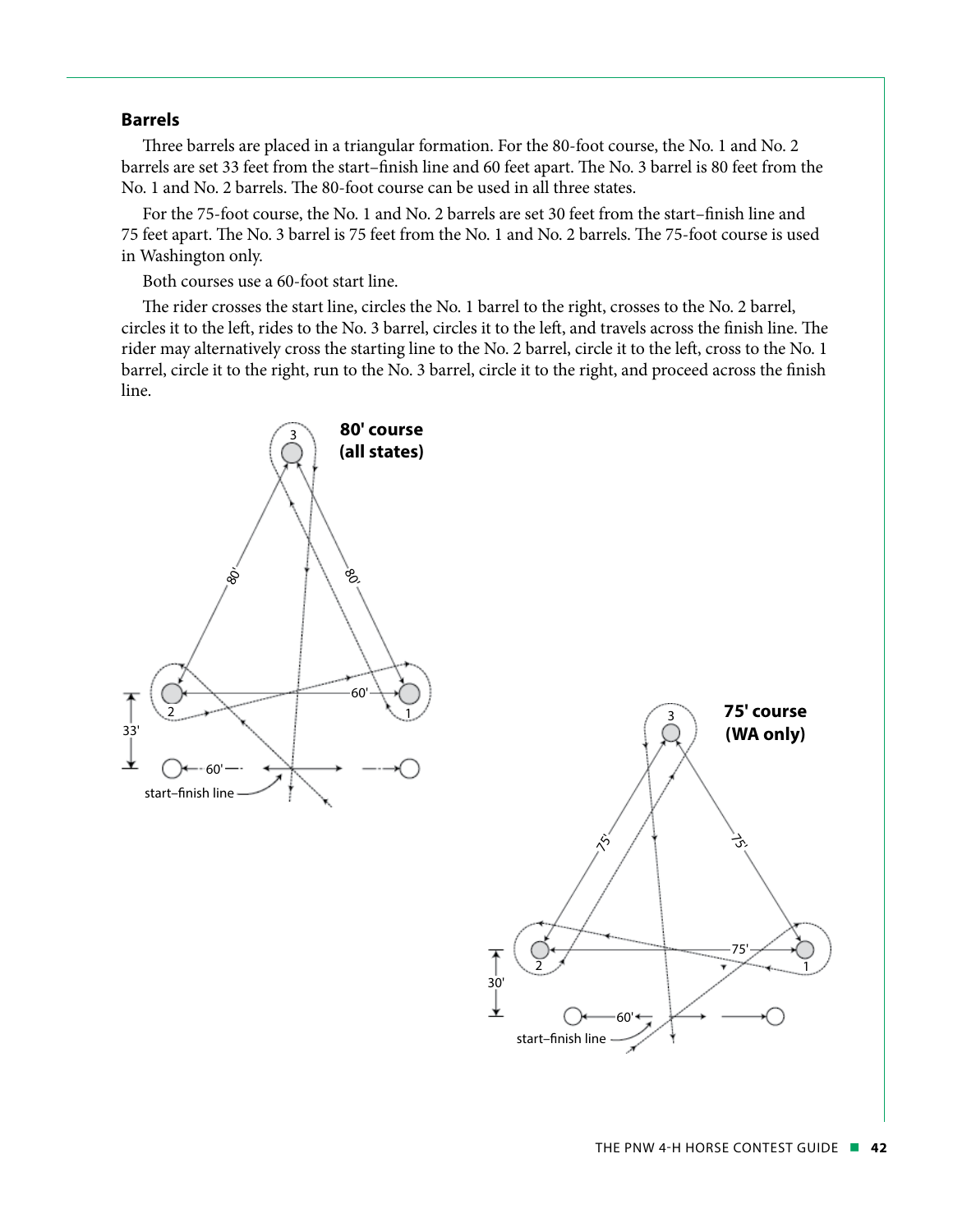#### **Keyhole Race**

The rider crosses the start–finish line, travels 100 feet into a 20-foot-diameter keyhole marked with a white line, turns the horse, and returns across the start-finish line. All four of the horse's feet must stay within the keyhole.



#### **Two-Barrel Flag Race**

Two metal quarter barrels (14 inches in diameter and 27 inches high) are set 100 feet apart, with the first barrel 20 feet from the start–finish line. The bottom of each barrel has 8 to 10 inches of sand or soft dirt. The two staffs should be wooden dowels of minimum 1-inch and maximum  $1\frac{1}{16}$ -inch diameter, 5 feet long, and painted white. Flags should be of sturdy cotton, hemmed to 8 by 12 inches, one white and one dark. Each flag should be wrapped completely around a staff and tacked securely, leaving an 8- by 8-inch portion free from the staff.

The rider crosses the start–finish line, rides to container A (side optional), and takes the flag; then, while riding around container B, the rider places the container A flag into container B and picks up the container B flag; the rider then puts the container B flag into container A as he or she passes; the rider finishes by crossing the start–finish line.

30' start–finish line 20'  $100'$ **B A**

15' minimum from end wall

- Riders must designate the flag positions before starting the course.
- Riders may circle either barrel, if necessary.
- Riders may circle the barrel more than once, but there must be continuous forward motion.
- A 5-second penalty is added for each knock-down of a container, dropped flag, or missed container.
- A 10-second penalty is added for failure to pick up the flag from the barrel.
- If the rider carries the flag across the finish line, it is a disqualification.
- Riders may cross over between barrels B and A.